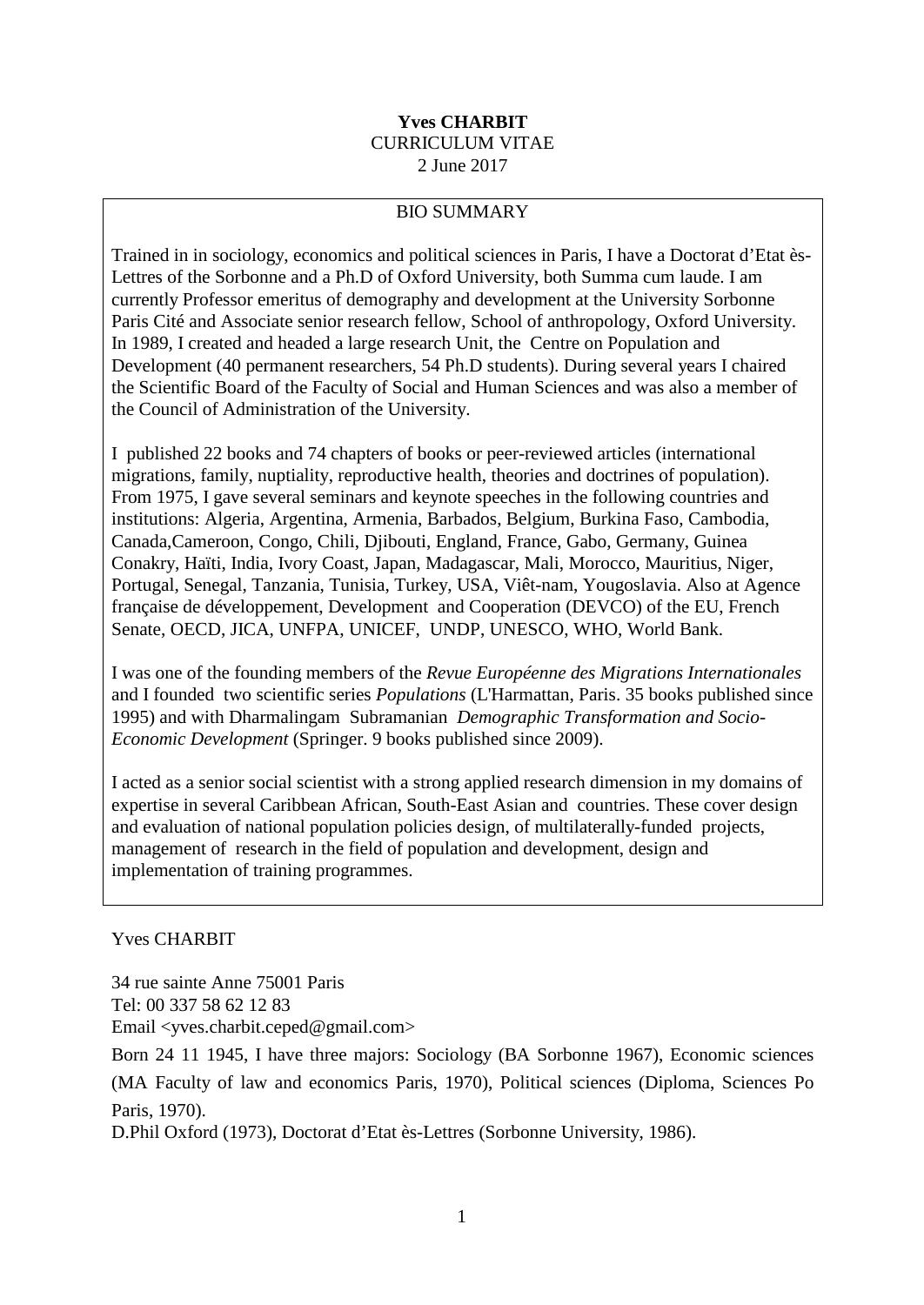## **MAJOR ONGOING AND PAST POSITIONS**

#### **ONGOING**

- Professor emeritus of demography at the University Paris Descartes (2014-).
- Associate Senior Research Fellow, School of Anthropology, Oxford (2014-)
- President of the Scientific Board of the UNESCO Chair on Governance, Education and Cultural Development (2014-)
- Member of the Research team of the Centre Virchow-Villermé a joint initiative of the Sorbonne Paris Cité University and La Charité Berlin (2012-).

#### **PAST (main positions)**

Senior research fellow at INED (French National Demographic Institute) (1972-1988).

Director of the Centre Population et Développement (CEPED, 2008-2014). This research unit which I created and headed from 2008 to 2013 is a joint venture of the University Paris Descartes and the Institue for Research on Development (IRD). It has 40 permanent researchers, 54 Ph.D students, 22 French and foreign associate members, and 6 support staff.

President of the Scientific Board of the Faculty of Social and Human Sciences (1990-1999, 2008-2013).

Member of the Council of Administration of the Faculty of Social and Human Sciences (2008-2013)

Member of the Scientific Board of the University (2010-2013)

Member of the Council of Administration of the University (2008- 2013)

#### **RECENT PUBICATIONS**

Scientific publications: 21 books, 48 peer-reviewed articles and 24 chapters of books (international migrations, family, nuptiality, reproductive health, theories and doctrines of population) and a large number of communications to national or international seminars and workshops.

#### • **Books**

*La Population de Djibouti, Recherches sociodémographiques*. (O. Belbeoch, Yves Charbit, Souraya Hassan Houssein,eds.) L'Harmattan, 2008, 363 p.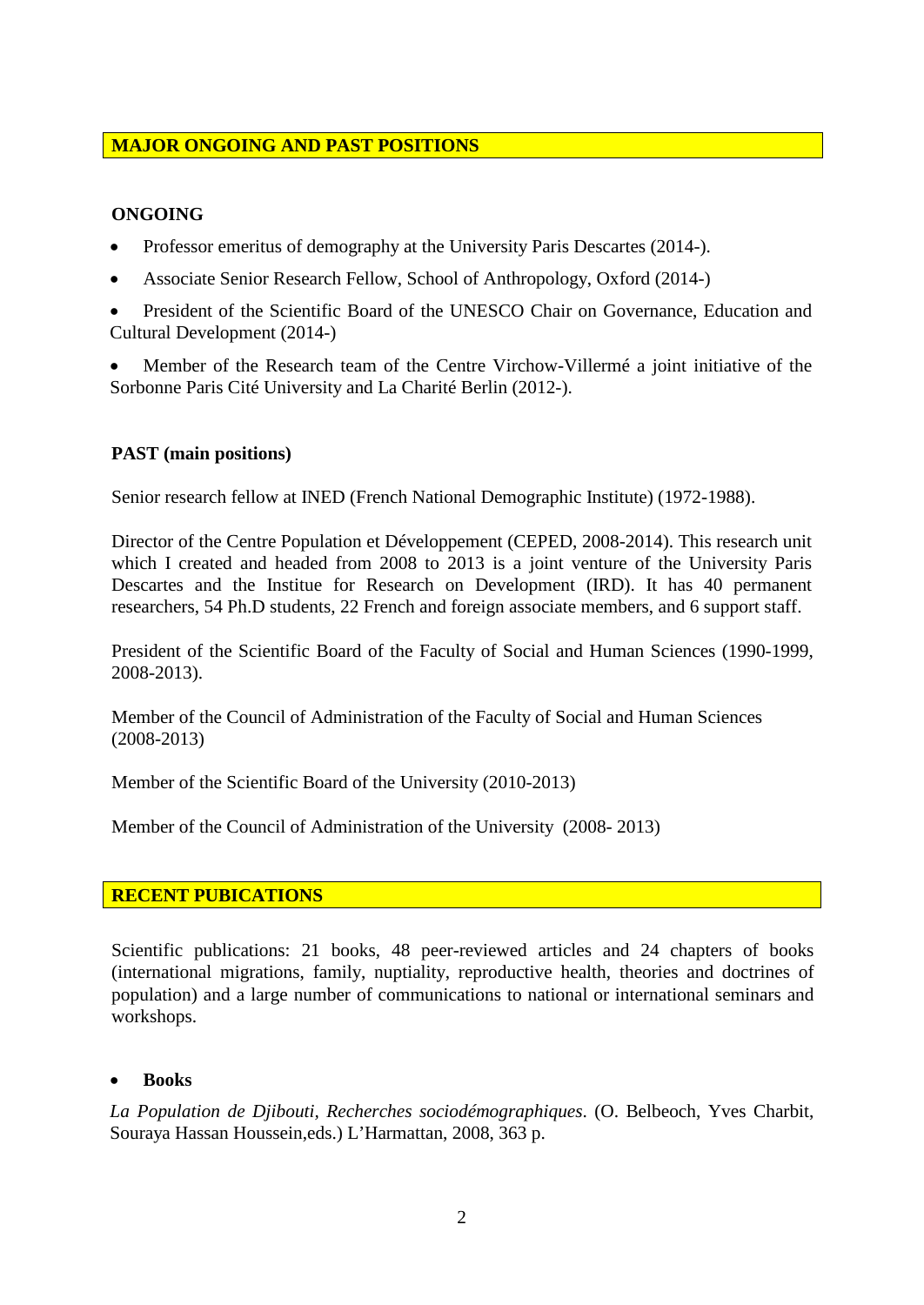*Economic, Social and Demographic Thought in the XIXth Century. The Population Debate from Malthus to Marx.* Springer, 2009, 189 p.

*The Classical Foundations of Population Thought from Plato to Marx*, Springer, 2010, 179 p.

*Interdisciplinarités émergentes en sciences humaines et sociales, Colloque du CODOCE,* L'Harmattan, 2014, 138 p. (Yves Charbit, Susana Borda, Marie Brochard, eds.),

*Questions de migrations et de santé en Afrique sub-saharienne. Recherches interdisciplinaires en France et au Japon* L'Harmattan, 2014, 236 p. (Yves Charbit et Teiko Mishima, dir.),

*La bombe démographique en question*, PUF, 2015, 243 pages (with Maryse Gaimard)

#### • **Peer reviewed articles**

Les migrations internationales et les transferts de ressources vers les populations des pays en développement, *Mondes en Développement* Vol. 36 N°2, 2008, pp. 53-66

Toward a Comprehensive Demography: Rethinking the Research Agenda on Change and Response, *Population and Development Review* 37(2) : 219-239, June 2011 (with Véronique Petit)

The French School of Demography. Contextualizing Demographic Analysis, *Population and Development Review.* Special issue, 2012: 305–316 (with Véronique Petit)

Emigration, colonisation et idéologie libérale en France (1840-1870). *Revue européenne des migrations internationales*, vol. 31 (3-4) : pp. 209-230, 2016.

L'Union européenne et les pays ACP, in La démographie de l'Europe, Numéro spécial de la revue *Europe en Formation.* pp. 118-135 (Autumn 2015)

#### • **Chapters in Books**

Transferts, retours et développement : données, concepts et problématiques, in Véronique Petit ed. : *Les migrations internationales de retour dans la perspective des pays du sud.*  2007, pp. 44-75.

Croissance démographique, fécondité et éducation en Afrique sub-saharienne, (en collaboration avec Mababou Kebe), in Fouad Nohra ed. *Politiques éducatives, émancipation humaine et inégalités sociales dans les pays en développement,* L'Harmattan, 2010, pp. 27- 38.

Culture, rationalité et démographie compréhensive, In Erwan Dianteil dir., *Hommage à Marshall Sahlins*, 2012, pp.187-200.

La crise de 1846-1850 en France. Quels enseignements pour l'Afrique ? In Marc-Antoine Pérouse de Montclos, Véronique Petit, Nelly Robin, dir. *Crises et migrations*, Paris l'Harmattan, 2013, pp. 45-62

Mettre en œuvre l'interdisciplinarité dans la recherche sur la fécondité et la migration, In Yves Charbit, Susan Borda, Marie Brochard eds, *Interdisciplinarités émergentes en sciences humaines et sociales, colloque du CODOCE,* 2014, pp.9-18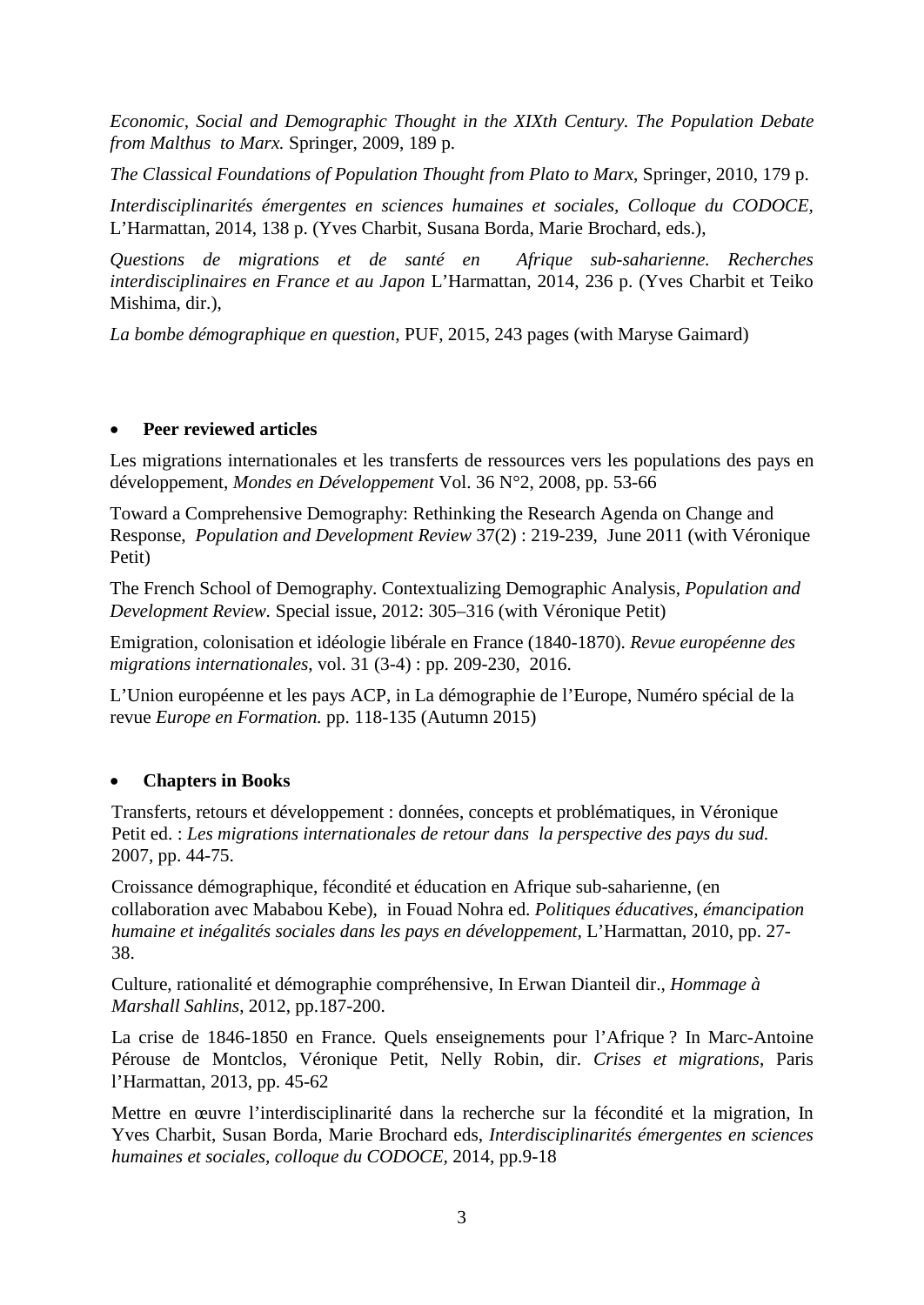Le passé français : protectionisme et concurrence (XVIième-XIXième siècles) in Martine Behar-Touchais, Nicolas Charbit, Rafael Amarole, eds. *A quoi sert la concurrence* ?, Paris, 2014, pp. 25-31.

Introduction , in Yves Charbit et Teiko Mishima (dir*.), Questions de migrations et de santé en Afrique sub-saharienne. Recherches interdisciplinaires en France et au Japon* L'Harmattan, 2014, 13-15.

Conclusion, in , in Yves Charbit et Teiko Mishima (dir.), *Questions de migrations et de santé en Afrique sub-saharienne. Recherches interdisciplinaires en France et au Japon* L'Harmattan, 2014, 231-236

Introduction : pauvreté et développement social*,* in INS du Niger *Niger : vers le développement social*, Paris, L'Harmattan, 2015, pp. 11-34.

Population, proprité foncière, colonisation. Les contradictions des malthusiens français (1840- 1870), n Jean-Paul Pellegrinetti (dir) *La Méditerrannée en passion. Mélanges d'histoire contemproane offerts à Ralph Schor*, Paris, Garnier, 2015, pp. 263-277.

#### • **Reports**

Renewal of the ACP –EUP Partnership Agreement. Issues for the EU in Consultation Phase 1. *Roundtable report of the Cluster 7. Demographic Developments*, April 2015, 50 p . Coordination of a pannel of 16 members (experts, representatives of Member States and senior staff at DEVCO)

#### **EDITORIAL ACTIVITY**

- Funding Member (1985-) of the *Revue Européenne des Migrations Internationales.*  Currently active member of the editorial board
- Co-Chief editor (1995-) of the series *Populations (*L'Harmattan Paris). (with Maria Cosio and Hervé Domenach (32 books published since 1995)
- Co-Chief editor (2009-) of the series *Demographic Transformation and Socio-Economic Development (*Springer) (with Dharalinhgham Subrmanian (8 books published since 2010)

#### **EXPERTISE**

#### • **Evaluation**

Evaluation of national population policies Evaluation of development projects

#### • **Institutional capacity building**

Creation and management of large research and training units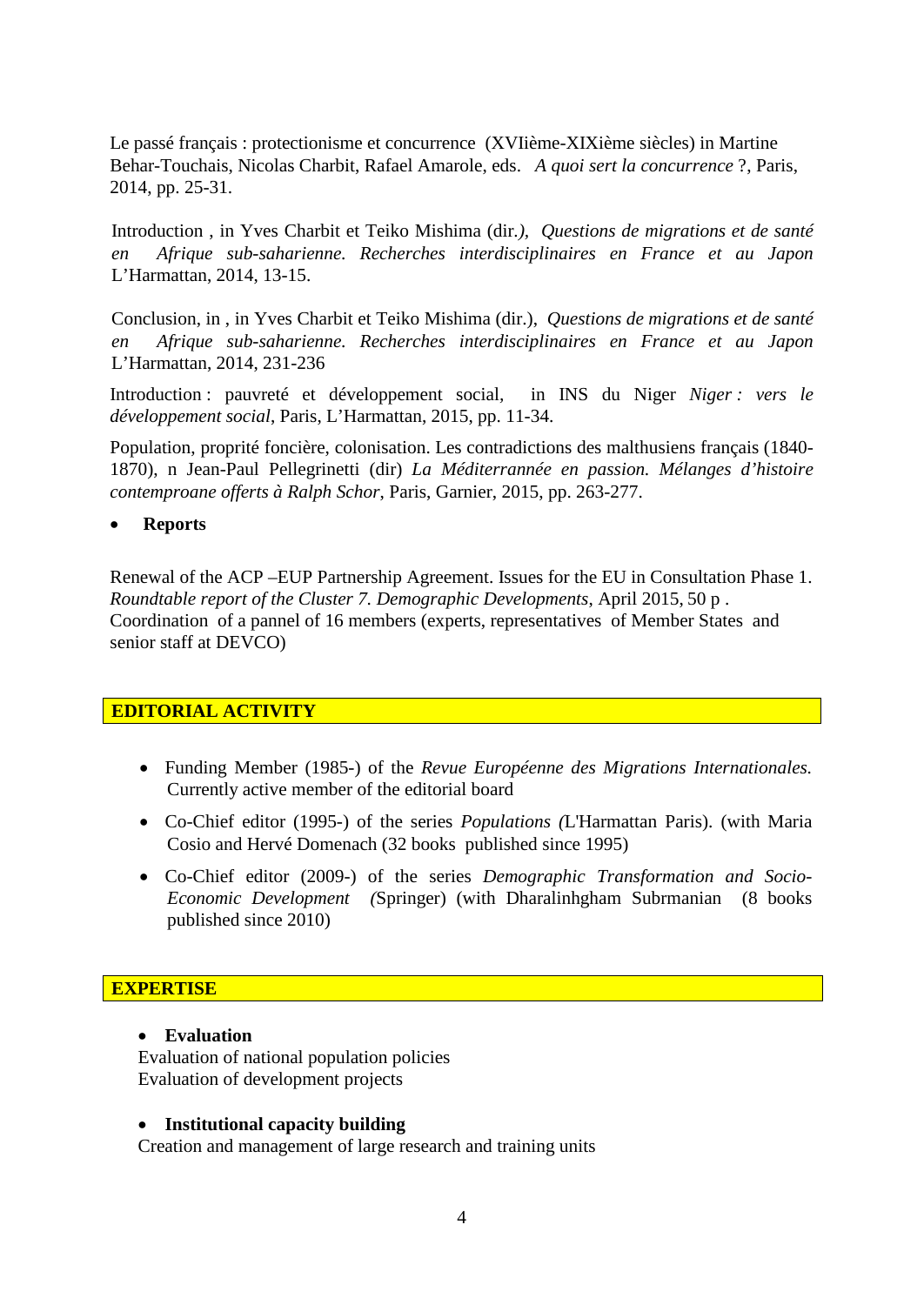Design and implementation of international programmes in the field of population and development (research, training, dissemination activities)

## • **Senior consultant expert for the following institutions**

UNFPA, UNESCO, UNICEF, UNDP, World Bank, USAID, WHO, Coopération française, EU.

## • **Personal field experience (research or institutional activities)**

Algeria, Argentina, Burkina Faso, Cambodia, Cameroon, Congo, Chili, Djibouti, France, Gabo, Guinea Conakry, Haïti, Ivory Coast, Madagascar, Mali, Morocco, Mauritius, Niger, Portugal, Senegal, Tanzania, Tunisia, Turkey, Viêt-nam, Yougoslavia.

• **Principal Investigator of the following projects (activities mostly consisting of institutional capacity building through research, training, dissemination activities)**

#### **1/ CARIBBEAN (GUADELOUPE, MARTINIQUE, TRINIDAD, GUYANA, JAMAÏCA, CUBA, PUERTO ROCO, HAITI) (1975-1986) FRENCH MINSITRY OF RESEARCH**

Interdisciplinary Research Project of family structures, nuptiliaty and fertility in the Caribbean

#### **2/ SENEGAL (191-1995)**.

## **USAID, UNFPA, COOPERATION FRANCAISE, FORD FOUNDATION, WHO**

Principal inverstigator of three projects, including

Scientific coordinator of a project (3 million US\$) of institutional capacity building of the Statistical Institute of Senegal (research, training, dissemination activities)

Training and research program on fertility, family planning and development Assesment of fertility changes in rural Senegal.

## **3/ CAMEROON, BURUNDI, SENEGAL (1990 -1995) COOPÉRATION FRANÇAISE**

Principal inverstigator of an interdsiclnaltry research project on HIV/AIDS

## **4/ VIET-NAM ( 1991-1995) UNFPA, COOPÉRATION FRANÇAISE**

Creation of a Demographic research and training centre at the University of Hanoi

## **5/ CAMBODIA (1995-1997)**

**UNFPA** 

Demographic Training at the University of Phnom-Pen

## **6/ MADAGASCAR (1999-2002)**

#### **USAID, UNFPA, COOPERATION FRANCAISE**

Team leader preparation of the Pro.doc of the Population Census Strengthening of the Malagasy Universities in the field of Population and Development

## **7/ REPUBLIQUE DEMOCRATIQUE DE GUINEE (1999- 2003) WORLD BANK, UNFPA, UNDP, COOPÉRATION FRANÇAISE**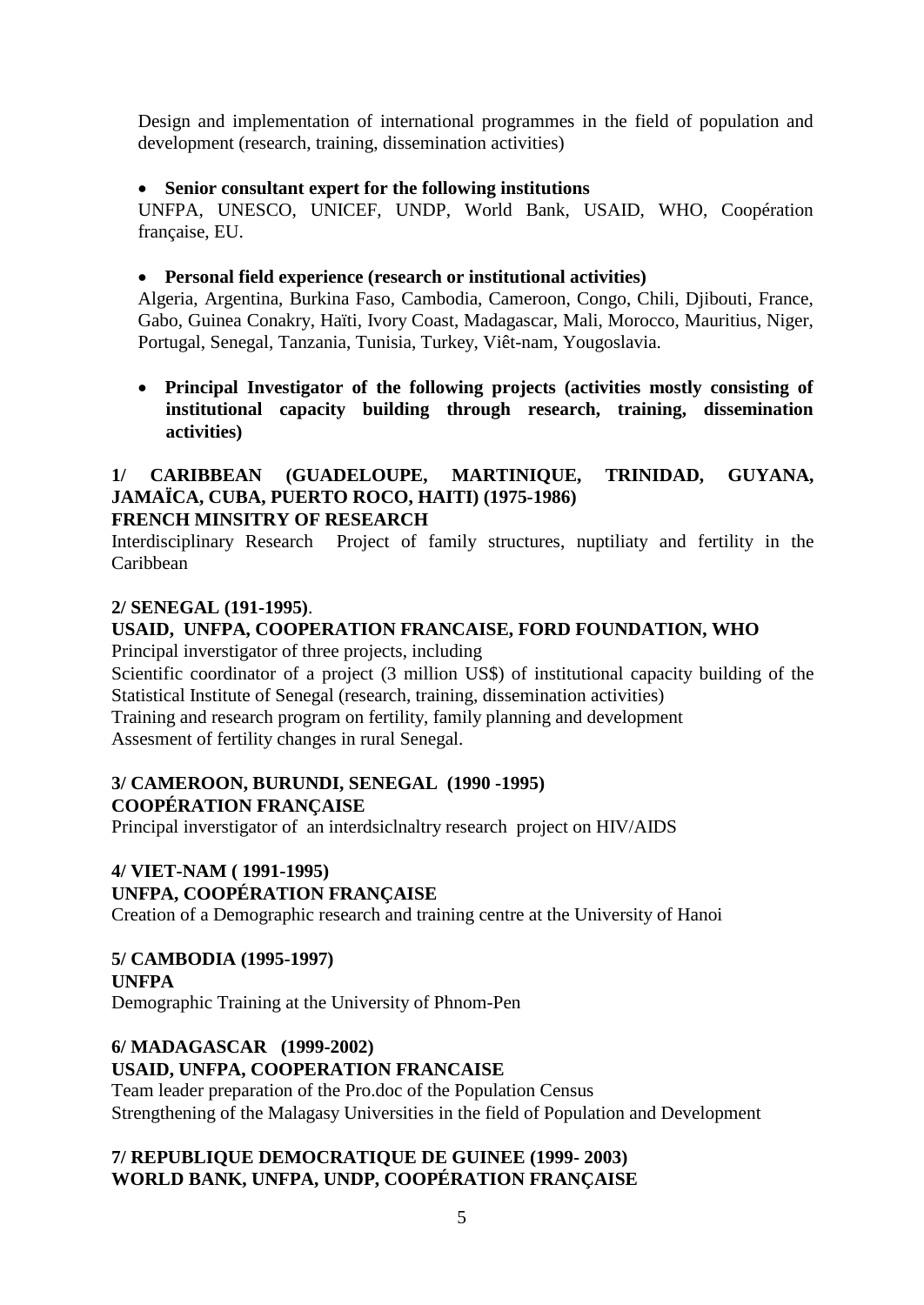Evaluation of the National Population policy. Implementation of a Multisectoral Aids project (MAP) Field research on the follow up of poverty Strengthening the University of Conakry

#### **8/ NIGER (2003-2006) WORLD BANK**

Strengthening human resources at the Direction de la Population

## **9/ DJIBOUTI (2006-2008)**

## **UNFPA, UNAIDS, UNICEF, COOPÉRATION FRANÇAISE**

Strengthening the University of Djibouti (research, training, dissemination activities) Field Research on Female genital cuttings. Strengthening the data base of the National AIDS Committee (measuring aids prevalence)

#### **10/ MALI (1990-1995 and 2007-2010) COOPÉRATION FRANÇAISE**

Field research on International migrations and on AIDS Strengthening the International Data base of AFRISTAT

## **11/ CONGO Brazzaville (2009-2011) UNFPA, COOPÉRATION FRANÇAISE, WORLD BANK, UNICEF**

Strengthening the University of Brazzaville research, training and dissemination activities National Committee on AIDS: qualitative field survey on young urban adults

## **12/ NIGER (2012-2015) EUROPEAN UNION (DEVCO)**

Strengthening the human resources of the National Statistical System of Niger (research, training and dissemination activities). Organization and management of international (1000 person-days) and national (1500 person-days) technical assistan (2,5 million  $\oplus$  to the government of Niger.

## **13/ BENIN (2005-)**

**UNICEF**  Indepth analysis of MICS 2014 data on adolescents.

## **MAJOR SEMINARS AND MEETINGS**

From 1975, Several seminars and keynote speeches given in the following countries and institutions:

Algeria, Argentina, Armenia, Barbados, Belgium, Burkina Faso, Cambodia, Canada,Cameroon, Congo, Chili, Djibouti, England, France, Gabo, Germany, Guinea Conakry, Haïti, India, Ivory Coast, Japan, Madagascar, Mali, Morocco, Mauritius, Niger, Portugal, Senegal, Tanzania, Tunisia, Turkey, USA, Viêt-nam, Yougoslavia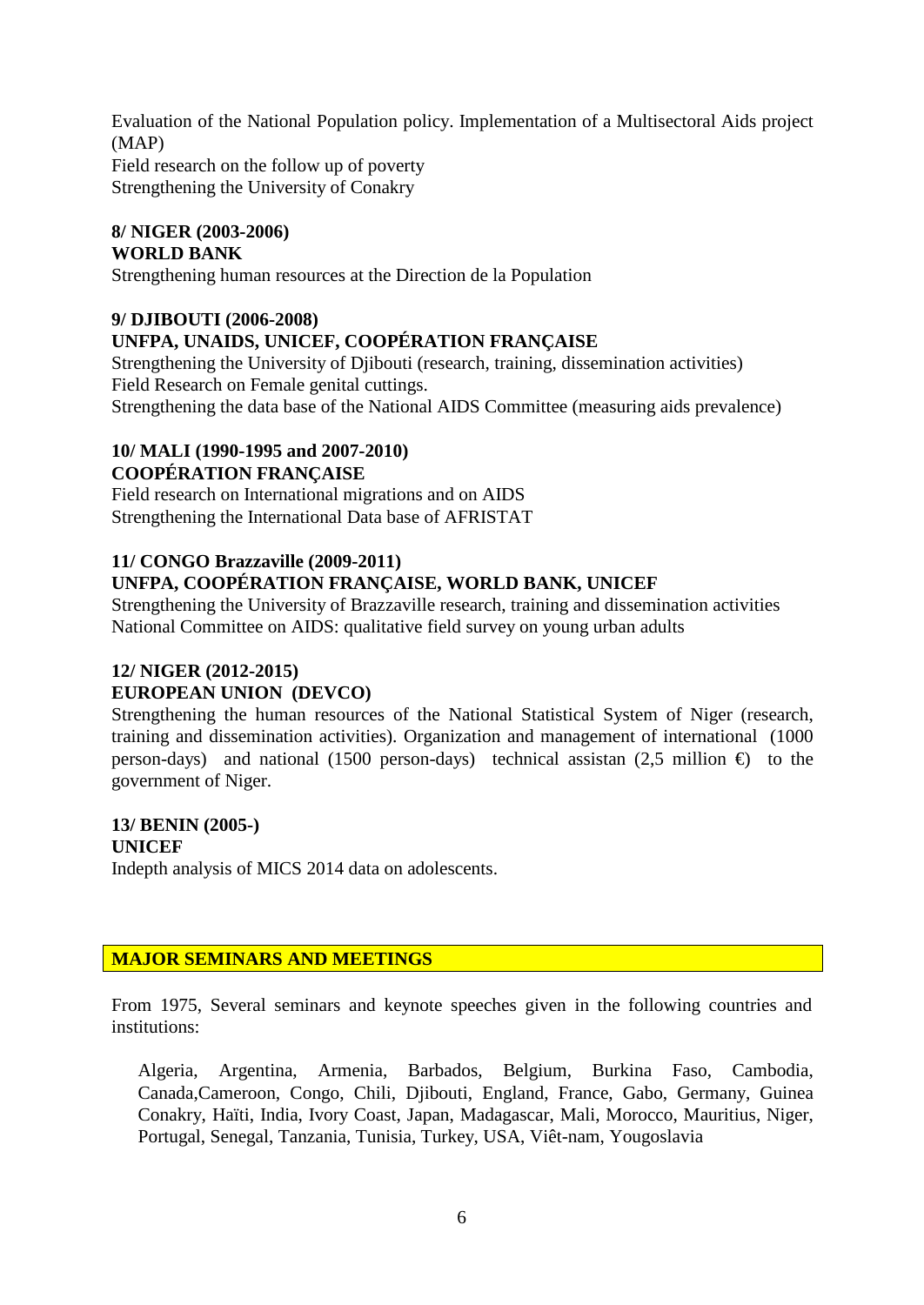Agence française de développement, EU, French Senate, OECD, UNFPA, UNICEF, UNDP, UNESCO, WHO, World Bank.

French Assocation of demography, Association des sociologues de langue française, IUSSP, IUASP, etc.).

#### **Recent sollicited papers and contributions to national or international seminars**

UNIVERSITY JOHNS HOPKINS, UNIVERSITY NORTH CAROLINA, WORLD BANK 17-23 April 2014 *The theory of change and response. A new agenda for research on fertility in Africa*

CENTRE VIRCHOW VILLERMÉ International Advisory Board Meeting (Paris, 12 May 2014). *The decline of world fertility. What about Africa?*

WORLD HEALTH SUMMIT, BERLIN (21 October 2014) *Demographic changes and health in sub-Saharan Africa*

COLLEGE DES BERNARDINS/AFD (Paris, 9 December 2014) Séminaire 2014 – 2016, « Le développement à l'épreuve des cultures et des religions » *Religion et fécondité* 

INSTITUTE OF POPULATION AGEING OXFORD (24 April 2014) International training program *The Fertility Transition in Africa*

INSTITUT NATIONAL DE LA STATISTIQUE DU NIGER/ UE (Niamey, 6 October 2015) Séminaire international de présentation du livre *Niger : vers le développement social Le développpement social au Niger* 

UNIVERSITE SORBONNE PARIS CITE/SIDNEY UNIVERSITY (Sidney, 6 October 2015) International seminar on *International migrations, development and policy implications.*

UNIVERSITY OF OXFORD, School of Anthroplogy (Oxford, March 29-31, 2017 ) International seminar on *The Anthropological Demography of Health* XIXth century premises of the anthropological demography of health. Views on prostitution in Paris (1830-1914)

ASIAN NETWORK OF TRAINING AND RESEARCH INSTITUTIONS IN EDUCATION PLANNING (ANTRIEP), Kula Lumpur, Malaysia (3-May 2017) Seminar on education policies and demographic change. What are the implications for education policy and planning? Findings from comparative research in Asia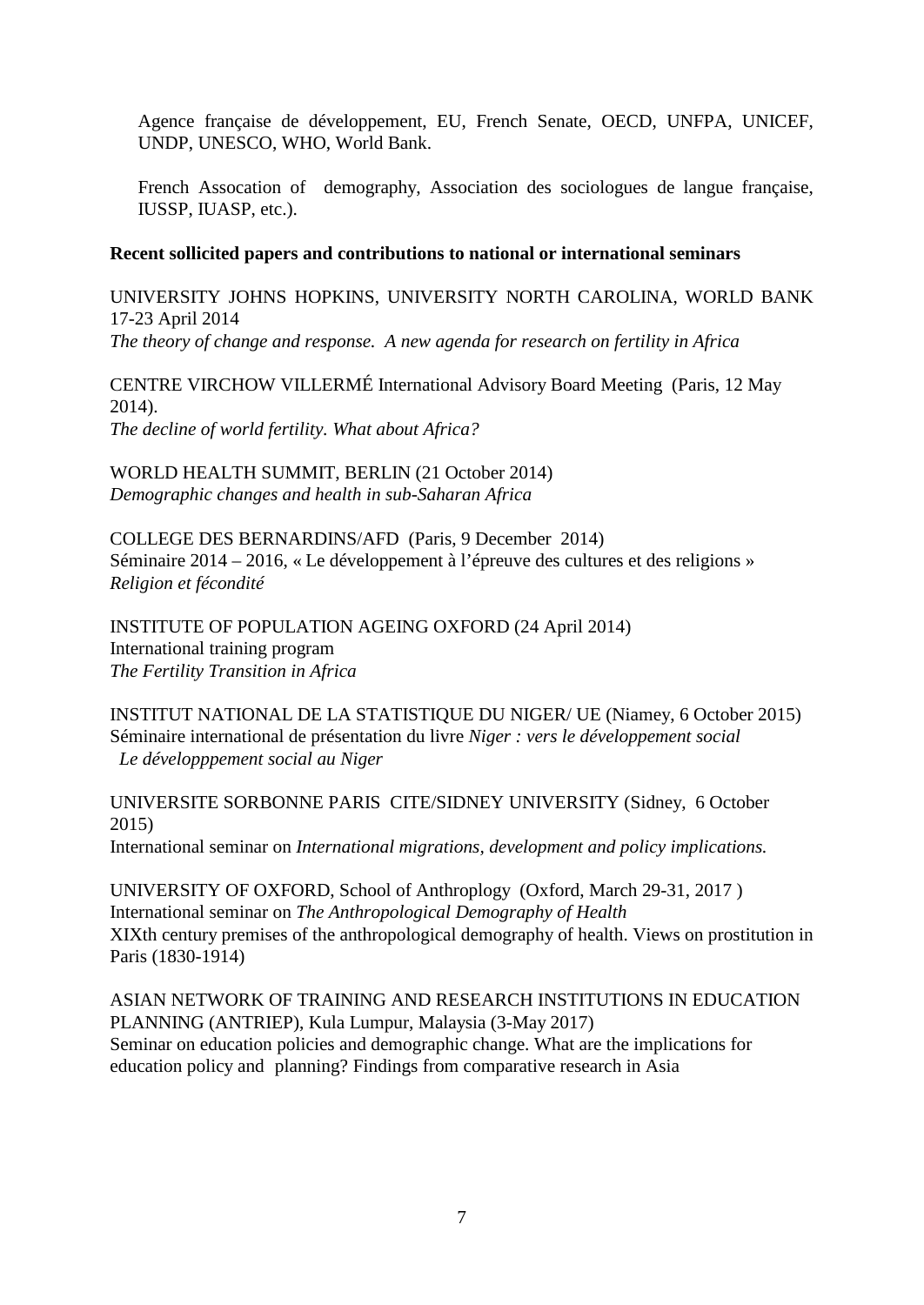## **RESUME DU CV 2 6 2017**

Yves CHARBIT 34 rue sainte Anne 75001 Paris Tel: 00 336 37 97 56 63 Email <yves.charbit.ceped@gmail.com> Born 24 11 1945

Né le 24 novembre 1945.

## • **DIPLOMES**

Licence es-Lettres, DES Sciences économiques, Diplômé de l'Institut d'Etudes Politiques, Ph.D Oxford, Social Studies, Doctorat-ès-lettres et sciences humaines (Paris V).

## • **PRINCIPALES FONCTIONS (ACTUELLES ET PASSEES) :**

#### **1/ Institut national d'études démographiques (INED)**

Directeur de recherche (1971-1988)

#### **2/ Université Paris Descartes (1988-)**

#### **Au niveau de la Faculté des Sciences humaines et sociales**

- Professeur émérite de démographie du développement (2014-)

- Président du Conseil scientifique local (2007-2010)

- Membre du bureau du Conseil d'administration (2007-2014), du Conseil de l'Ecole Doctorale 180 (2005-2014), du Conseil pédagogique du Master Expertise en population et développement (2010- 2014)

#### **Au niveau de l'Université Paris Descartes**

- Membre élu du Conseil scientifique de l'Université (2010-2014)

- Membre du Conseil d'administration de l'Université (2010-2014)

- Directeur de l'Institut fédératif universitaire Développement et Solidarité Internationale (IDSI) (2008-)

#### **Direction d'un laboratoire de recherche**

- Directeur de Populations et Interdisciplinarité (POPINTER EA 23 24) (1989-2007).

- Directeur du Centre population et développement (CEPED UMR 196 : Université Paris Descartes, INED, IRD) (2008-2013).

J'ai créé dès 1989 à Paris Descartes le premier laboratoire de recherche en démographie de la Sorbonne, *Population et Interdisciplinarité*. Il a été très vite labellisé Jeune Equipe, puis EA (EA 23 24).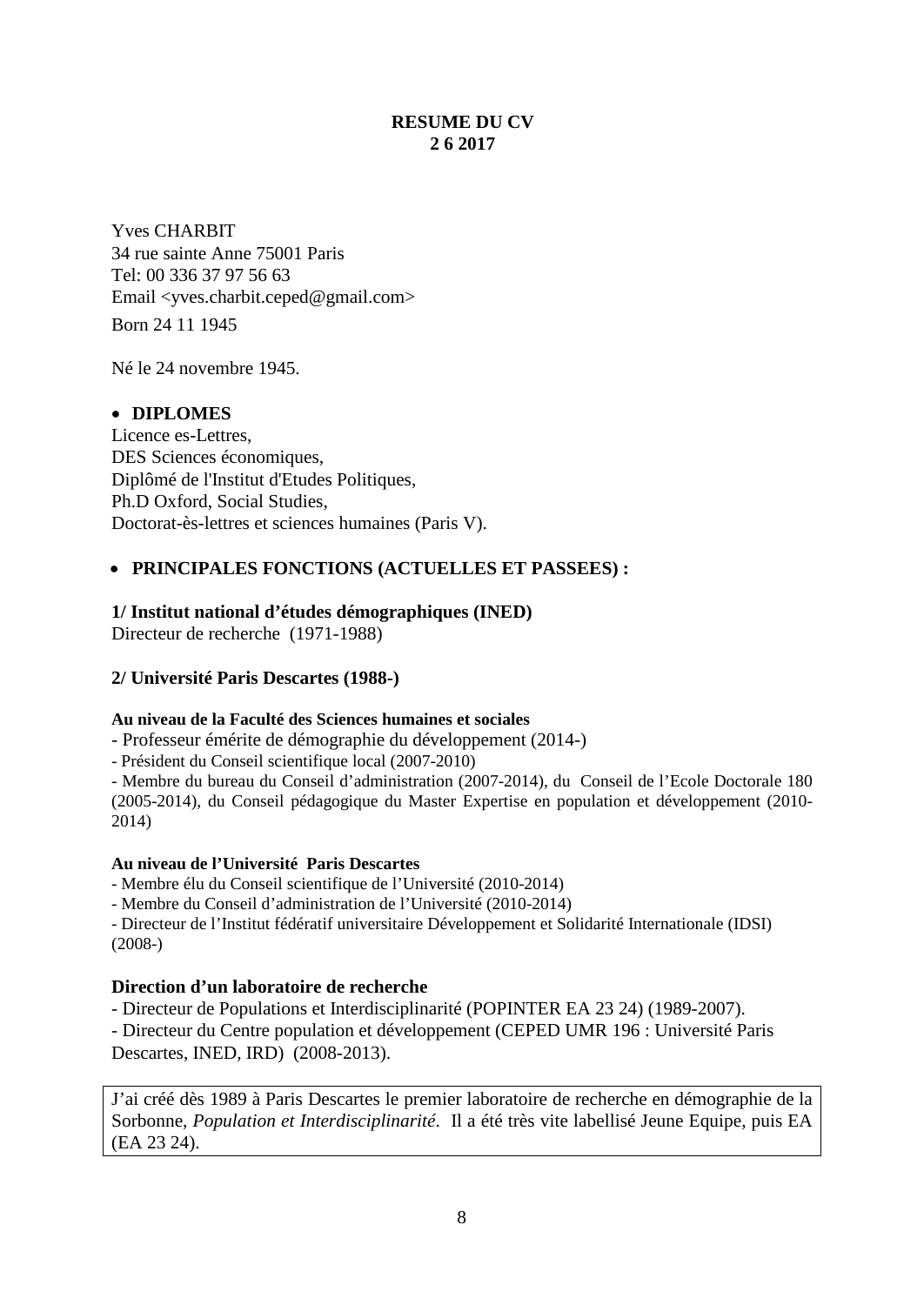En 2003, POPINTER a été intégré dans un GIS, le Centre population et développement (CEPED). Lorsque fin 2006, les tutelles du GIS (IRD, INED, P1, P5, P10) ont décidé de transformer le CEPED en UMR, j'ai été le porteur du projet et nommé début 2008 Directeur de la nouvelle UMR (CEPED, UMR 196 : Université Paris Descartes, INED, IRD). Cette UMR, qui comptait 19 membres à l'origine, est devenu le plus grand centre européen dans son domaine avec 44 membres en rattachement principal (15 Universitaires, 23 chercheurs, 6 ITA).

#### **4/ Oxford**

Associate Senior Research Fellow, School of Anthropology (2014-)

#### **5 / Chaire UNESCO**

Président du Conseil scientifique international de la Chaire ( 2014-) : Cultural diplomacy, education, governance

#### • **PRINCIPALES ACTIVITES**

**1/ Recherche : migrations internationales, fécondité, famille, nuptialité, théories et doctrines de population.** 

| <b>Type de</b><br>publication                                      | (A)<br>Nuptialité,<br>Fécondité,<br>Famille | (B)<br><b>Migrations</b><br>internationales | $\mathbf{C}$<br>Doctrines,<br>théories,<br>politiques<br>de<br>population | (D)<br>Démographie du<br>développement | <b>TOTAL</b> |
|--------------------------------------------------------------------|---------------------------------------------|---------------------------------------------|---------------------------------------------------------------------------|----------------------------------------|--------------|
| <b>Livres</b>                                                      | 4                                           | 4                                           | $\overline{\mathbf{4}}$                                                   | 9                                      | 21           |
| <b>Coordination de</b><br>$N^{\circ}$ Revues                       |                                             | 15                                          | 1                                                                         | 4                                      | 20           |
| <b>Articles dans</b><br>Revues de rang A                           | 12                                          | 23                                          | 14                                                                        |                                        | 49           |
| Chap. de livres                                                    | 4                                           | 3                                           | 7                                                                         | 11                                     | 25           |
| <b>Communications</b><br>à des colloques<br><b>Autres articles</b> | 15                                          | 9                                           | 7                                                                         | 26                                     | 57           |
| <b>TOTAL</b>                                                       | 35                                          | 54                                          | 33                                                                        | 49                                     | 172          |

#### **2/ Edition**

- Membre fondateur de la *Revue Européenne des Migrations Internationales* (1985- ).

- Membre fondateur de la collection *Populations* à l'Hartmattan (1997-)

- Directeur de la collection *Sociodemographic change and economic development* (Springer) (2009-

#### **3/ Coopération internationale** :

A titre personnel, ou en tant que directeur d'un laboratoire de recherche :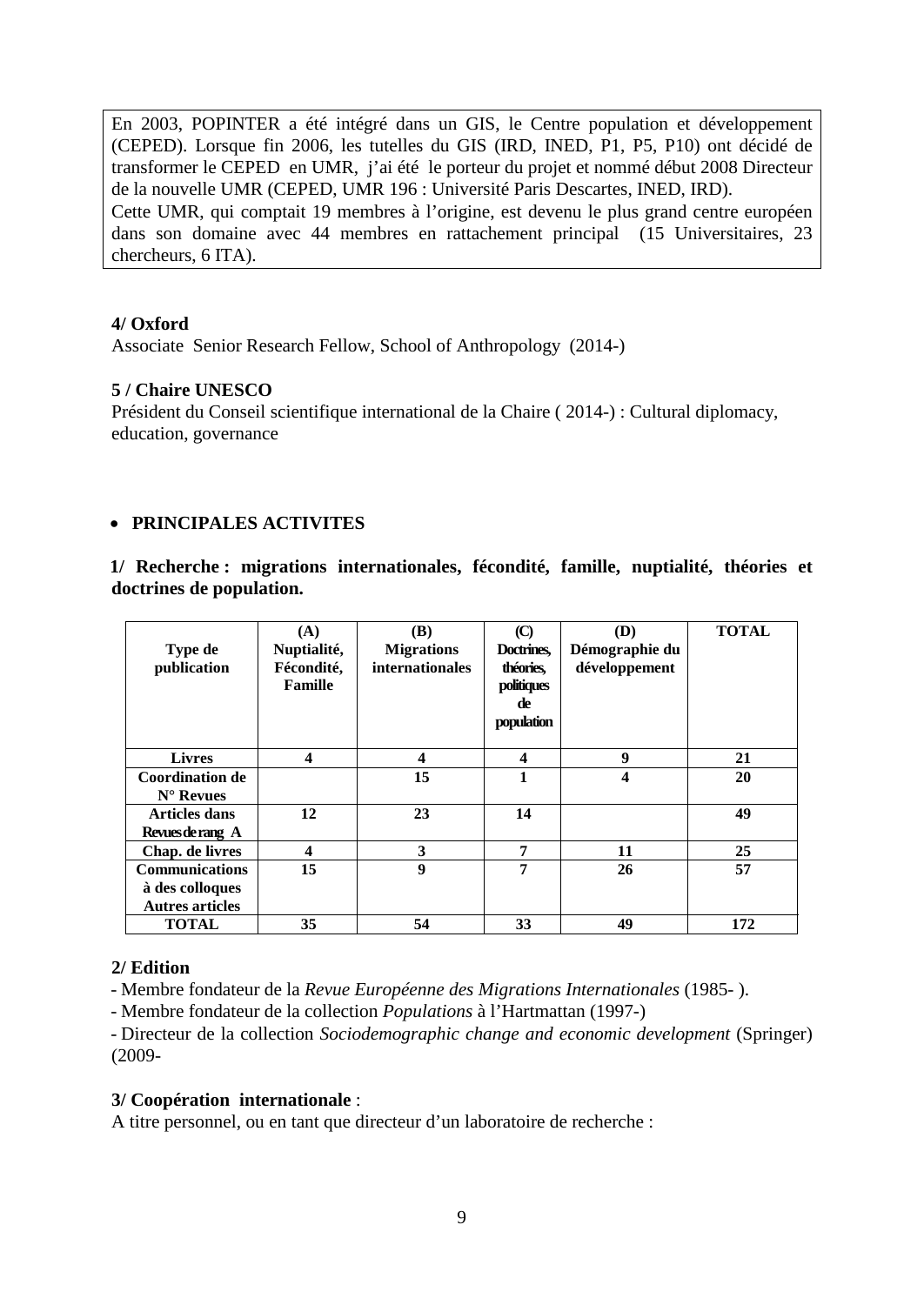**Domaines d'intervention** : population et développement, fécondité, santé de la reproduction, migrations internationales.

 **Pays** : Algérie, Argentine, Burkina Faso, Burundi, Cambodge, Cameroun, Chili, Djibouti, France (France métropolitaine, Guadeloupe, Martinique, Réunion), Grèce, Guinée, Haïti, Madagascar, Mali, Maroc, Niger, Portugal, Rwnada, Sénégal, Tanzanie, Turquie, Viet-Nam.

 **Bourses et contrats de recherche** : Agence Nationale de Recherche sur le SIDA (ANRS), Banque Mondiale, British Council, Centre International de l'Enfance, Coopération Américaine (USAID), Fondation Ford, Fond des Nations Unies pour les Activités en Matière de Population, Union Européenne, Progamme des Nations unies pour le développement, Institut de l'Enfance et de la Famille, Institut National d'Etudes Démographiques, Organisation Mondiale de la Santé, Ministère de la Coopération Française, Ministère de la Recherche et de l'Enseignement supérieur, Ministère des Affaires étrangères, UNESCO, UNICEF.

#### **4/ Conférencier invité : universités et organismes nationaux et internationaux**

#### **Universités**

Algérie: CREAD Angleterre : U. Londres (Birkbeck College), U. Oxford (St Antony's College) Argentine : U. Cordoba Arménie: Université d'Erevan Cambodge : Université Royale Canada : U. of St John, U. de Montréal Congo : U. Marien NGouabi France: U Nice, Bordeaux, Aix Marseille, Dijon Japon : U. Meiji, U. Doito Bunka, U. Ritsumeikan, U. Hitotsubashi, U. Tokyo, U. Osaka, U. Tsukuba, U Kyoto Madagascar : U. de Tananarive, Université catholique de Madagascar Maroc : U. Agadir, U. Oujda Mexique: UNAM, Mexico Niger : Univiristé d eNiamey Sénégal : U. Cheikh Anta Diop, U Gaston Berger Turquie : Haceteppe University (Ankara), Aydin University (Istanbul) USA: U. Harvard, U. Brown, U. Michigan State, Population Council Vietnam : Université Hanoï

#### **Organismes nationaux et internationaux**

France: AFD, MAEE, MRES, Sénat Banque mondiale (Washington), Fond des Nations unies pour la Population (New York) ; Programme des Nations unies pour le développement (Conakry), OCDE (Paris), OMS (Genève), UNESCO (Paris), Union Européenne: Europaid, Bruxelles

#### • **COMPETENCES**

#### **Pédagogie universitaire** :

démographie du développement,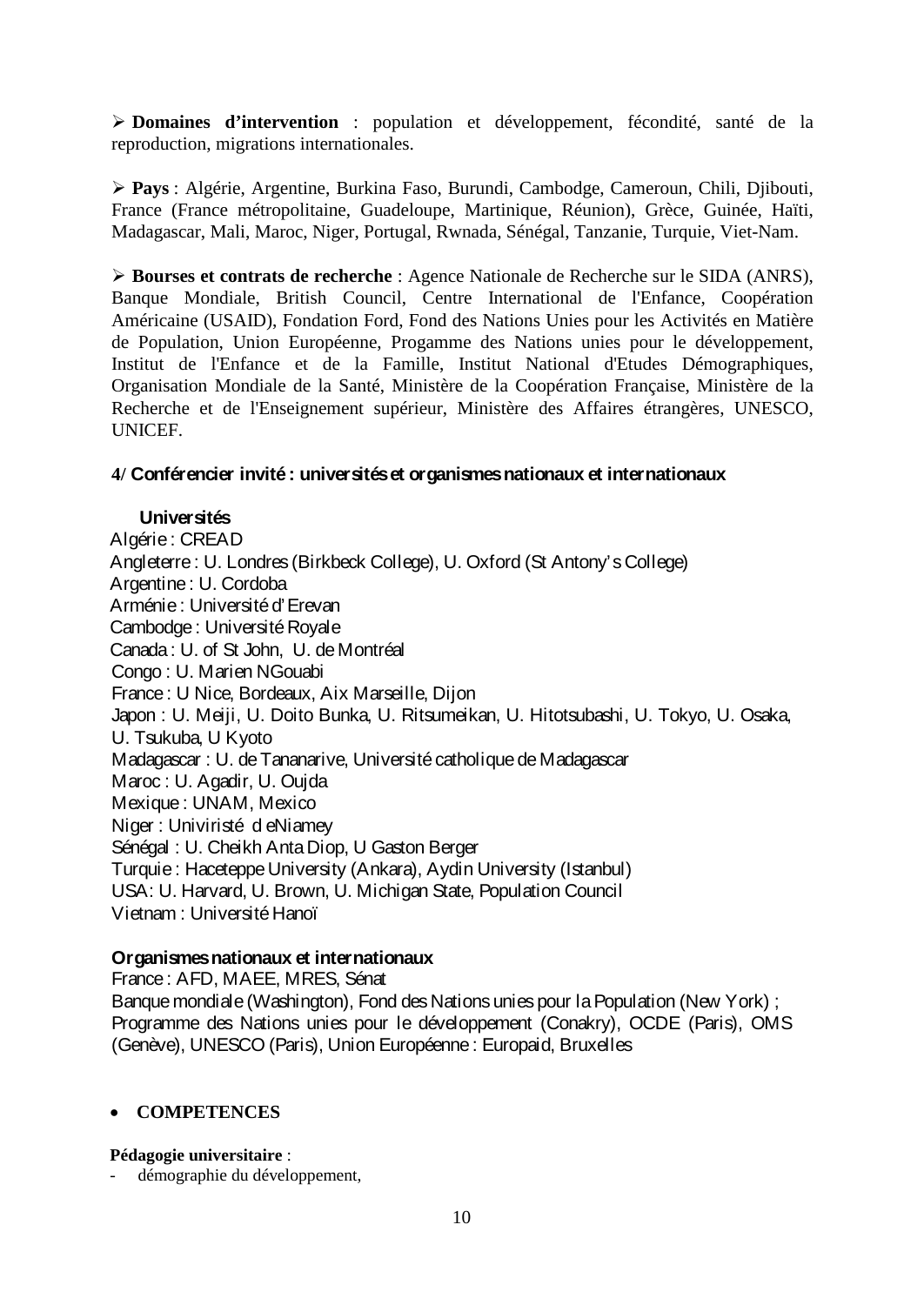- méthodologie d'enquête

#### **Recherche**

- Conception et réalisation de programmes de collecte socio-démographiques (enquêtes lourdes, recensement) et d'enquêtes approfondies pluridisciplinaires (monographies de villages démographiques et socio-anthropologiques)

- Conception, réalisation et valorisation de programmes de recherche en population et développement

#### **Evaluation**

- Evaluation des politiques de population et développement
- Evaluation des programmes sectoriels en population et développement

#### **Diffusion et valorisation**

- Direction et édition d'ouvrages scientifiques

Mise en place et réalisation d'une stratégie de diffusion nationale et internationale des résultats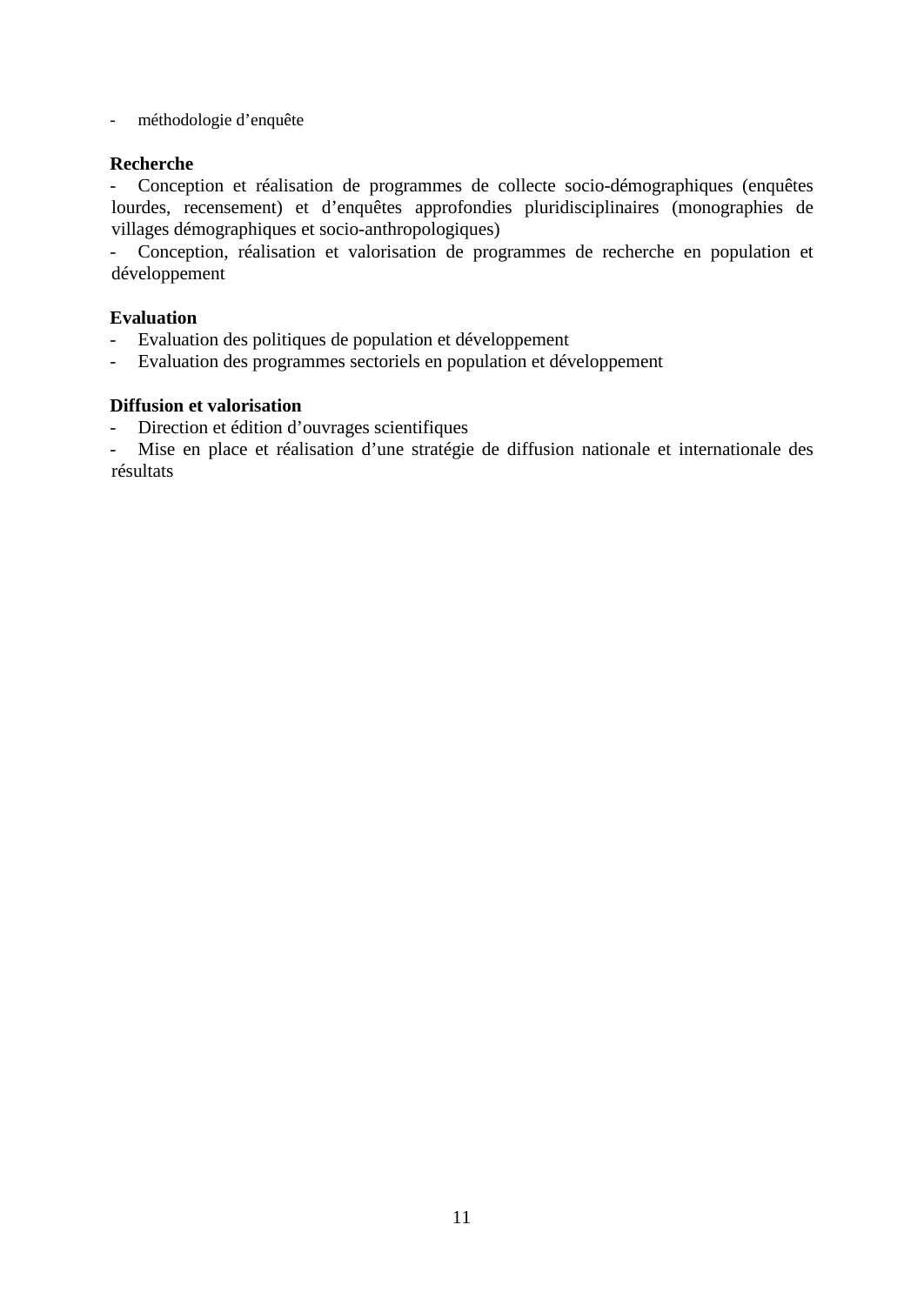## **UNE CARRIERE CENTREE SUR L'INTERDISICPLINARITE**

Après un bref passage par le privé (Compagnie Honeywell-Bull : cadre au Département des Relations Humaines d'octobre 1971 à février 1973), ma carrière s'est principalement déroulée à l'Institut national d'études démographiques (1973-1988) dont je suis parti avec le grade de Directeur de recherches pour rejoindre à 43 ans l'Université Paris Descartes sur un poste de Professeur de démographie.

#### **La pédagogie : sociologie, anthropologie, démographie du développement**

A mon arrivée à Paris 5 en 1988 (seul professeur avec 4 MC), j'ai pris la responsabilité de la coordination des enseignements en démographie. J'ai assuré depuis 1988 divers enseignements destinés à donner une culture générale à l'ensemble des étudiants en sciences sociales : démographie générale, socio-démographie de la famille, histoire des populations, théories et concepts en démographie. J'ai mis en place progressivement (2003- ) tout un parcours cohérent interdisciplinaire en sociologie anthropologie et démographie du développement du niveau L1 au M2. J'ai impulsé en particulier la création (2010) d'une spécialité de master 'Expertise en population et développement', sous la direction de Véronique Petit.

Au niveau international, j'ai aidé ( 1995-2010) à la création d'enseignements de démographie dan plusieurs pays : Cambodge, Viêt-Nam, Djibouti, Sénégal, Cameroun, et de Masters (Madagascar, Congo).

#### **La recherche: épistémologie et interdisciplinarité**

Lorsque j'étais à l'INED (1973-1988), j'ai réalisé et analysé cinq grandes enquêtes sur échantillon et par questionnaire (France, Antilles, Portugal). Ces recherches, qui m'ont permis de me positionner comme socio-démographe, m'ont été très utiles par la suite, lorsque je me suis définitivement spécialisé sur le développement. Dans mes travaux sur les questions de fécondité, de famille et de nuptialité par exemple, j'ai pu constater à quel point les rapports de domination Nord-Sud, masqués aujourd'hui sous le vocable de globalisation, se traduisent par des processus d'imitation socio-culturelle. Un des plus remarquables exemples est le modèle de famille restreinte, qui se répand dans les pays en développement. Pour les migrations internationales, j'ai choisi d'explorer dès 1977 une question totalement négligée, celle de la contribution des migrations au développement des pays d'origine. En termes d'objet démographique, une partie importante de mes travaux ont été centrés sur la situation des enfants et des femmes restés ou revenus dans les sociétés d'origine, alors que les maris et les pères sont partis travailler à l'étranger. Mais l'erreur aurait été d'ignorer tous les transferts, non seulement économiques, mais culturels, induits par les échanges migratoires entre pays développés et en développement.

Dès la thèse que j'ai soutenue à Oxford (1973), j'avais spontanément privilégié une approche large des questions de population. Comment en effet analyser en profondeur les théories et les doctrines du milieu du XIXe siècle si l'on ignore le contexte économique, politique, social et bien sûr idéologique, dans lequel elles se sont développées ? Comme la démographie ne s'était pas encore autonomisée vers 1850, j'ai mobilisé des concepts et des données des divers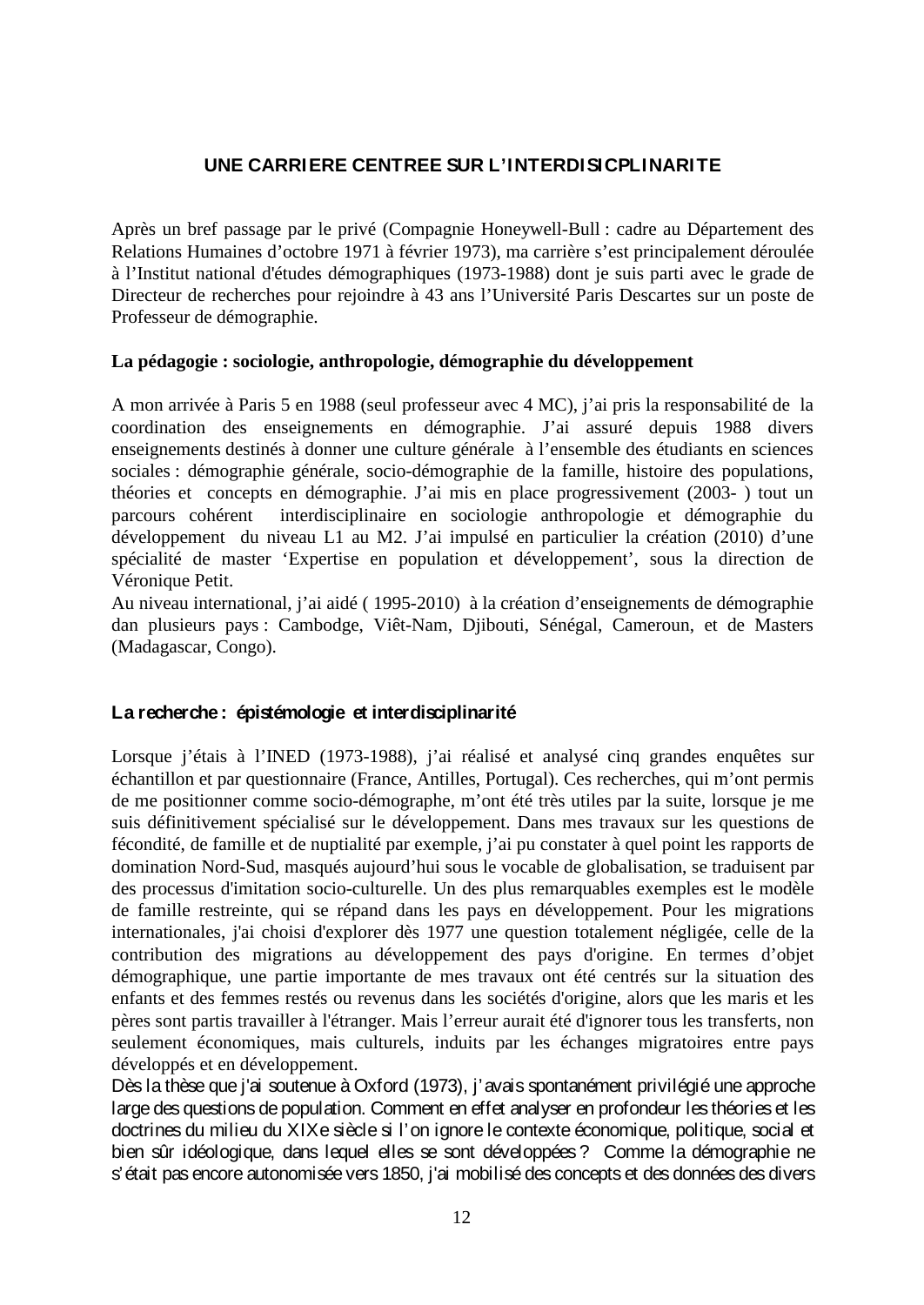champs disciplinaires dont relevait à l'époque ce qu'il était convenu d'appeler 'la question de la population': philosophie politique et morale, théorie économique, histoire économique, sociale, politique. Du coup se posaient des questions épistémologiques majeures, que j'ai creusées durant plus de 30 ans : qu'est-ce que la démographie? Comment articuler la double filiation qui la fonde, empirique avec l'arithmétique politique, théorique avec les philosophies morale et politique, et à partir du XVIIIème siècle avec l'économie politique? Deux livres parus en 2009 et 2010 chez Springer qui partent de Platon pour arriver à Marx proposent une vaste synthèse interdisciplinaire des idées sur la population, qui propose une véritable archéologie du concept même de population.

J'ai toujours gardé cette orientation épistémologique, appuyée par un souci constant d'une contextualisation réellement interdisciplinaire. Car ce qui est vrai pour l'histoire des idées au cours des siècles l'est tout autant pour l'étude des questions de population et de développement. Dans ma thèse de doctorat d'État (1986) portant sur la nuptialité et la famille dans la Caraïbe, j'ai à nouveau fait appel à l'histoire, mais aussi et surtout à la sociologie et à l'anthropologie pour comprendre les dynamiques spécifiques que les démographes avaient bien mesurées, sans jamais réussir à fournir de véritable explication, en particulier à propos du concept de famille matrifocale.

## **La démographie compréhensive**

Contrairement à ce que font souvent les démographes, j'ai toujours considéré qu'il était indispensable de ne pas se spécialiser sur une seule des grandes variables (fécondité mortalité, migrations internationales, etc.), surtout si l'on travaille sur les questions de population développement. Ma conviction est en effet que la compréhension des problèmes de population et de développement suppose une approche aussi large que possible, précisément parce que les individus et les familles mobilisent toutes les ressources qu'ils ont à leur disposition, qu'elle soit démographiques, sociales, culturelles, économiques, voire politiques, pour assurer leur reproduction, mais aussi générer les ressources qui leurs sont indispensables. Par delà les stratégies de survie, qui ne caractérisent que les groupes en situation d'extrême pauvreté ou de vulnérabilité, je me suis attaché à promouvoir des recherches beaucoup plus larges, qui prennent en compte des situations où la pauvreté n'est pas centrale, et où les acteurs s'efforcent de maintenir et si possible d'améliorer leur position sociale, économique, voire politique.

Ceci m'a conduit à développer ce que j'ai appelé la démographie compréhensive, c'est-à-dire une démographie qui s'attache au sens que donnent les acteurs à leur comportement, en évitant de plaquer une rationalité externe. La méthode de travail qui en est résulté a été authentiquement interdisciplinaire. Elle implique, pour comprendre les dynamiques démographiques, de mobiliser au minimum l'anthropologie, la sociologie et l'économie, non seulement pour interpréter les comportements, mais pour définir, bien en amont de la recherche de terrain, les problématiques et les hypothèses. De la même manière, dans l'analyse des résultats, il faut accepter que des preuves d'ordre anthropologique, sociologique, ou encore historique, aient le même statut que les preuves quantitatives sur lesquelles se fondent généralement les démographes. Ceci s'applique particulièrement bien à l'analyse des migrations, de la fécondité, de la nuptialité et des structures familiales.

Mais rester au niveau des acteurs peut conduire à une impasse, précisément en raison des effets de contexte et il faut parfois décentrer la recherche pour bien rendre compte des dynamiques en jeu. Aussi mes travaux présentent-ils la caractéristique d'explorer toutes les dimensions des comportements démographiques, tant micro, que méso et macro, rejoignant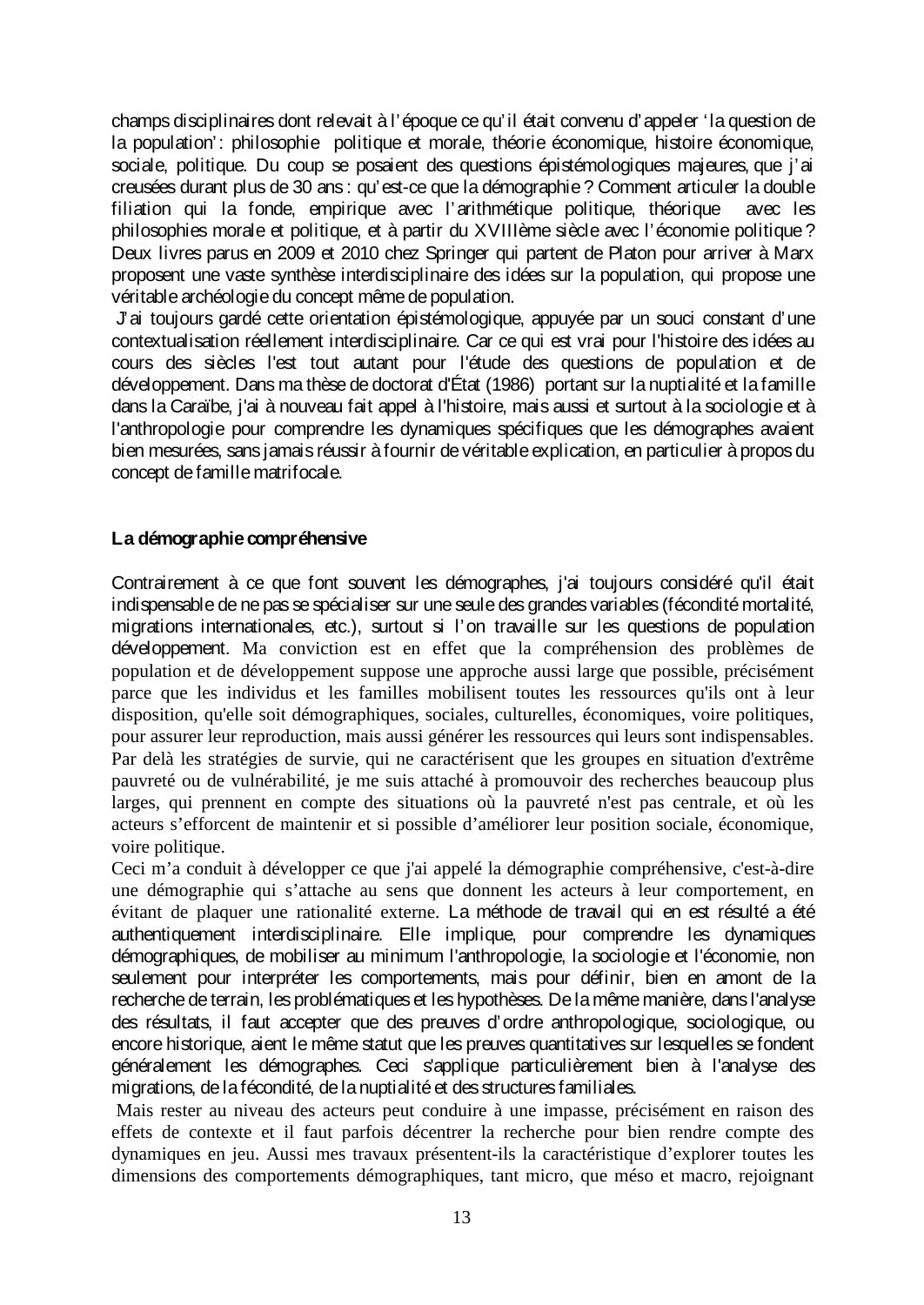deux courants actuels : la démographie institutionnelle et l'anthropologie démographique (article de synthèse accepté par la prestigieuse *Population and Development Review*).

Dans mon activité de directeur de thèse et de directeur de laboratoire, j'ai privilégié, tout en respectant la créativité et les initiatives des doctorants et des chercheurs, cette approche interdisciplinaire large des objets de recherche. Parmi le 33 thèses que j'ai dirigées, et sauf lorsque les doctorants manifestaient visiblement une inaptitude ou un manque d'intérêt pour une approche interdisciplinaire, j'ai orienté les thèses en incitant à un élargissement des problématiques, des hypothèses et des méthodologies, même sur des sujets apparemment très fermés.

# **CV DETAILLE**

# **I - ETAT CIVIL**

Né le 24 novembre 1945 à Oujda (Maroc) Nationalité française Marié, deux enfants

# **II - FONCTIONS ACTUELLES**

- **Professeur des Universités (classe exceptionnelle) :** Professeur de démographie à l'Université Paris Descartes
- **Directeur de l'UMR CEPED**
- **Directeur de l'Institut Développement et Solidarité Internationale (IDSI)**
- **Activités éditoriales : Directeur de deux collections scientifiques (Harmattan et Springer) ; membre du comité de direction de la** *Revue Européenne des Migrations Internationales*

Ces fonctions s'appuient sur une expérience professionnelle dans les domaines suivants: recherche, enseignement, assistance technique et coopération internationale, édition, sociétés savantes, qui sont détaillées ci-après.

# **III - TITRES UNIVERSITAIRES**

## **III.1 - TITRES UNIVERSITAIRES FRANCAIS**

**Licence de sociologie** Paris, 1966, Faculté des Lettres et des Sciences humaines **Licence ès-sciences économiques** Paris, 1967, Faculté de Droit et des Sciences économiques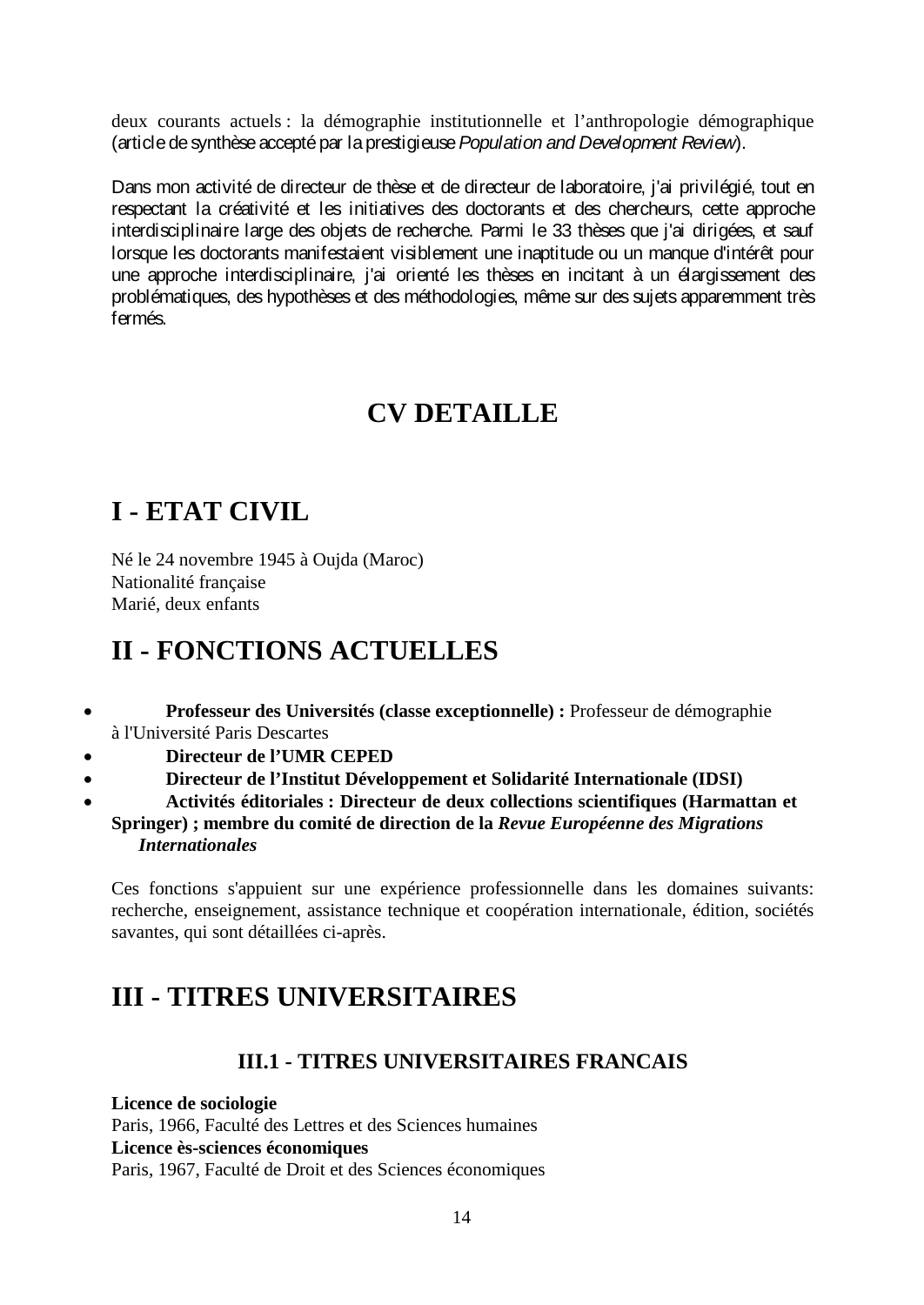#### **Diplôme d'études supérieures ès-Sciences économiques**

Paris, 1969, Faculté de Droit et des Sciences économiques.

**Diplôme de l'Institut d'Etudes Politiques** 

Section politique et sociale, Paris, 1970.

#### **Doctorat ès-Lettres**

"La famille et la nuptialité dans la Caraïbe. Etude socio-démographique".

Directeur : Alain GIRARD

Soutenue le 8 février 1986 devant l'Université René Descartes-Paris V.

Jury : Jean BENOIST, Alain GIRARD, François GRESLES, Frédéric MAURO, Louis ROUSSEL

## **III.2 - TITRES UNIVERSITAIRES ETRANGERS**

#### **Doctor of philosophy, Oxford**

"Ideas on population, as part of social thought : the French free-traders, 1840-1870". Soutenue le 23 octobre 1973 devant la Faculty of Social Studies, University of Oxford Directeur : Max HARTWELL Jury : Max HARTWELL, Morris CRANSTON

## **IV -EXPERIENCE PROFESSIONNELLE : RECHERCHE**

## **IV.1 - COMPAGNIE HONEYWELL-BULL (1971-1973)**

Cadre au Département des Relations Humaines (octobre 1971-février 1973). Poste occupé : analyse et prévision des salaires et qualifications des 3000 cadres et collaborateurs du Siège social de la Compagnie à Paris. Préparation d'un modèle de prévision sur 5 ans, du type "à courbes de carrière".

## **IV.2 - INSTITUT NATIONAL D'ETUDES DEMOGRAPHIQUES (1973-1988)**

- Attaché de recherche (février 1973)
- Chargé de recherche (avril 1977)
- Maître de recherches (juillet 1986)
- Chercheur associé (juin 1989)

Principales activités à l'INED (1973-1989)

**- Travaux de recherche sur les migrations internationales, la fécondité, la famille et la nuptialité, les théories et les doctrines de population**  (voir publications)

**- Réalisation et analyse de cinq enquêtes sur échantillon et par questionnaire :** 

#### **1- Attitude des Français à l'égard de l'immigration étrangère** (1973-1974)

Echantillonage (1800 personnes). Co-responsabilité du terrain (Régions de Marseille et Paris). Analyse des résultats et rédaction du rapport .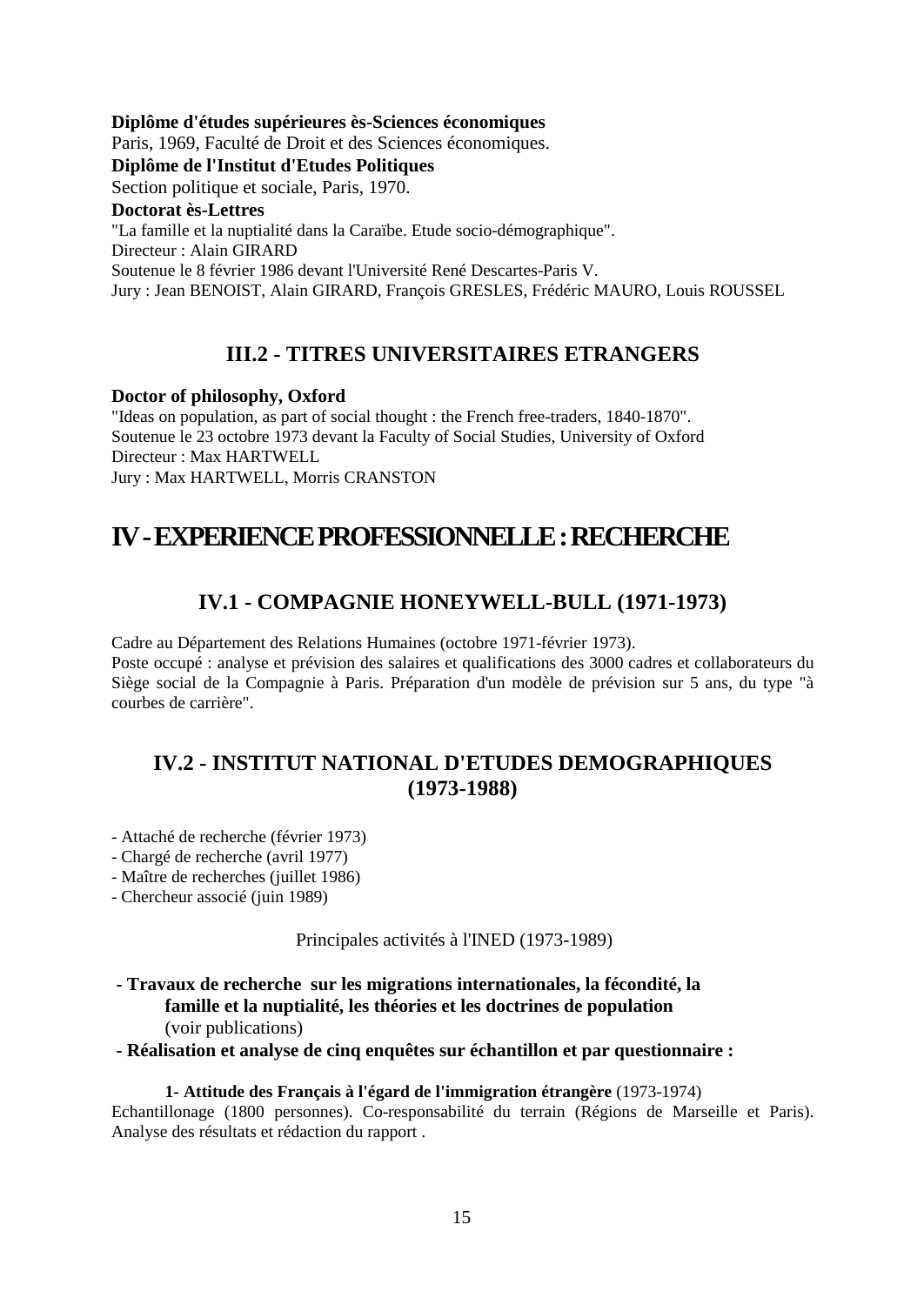**2- Fécondité et famille aux Antilles** (Enquête associée à l'Enquête Mondiale sur la Fécondité (1975-1980)

- Conception de l'enquête. Echantillonnage (2849 femmes de 15-49 ans). Questionnaire.

- Responsabilité de la phase terrain : direction de deux équipes de 4 personnes à plein temps (en Guadeloupe de novembre 1975 à janvier 1976 ; en Martinique de février à avril 1976).

- Formation et direction de deux groupes de 70 enquêtrices travaillant à temps partiel sur l'enquête.

- Analyse des données et rédaction d'un rapport publié par l'INED (voir publications)

- Présentation des principaux résultats de l'enquête à Mexico, en août 1977, lors de la Deuxième Conférence Régionale Latino-Américaine, organisée par l'Enquête Mondiale sur la Fécondité, puis dans divers séminaires internationaux.

**3- Fécondité et contraception en France** (Enquête associée à l'Enquête Mondiale sur la Fécondité (1978-1980)

- Co-rédacteur du questionnaire. Co-responsable de la phase terrain (gestion personnelle des secteurs Rhône-Alpes, Centre, Région parisienne).

- Analyse de certaines données (voir publications).

#### **4- La conjoncture démographique en 1987. Enquête d'opinion publique**

(1987-1988)

- Conception et réalisation de l'enquête

- Analyse et publications des résultats (voir publications).

#### **5- Le va et vient identitaire (1995). Les migrations de retour au Portugal**

- Conception et réalisation de l'enquête

- Analyse et publications des résultats (voir publications).

## **IV.3 – POPULATIONS ET INTERDISCIPLINARITE Université Paris Descartes (1988-2007)**

POPULATIONS ET INTERDISCIPLINARITÉ était un laboratoire de formation et de recherche de la Faculté des sciences sociales et humaines de l'Université René Descartes-Paris V, dont l'objectif était de renforcer la formation et la recherche sur la population et le développement, en mettant l'accent sur l'étude des relations entre sociologie, anthropologie et démographie. En association avec le CERPOS (Université de Nanterre-Paris X) il constituait l'Equipe d'accueil de socio-démographie (EA 23 24). Au niveau international, POPULATIONS ET INTERDISCIPLINARITÉ a été accrédité début 1997 par le Fonds des Nations Unies en matière de Population (FNUAP) en tant qu'Organisation Non Gouvernementale à but non lucratif.

#### **LISTE DES PROGRAMMES DE RECHERCHE**

#### **AFRIQUE**

- 1. La population du Sénégal (1989-1994)
- 2. Fécondité et ethnie en Mauritanie (1989-1992)
- 3. Migrations africaines (1993-1994)
- 4. Les résistances à la contraception à l'Ile Maurice : étude micro-locale des "Cités" (1991-1995)
- 5. Migrations et société Dogon au Mali (1990-1996)
- 6. Le SIDA en Afrique : étude socio-démographique comparative (1990-1994)
- 7. Démographie et planification familiale en milieu rural sénégalais (1989-1994)
- 8. Sociétés villageoises, changement social et santé de la reproduction au Sénégal (1996-2000)
- 9. Mortalité et crise économique à Madagascar (1998-2001)
- 10. Les déterminants de la mortalité maternelle et infantile à Niamey (Niger) (2000-2002)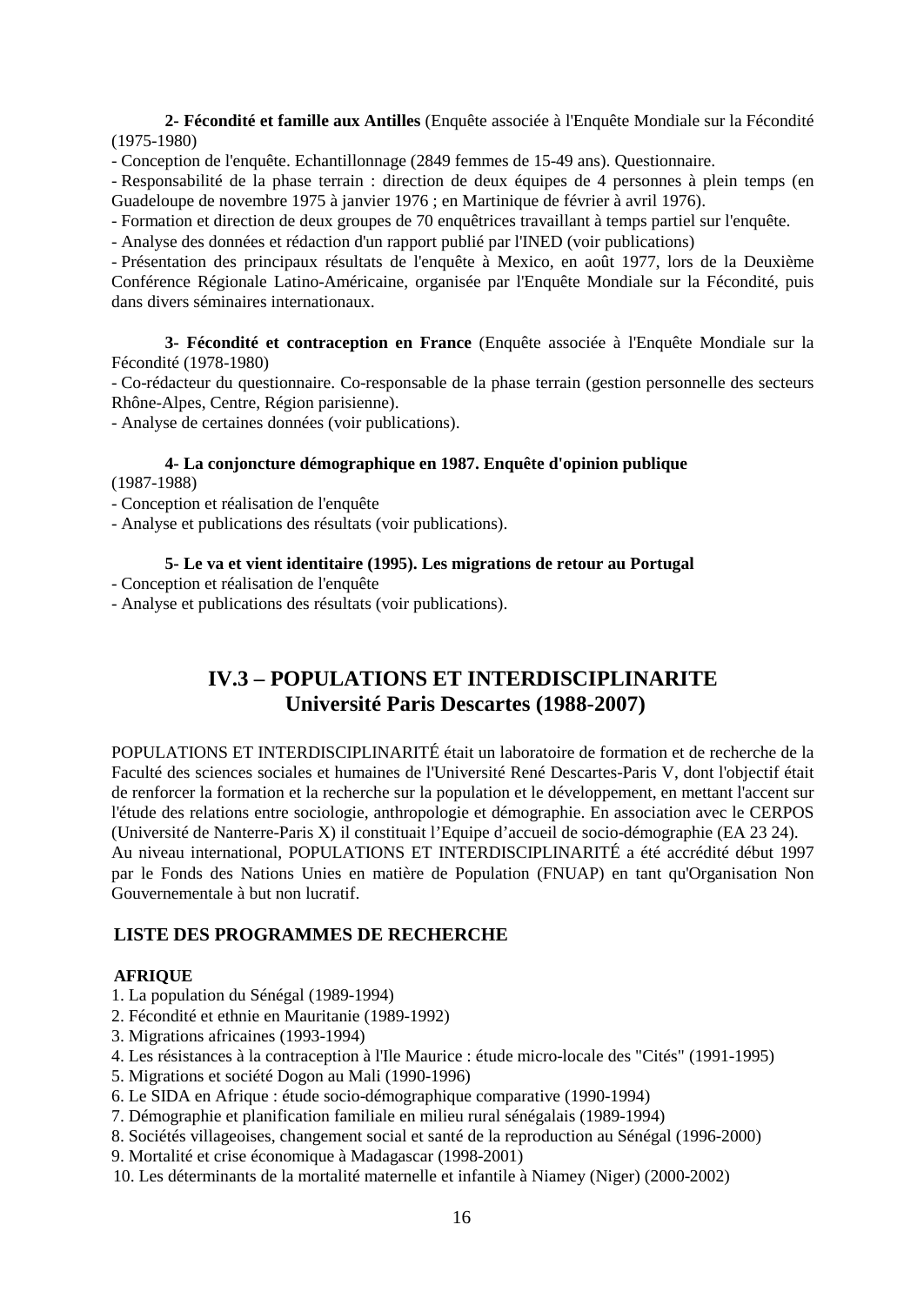11. Population, environnement, pauvreté en Guinée Conakry (2000-2006)

12. Population, environnement et pauvreté à Madagascar (2002-2007)

#### **ASIE ET MOYEN-ORIENT**

1. Société et politiques de population au Viet-Nam (1992-2002)

2. Etat de santé et représentations de la santé et de la maladie à Beyrouth en temps de guerre (1998- 2002)

#### **FRANCE ET EUROPE**

1. Les migrations de retour au Portugal (1992-1996)

2. Attitudes préventives du paludisme d'importation dans les familles en Ile-de-France (1994)

3. Données démographiques tirées de l'état civil des Français de l'étranger (1993-1994)

4. Le système d'information statistique en matière de santé de la reproduction (1996-1997).

5. Les actifs étrangers : évaluation du flux annuel d'entrées sur le marché de l'emploi (1996-1997)

6. La variable "nationalité" dans les statistiques sociales françaises (1994-1995)

7. Les migrants passeurs de la francophonie. Le cas du Portugal (1998-2000)

8. Nature du potentiel de recrutement du personnel des armées (2000-2002)

9. Penser la population : théories et doctrines de Platon à Marx (1998-)\*

10. Les français musulmans rapatriés et leurs enfants (2003-2005)

11. Les mariages mixtes franco-antillais

#### **PROGRAMMES DE FORMATION**

1. Enseignement de la sociologie de la population à l'IFORD (Cameroun)

2. Programme CAMPUS au Sénégal

3. Renforcement de la démographie au Centre de Population de l'Ecole Nationale de Sciences Economiques.

4. Formation de base en démographie à l'Université de Phnom Penh.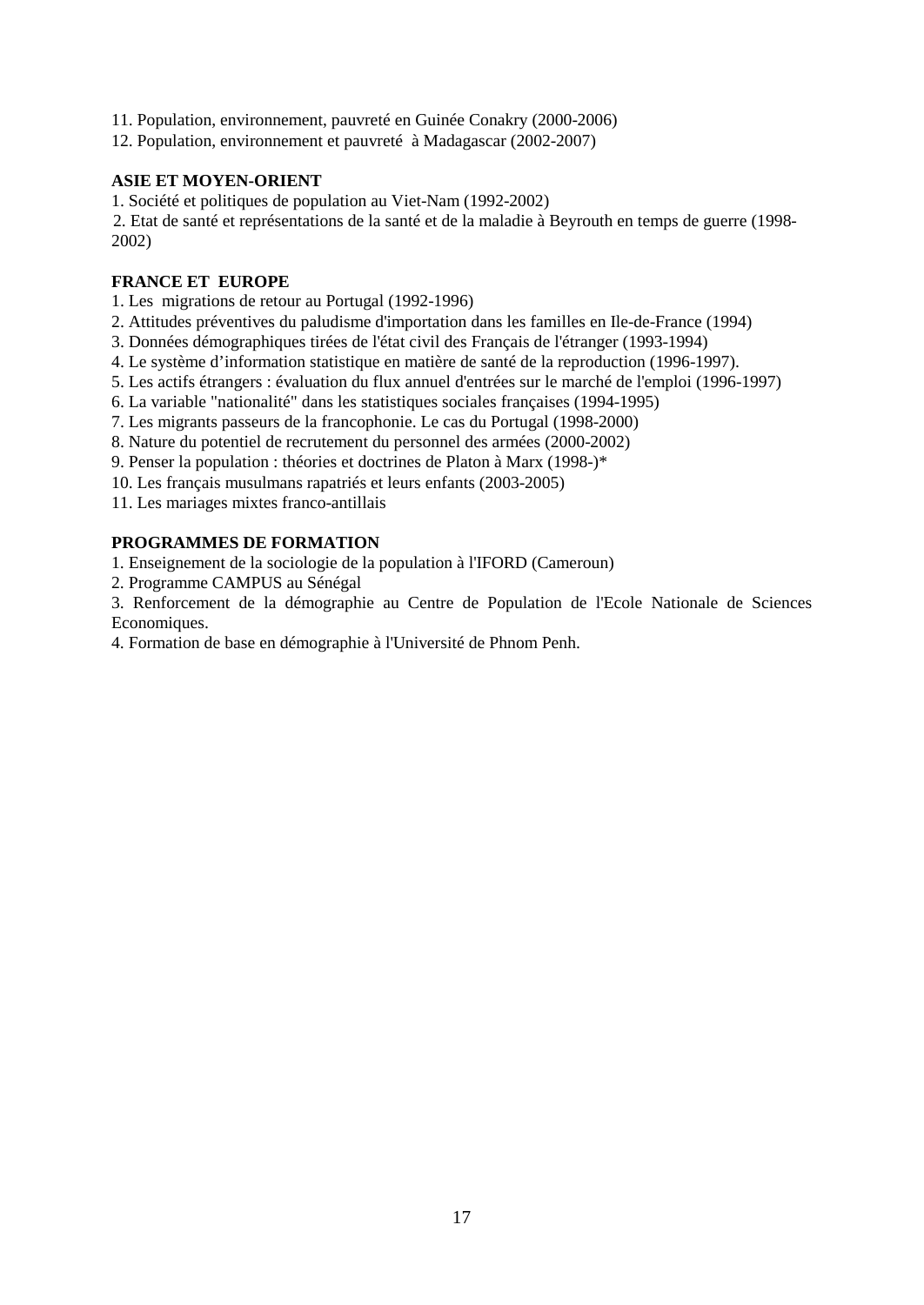## **IV.4 – CENTRE POPULATION ET DE VELOPPEMENT UMR CEPED : Paris Descartes - INED - IRD (2008 - 2013)**

L'Unité Mixte de Recherche CEPED, rattachée à L'École doctorale des Sciences humaines et sociales de l'Université Paris Descartes, regroupe des enseignants-chercheurs, des chercheurs (pour la plupart IRD et INED) et des personnels administratifs et techniques (ITA), tous en rattachement principal au titre de la recherche à Paris Descartes. Ils sont actuellement (au 15 décembre 2010) au nombre de 43 : 15 enseignants-chercheurs, 23 chercheurs et 5 ITA.

22 chercheurs associés et 53 doctorants participent aux travaux de l'UMR.

Dans le cadre de sa contribution à la recherche fondamentale, l'UMR entend promouvoir une réflexion théorique originale sur les relations entre populations et développement, appuyée sur des concepts, des analyses et des méthodologies novatrices.

Elle s'est aussi donnée pour mission de répondre aux besoins des pays en développement par des travaux de recherche appliquée mais qui répondent aux standards internationaux de qualité scientifique.

En matière de formation, l'UMR CEPED anime une Spécialité de Master *Population et Développement* à l'Université Paris Descartes. Elle apporte également son soutien au passage des universités du Sud au LMD (nouveau cursus Licence, Maîtrise, Doctorat), en particulier lors de la création de Masters.

## **V -EXPERIENCE PROFESSIONNELLE : ENSEIGNEMENT**

## **1. FONCTIONS ACTUELLES**

#### **- Professeur émérite de démographie à l'Université Paris Descartes**

(depuis septembre 2013). Responsable de divers enseignements (Licence, M1 M2R et M2Pro.

- **Direction de 2 thèses** en cours. **28 thèses soutenues entre 1990 et 2014**

**- Nombreux enseignements en France et à l'étranger** depuis 1973

## **2. EXPÉRIENCES ANTÉRIEURES**

- Plusieurs conférences et séminaires dans le cadre de la **formation continue** depuis 1973 (Association Française des Conseillères Conjugales ; Centre de Formation Continue de l'Université de Paris V, INSEE ; etc...).

- Chargé de cours à la **Faculté de Droit et des Sciences économiques de Tours** (1974) : Cours de démographie (1ère année du DEUG) ; 40 heures.

- Professeur de sociologie générale et industrielle : Ecole des surintendantes d'usines, Paris (1975) ; 90 heures environ.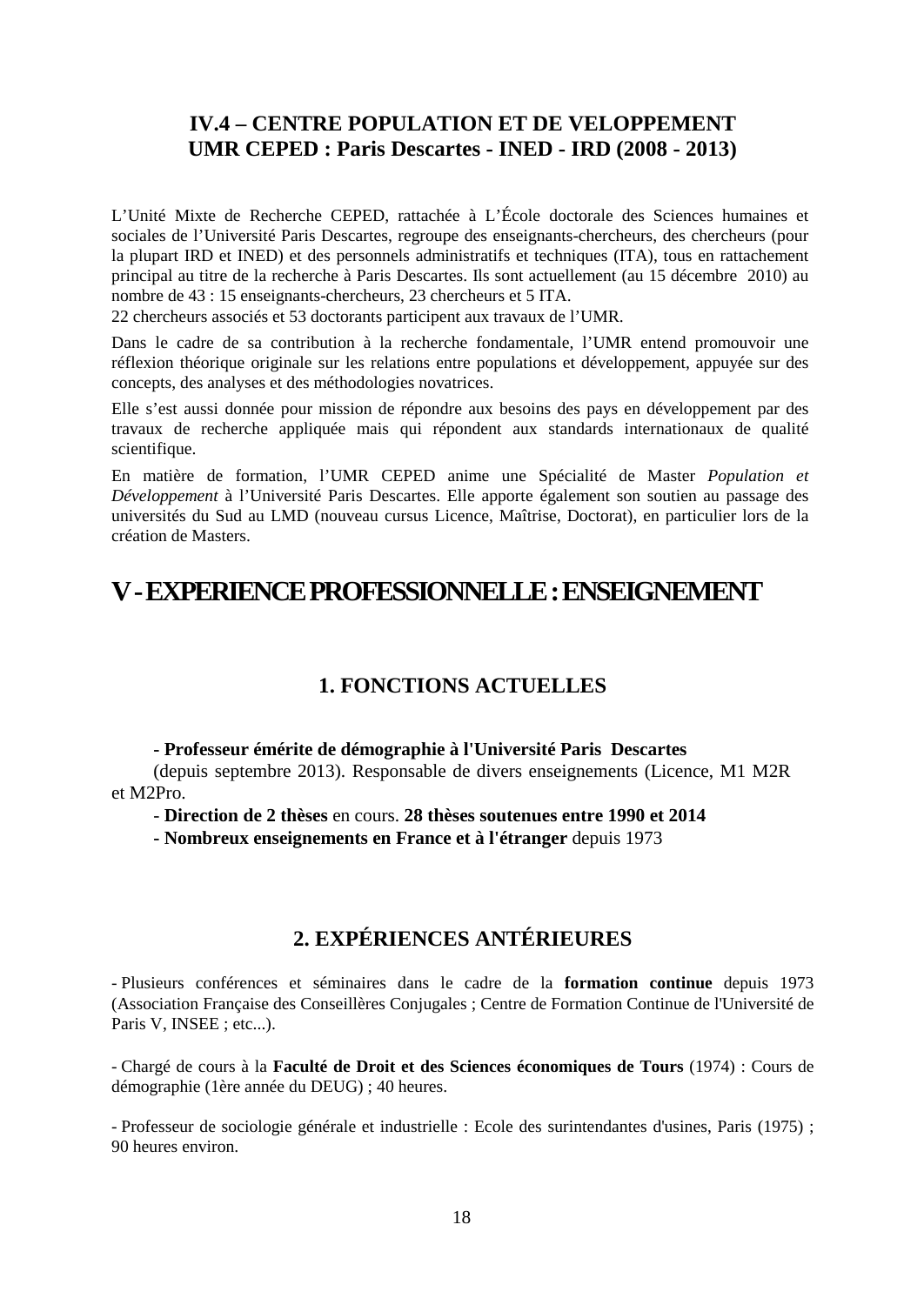- Assistant-professeur à l'**Université du Nouveau Brunswick. Fredericton**, Canada. Cours de démographie historique et sociale (sessions d'été 1977 et 1978 ; 80 heures à chaque fois).

- Chargé du cours de démographie, **Université d'Aix-Marseille II**, Faculté de Droit et des Sciences Economiques, années universitaires 1979-1981 et 1981-1982 (36 heures chaque année, niveau DEA).

- Certificat d'Etudes Approfondies "Santé et développement de l'enfant" -U.E.R. Necker-Enfants Malades, Université René Descartes - Paris V. Organisation du Séminaire consacré aux problèmes démographiques (octobre 1982 et octobre 1984). Intervenants : Alain Girard, Henri Leridon, Jacques Vallin et moi-même.

- Animation du thème "Education, Population et Développement" au séminaire de formation pour la recherche en population, politiques urbaines et développement, Dakar 13-18 septembre 1987. Organisé par la Fondation Ford, le Conseil pour la recherche et le développement de la Recherche Economique et Sociale en Afrique (CODESRIA).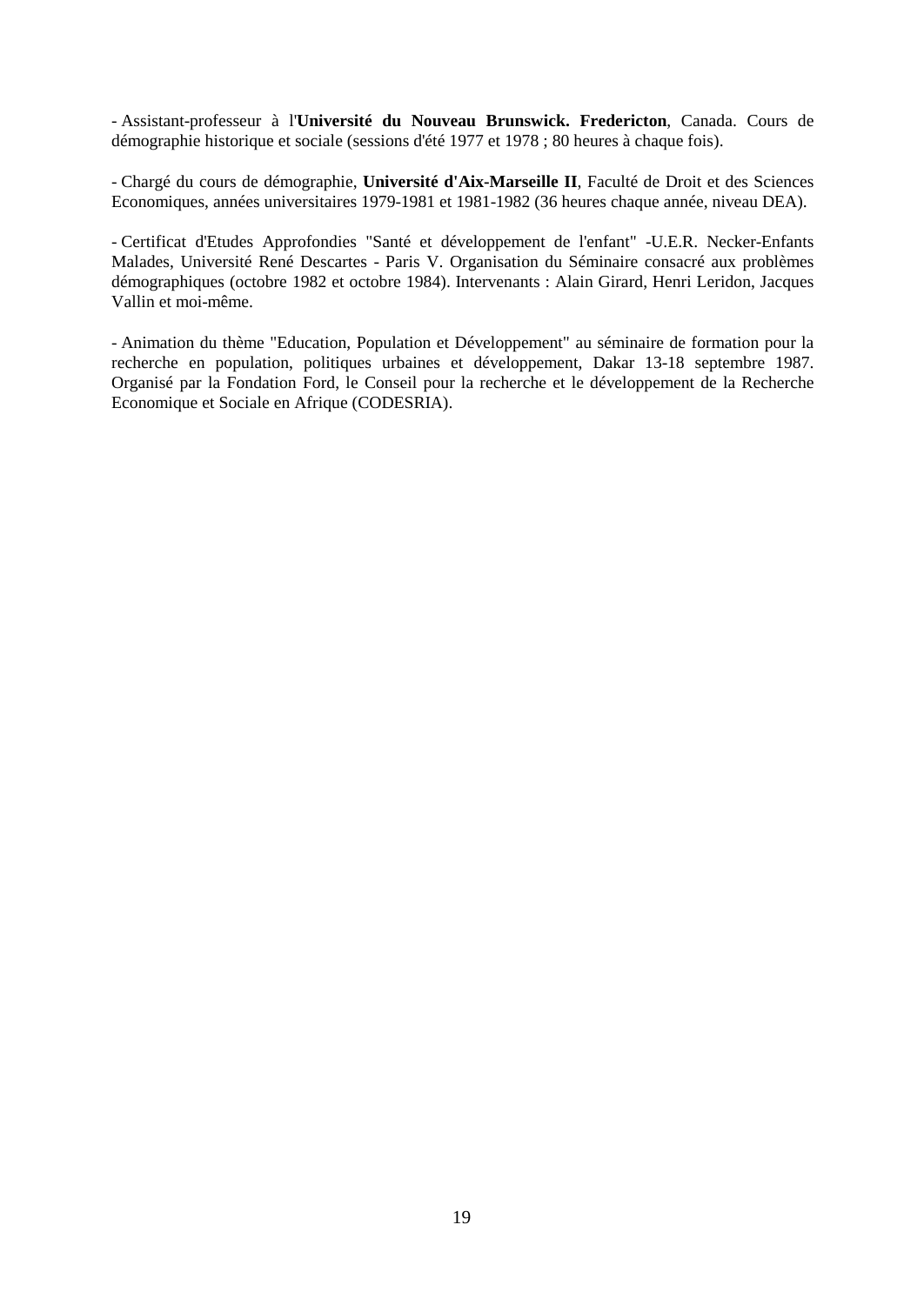# **VI - EXPERIENCE PROFESSIONNELLE : COOPERATION INTERNATIONALE**

## **VI.1 - CENTRE INTERNATIONAL DE L'ENFANCE.PARIS**

- Participation à trois **Colloques internationaux sur les enfants de migrants en tant qu'expert démographe du CIE.**

- Membre des Comités d'organisation des deux Colloques.

**- Rapporteur général et Responsable de la publication** sous forme de deux ouvrages de synthèse

#### - **Les enfants de migrants en Europe (Paris, mars 1973)**.

- Présentation d'un rapport (données démographiques et statistiques)
- Animateur d'une Commission pendant le colloque.
- Rédacteur d'un livre à partir des travaux du colloque (voir publications).

#### - **Les enfants de migrants et les pays d'origine (Ankara, juin 1977)**.

- Organisation générale : définition des objectifs, organisation des séances, préparation du travail en commissions.

- Présentation d'un rapport (données démographiques et statistiques).

- Rapporteur général du colloque et rédaction d'un livre (voir publications).

Représentant du C.I.E. à Genève, au 4ème Séminaire du CIME (Comité Intergouvernemental pour les Migrations Européennes) 8-11 mai 1979. Participation à la rédaction des recommandations du Séminaire.

#### - **La santé des enfants déplacés (Toulouse, juin1981).**

- Rédaction et présentation d'un des quatre rapports présentés par le Centre International de l'Enfance au XXVIe Congrès de l'Association des Pédiatres de langue française à Toulouse, les 30 juin - 2 juillet 1981. (voir publications).

## **VI.2 - ENQUETE MONDIALE SUR LA FECONDITE (WORLD FERTILITY SURVEY)**

- Participation à divers Séminaires internationaux (1978-1983).

- **Animation d'une équipe de chercheurs, valorisation de données d'enquête** 

#### **et publication des recherches**, en tant que Coordinateur du Projet National d'analyses

approfondies des données de l'Enquête Sénégalaise sur la Fécondité (1982-1985).

- Participation à une réunion de travail sur l'analyse des données des enquêtes faites dans la Caraïbe (Port-of-Spain, Trinidad, février 1978).

- Participation au plan de tabulation des données de l'Enquête Haïtienne sur la Fécondité (été 1978).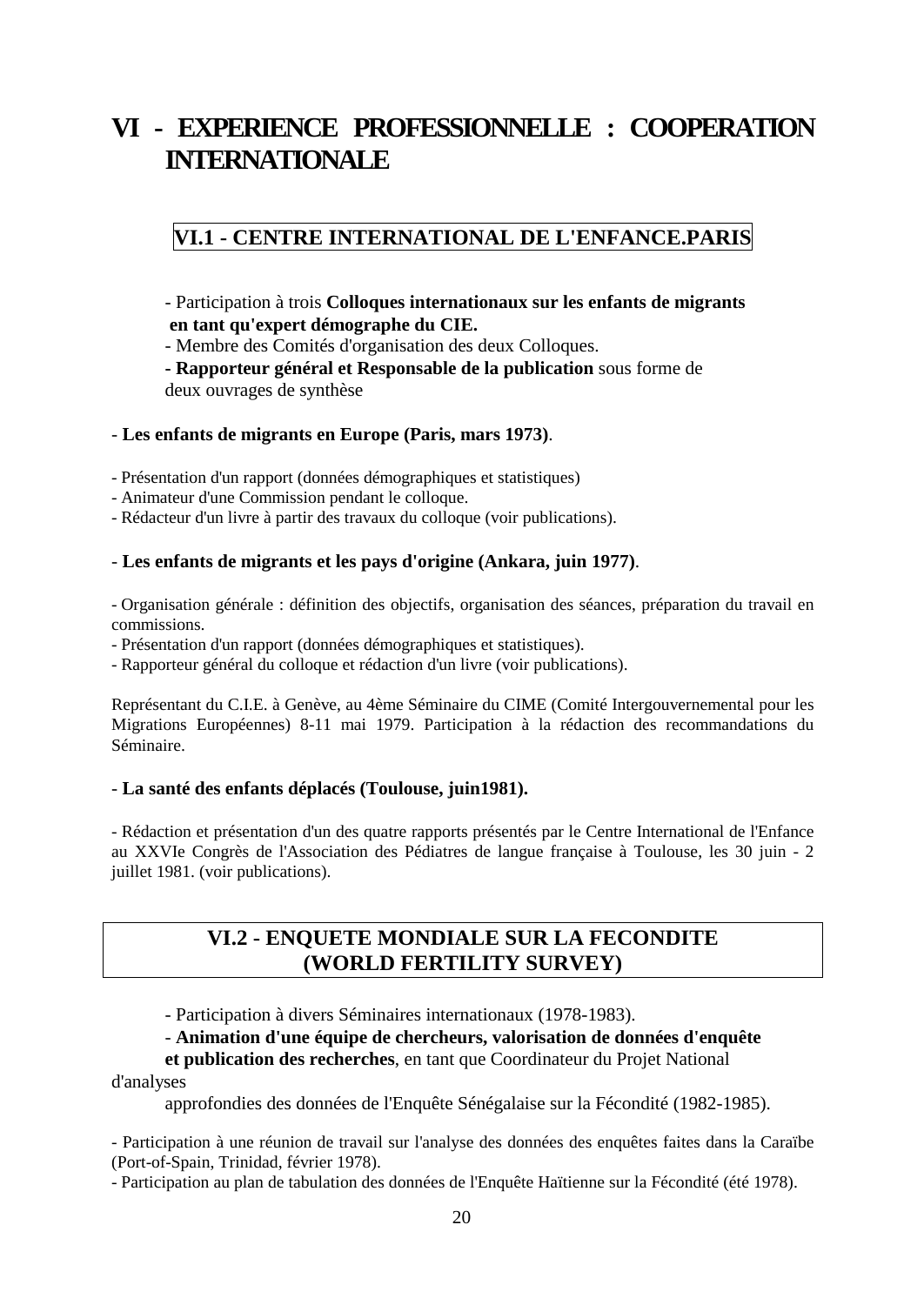- Participation à un séminaire sur les relations entre fécondité et nuptialité dans la Caraïbe (Barbados 25-27 octobre 1979).

- Révision, en vue de publication dans la collection des "WSF Scientific Reports", de deux études sur la fécondité et la mortalité infantile en Haïti (1983).

#### Le rôle de **coordinateur des analyses approfondies de l'Enquête de 1978** a consisté à :

1) **Assurer le suivi scientifique et l'évaluation des travaux de 10 chercheurs Sénégalais** membres du Bureau National du Recensement, de l'Institut Fondamental d'Afrique Noire ou de la Direction de l'Aménagement du Territoire, à qui avaient été confiés dix thèmes de recherche (fécondité, nuptialité, mortalité infantile, projections démographiques, etc.).

2) Assurer l**a coordination, entre la Direction de la Statistique du Sénégal, la WFS, l'USAID, l'INED et l'ORSTOM, de l'ensemble du projet,** et notamment organiser: les voyages d'études à Paris et Londres de certains chercheurs ; les sessions de formation à l'informatique de l'ensemble de l'équipe ; les missions des consultants.

3) En raison du succès de ce projet, la **publication d'un Cahier de l'INED** a été décidée. J'en ai assuré la coordination courant 1984. L'ouvrage est paru en décembre 1985 (voir publications).

## **VI.3 -CENTRE D'EDUCATION DE DOCUMENTATION D'INFORMATION FAMILIALE ET DE FORMATION (CEDIF MARTINIQUE)**

Organisation d'une **enquête portant sur 1300 demandes d'avortement** (1977-1978).

- Définition de la recherche
- Conception du questionnaire
- Organisation du traitement informatique des données

- Analyse des résultats et rédaction du rappport (publié dans un Cahier de l'INED. Voir publications).

## **VI.4 - UNESCO**

#### **- Formation à la recherche et enseignement** dans le domaine de **l'éducation en matière de population**

- Participation (mai-juillet 1978) à la **rédaction du cadre conceptuel d'un schéma-type de recherche sur la Folk-Demography**. Ce schéma-type a été utilisé dans les recherches réalisées au Maroc, au Pérou, au Rwanda-Burundi et en Tanzanie (voir publications).

- Conception et rédaction des grilles d'entretiens destinées à des interviews de parents d'adolescents scolarisés, de ces adolescents eux-mêmes et de leurs enseignants.

- Assistance technique à l'Institut de Sociologie de l'Université de Dar-es-Salam, **Tanzanie**, qui participait à ce programme de l'UNESCO. Au cours d'une mission en Tanzanie en mars 1979 : formation des enquêteurs et définition des échantillons.

 - **Enseignement de la démographie, dans le cadre de séminaires de formation de responsables africains de l'éducation en matière de population** (France : septembre 1983, septembre 1984, septembre 1986). Rédaction d'un texte sur la dynamique démographique, intégré dans une "mallette pédagogique" qui a été traduit, en 1987, en espagnol et en anglais (voir publications).

#### **VI.5 - UNICEF**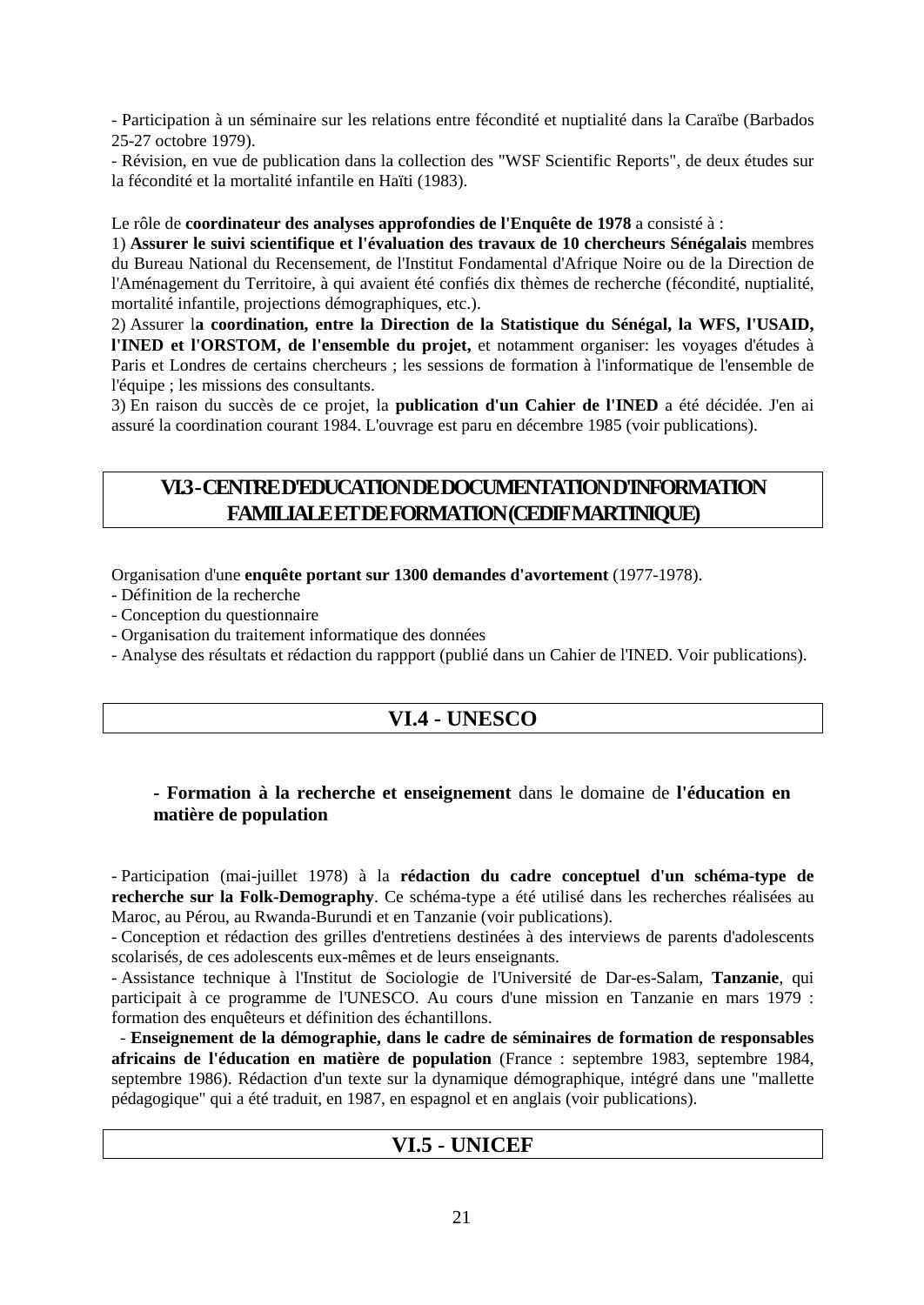A la demande du Reference Center de Genève, réalisation (décembre 1982 mai 1983)

d'**une étude sur les enfants de migrants dans les pays d'origine du Bassin méditerranéen** en collaboration avec les Comités nationaux de l'UNICEF, les chercheurs, les centres de recherches et les ministères des pays concernés par le problème.

- Conception du projet

- Encadrement et responsabilité scientifique d'un deuxième chercheur, chargée d'établir une triple bibliographie (travaux publiés et littérature "grise", fichier "Institutions et Centres de recherche", fichier "Recherches en cours").

- Voyages d'étude dans certains pays (Grèce, Portugal, Turquie, Yougoslavie) et contacts avec diverses institutions et chercheurs dans les autres pays d'émigration.

- Rédaction d'un rapport, ensuite publié comme **Cahier de l'INED** (voir publications).

## **VI.6 - SENEGAL : DIRECTION DE LA STATISTIQUE DU SENEGAL / USAID / FNUAP / COOPERATION FRANCAISE / FONDATION FORD**

Dans le cadre d'un Accord bilatéral signé en 1985 entre l'USAID et le Gouvernement du Sénégal, la Division des Enquêtes et de la Démographie (dite "Bureau National du Recensement") de la Direction de la Prévison et de la Statistique du Sénégal, a bénéficié pendant 7 années d'un budget de 3 millions de dollars.

J'ai été chargé d'assurer la **coordination scientifique des activités du BNR**.

Mon activité a consisté, au rythme de quatre missions annuelles de courte durée, avec un suivi à Paris, à valoriser les activités du BNR : conception des recherches, analyse des données, stratégie de publications internationales.

#### **Un livre de 712 pages, rassemblant 32 auteurs, a été publié en 1994**.

Les principales sources sont les suivantes : le recensement général de la population de 1988 ; l'Enquête de Démographie et de Santé d'avril 1986 (dite DHS) ; des enquêtes lourdes financées par divers bailleurs de fonds; plusieurs monographies à faible coût de collecte mais novatrices sur le plan méthodologique.

J'ai été conduit à élargir mon rôle de coordinateur scientifique:

a) Obtention de la **Fondation Ford,** pour la Direction de la statistique d'un contrat de 39.000 dollars pour complèter le financement de l'USAID.

b) Organisation de **voyages d'études en France (à l'Institut National d'Etudes Démographiques)** de certains chercheurs, le plus souvent **en vue de doctorats** ultérieurs.

 c) Préparation, en 1987, d'un programme d'analyse approfondies de l'enquête EDS de 1986. Obtention d'un **contrat du FNUAP** de 180.000 US \$ pour réaliser ce programme d'analyses.

d) Obtention de financements **du Ministère française de la Coopération, de l'Institut de l'Enfance et de la Famille et de l'OMS** pour un total de 210.000 US \$, pour réaliser des **monographies de villages** apportant un éclairage complémentaire **socio-anthropologique,** et permettant de **former de nombreux étudiants en démographie.**

e) **Coordination et édition scientifique d'un livre** rassemblant, outre les travaux réalisés dans le cadre du projet, de nombreuses études et recherches originales non encore publiées. **32 auteurs**, tant sénégalais qu'étrangers, ont contribué à cette **synthèse pluridisciplinaire sur la population du**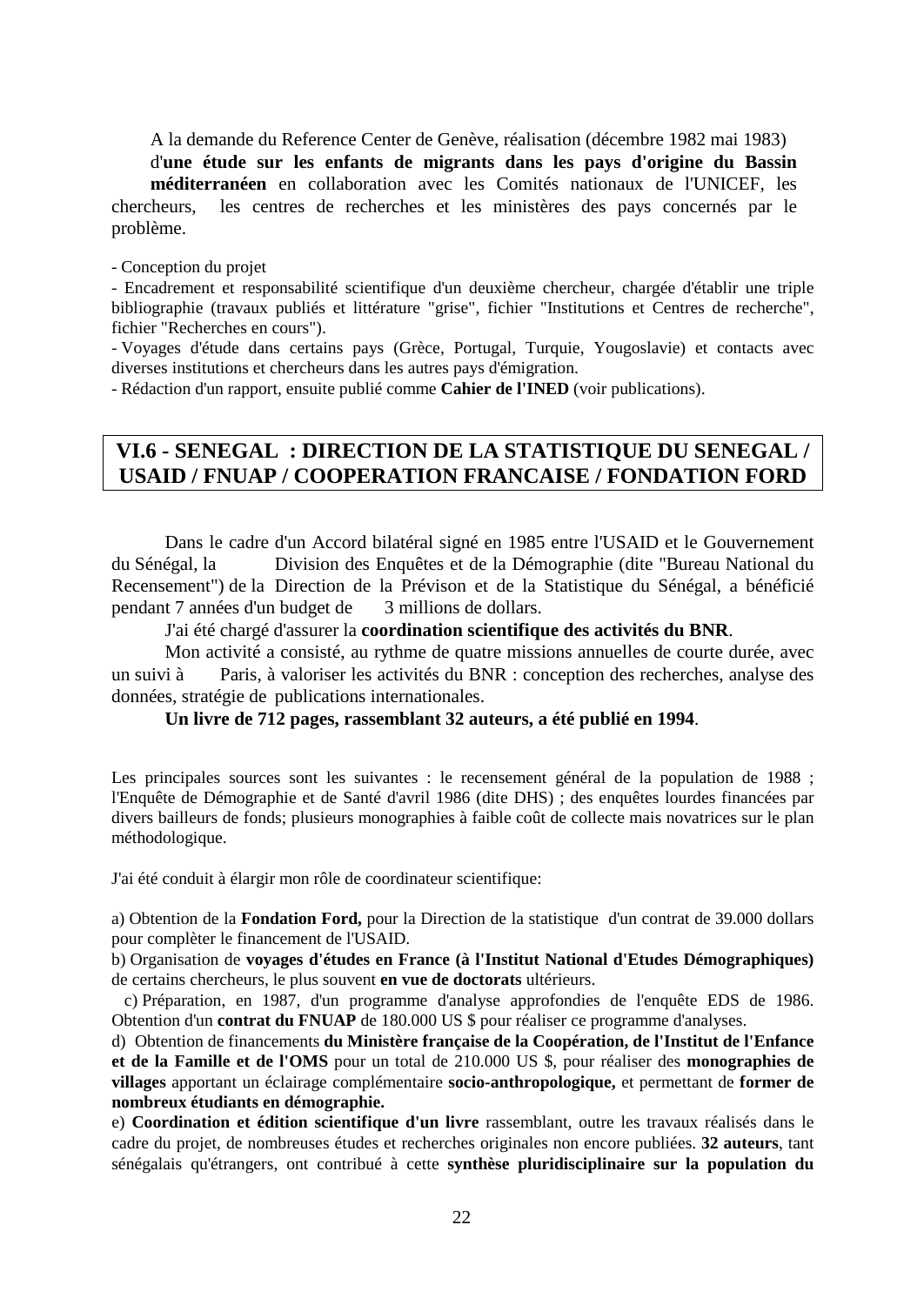**Sénégal**, co-publiée en 1994 par le CERPAA et la Direction de la Prévision et de la Statistique du Sénégal.

## **VI.7 -BURKINA FASO UNIVERSITE DE COLUMBIA(CENTER FOR POPULATION AND FAMILY HEALTH)**

L'Université de Columbia a organisé en 1986 avec le Ministère de la Santé du Burkina

Faso un projet dit de "Consolidation des services de prestation sanitaire en direction de

la famille au Burhina Faso". Dans le cadre de ce projet, j'ai été chargé d'**organiser deux enquêtes (échantillons masculin et féminin) sur la contraception et l'utilisation des services de santé à Ouagadougou.**

De septembre 1985 à mars 1986, j'ai conçu les questionnaires, défini les plans de sondage, recruté et assuré l'encadrement scientifique d'une démographe qui a résidé à Ouagadougou durant la phase terrain.

Lors d'une mission à Ouagadougou (mars-avril 1986) j'ai construit les échantillons et réalisé la formation des enquêtrices.

De septembre 1986 à mars 1987, j'ai coordonné l'exploitation des résultats de l'enquête en collaboration avec le Centre informatique du CPFH à New York : révision du rapport préliminaire, conception et rédaction d'articles scientifiques.

## **VI.7 – MADAGASCAR (USAID/FNUAP/COOPÉRATION FRANÇAISE)**

**1999 (octobre) Séminaire de restitution de l'EDS**  Rapporteur général

**2000 (juin) Atelier sur la transition démographique à Tananarive** Rapporteur général

#### **2001 (avril)**

**Population, développement, genre. Stratégie d'intégration en milieu universitaire**  *(Activité 13 du Programme National de Population)*

Objectifs de la mission

Préciser les stratégies d'intégration et proposer des modalités pratiques pour effectuer cette intégration.

Animer deux séminaires de réflexion avec les enseignants des départements identifiés et autres personnes concernées :

La finalisation du contenu des modules proposés dans les programmes d'enseignement

La définition des matériels didactiques appropriés

Le lancement du processus de production de ces matériels

La définition des modalités pour l'évaluation de l'intégration au terme de l'année universitaire d'expérimentation 2000-2001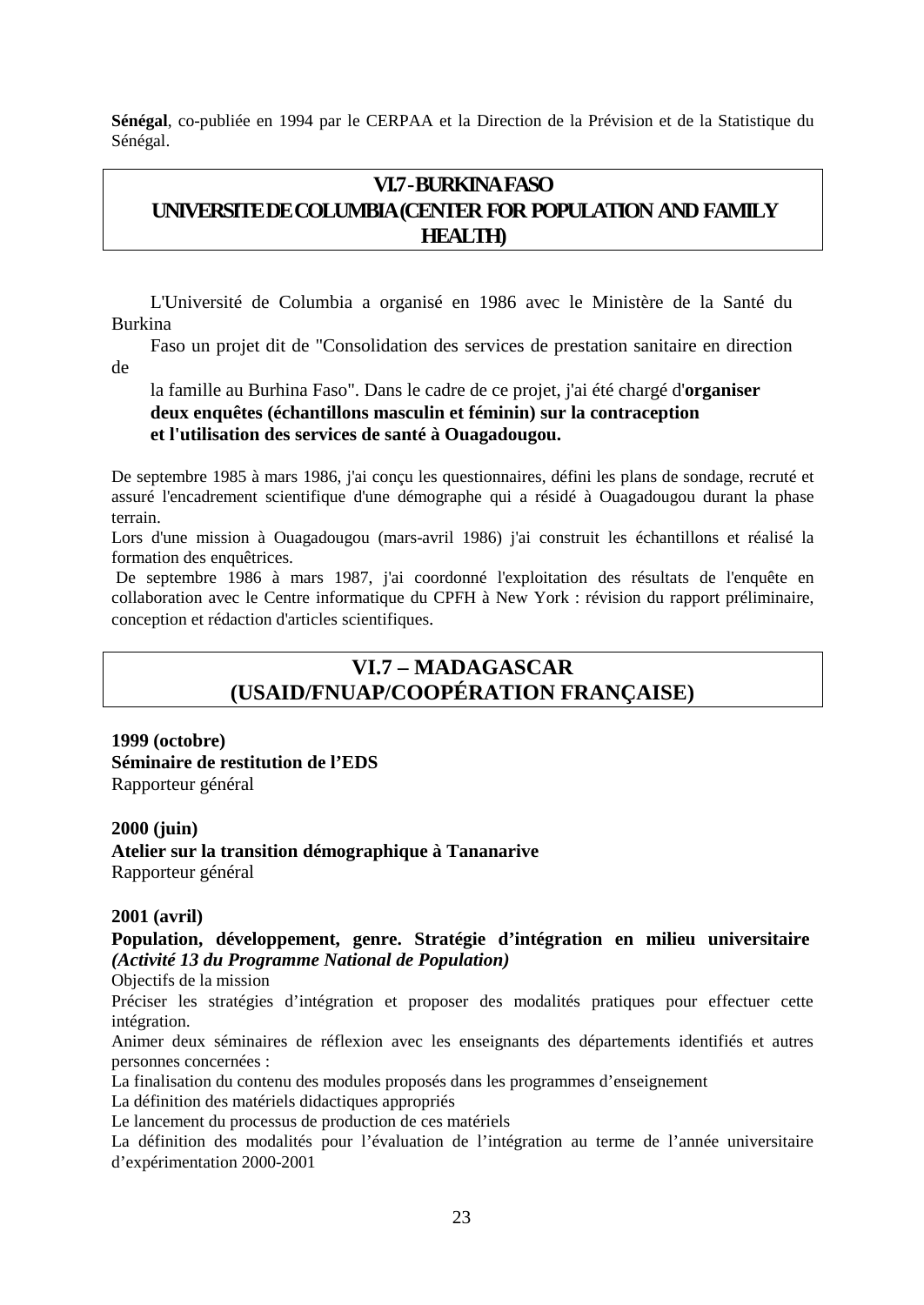Mettre à la disposition du FNUAP une première ébauche du rapport de mission qui sera finalisée et soumise au FNUAP trois semaines après la mission (copie sur disquette Word)

#### **2001 (avril)**

#### **Préparation du document de projet du RGPH. Chef d'équipe**

Au terme de la mission le FNUAP disposait d'un texte principal de 110 p.et de 8 annexes. Le document de plaidoyer décrit de manière précise les activités de toutes les phases du RGPH, avec un calendrier détaillé de ces activités.

## **VI.8 – REPUBLIQUE DEMOCRATIQUE DE GUINEE (BANQUE MONDIALE/FNUAP/ COOPÉRATION FRANÇAISE)**

*Pour toutes les missions qui suivent les rapports de mission fournissent le détail des activtés concrètes et les résultats obtenus.* 

#### **1999 (avril)**

#### **Mission de suivi du fonctionnement du Secrétariat Permanent (SP) de la Commission Nationale de Population et des Ressources Humaines (CNPRH).**

1/ Analyse de situation des activités de la CNPRH et de ses antennes régionales, avec un examen détaillé de son cadre administratif et légal ; de l'engagement du Gouvernement à son égard ; de son personnel, de son équipement, de son plan de travail ; et des réalisations passées (succès et échecs).

2/ Formulation de recommandations quant au personnel de la CNPRH ; quant à son programme de travail, y compris le contenu des outils de plaidoyer ; quant à son rôle dans le programme de population et de santé de la reproduction aux niveau national et régional ; et enfin quant à sa durabilité à long terme ;

3/ Évaluation des conditions optimales de dynamisation de la CNPRH et des Commissions Régionales de la Population et des Ressources Humaines (CRPRH), y compris les aspects de la formation ou du perfectionnement de ses agents ; les autres programmes du Gouvernement et ceux des autres bailleurs de fonds présents en Guinée, en particulier avec les activités en matière de communication pour le changement de comportement (CCC).

#### **2 000 (octobre)**

#### **Appui au Secrétariat Permanent (SP) de la Commission Nationale de Population et des Ressources Humaines (CNPRH).**

1/ Revue des recommandations de la mission d'appui du SP/CNPRH d'août et septembre 1999 et vérification de leur intégration dans le fonctionnement actuel du SP/CNPRH ;

2/ Aide à la préparation de la journée de réflexion sur le SP/CNPRH par l'examen et l'amendement du rapport de consultation nationale réalisée à cet effet ;

3/ Examen en détail du protocole d'étude sur la séro-prévalence et faire des propositions concrètes pour en améliorer le contenu ;

4/ Proposition des éléments de réflexion sur les modalités de transmission au niveau national par le SP/CNPRH des informations internationales en matière de formation et de recherche ;

5/ Aide, en collaboration avec la Direction Nationale de la Statistique, à la préparation de publications régionalisant les données disponibles.

#### **2001(juillet-août)**

#### **Mission d'identification des besoins en matière de renforcement de la base de données socio-démographiques nationale**

Identification des besoins de la Guinée en matière de renforcement de la base de données sociodémographiques nationales, ceci afin de faciliter la préparation du Document-cadre national de lutte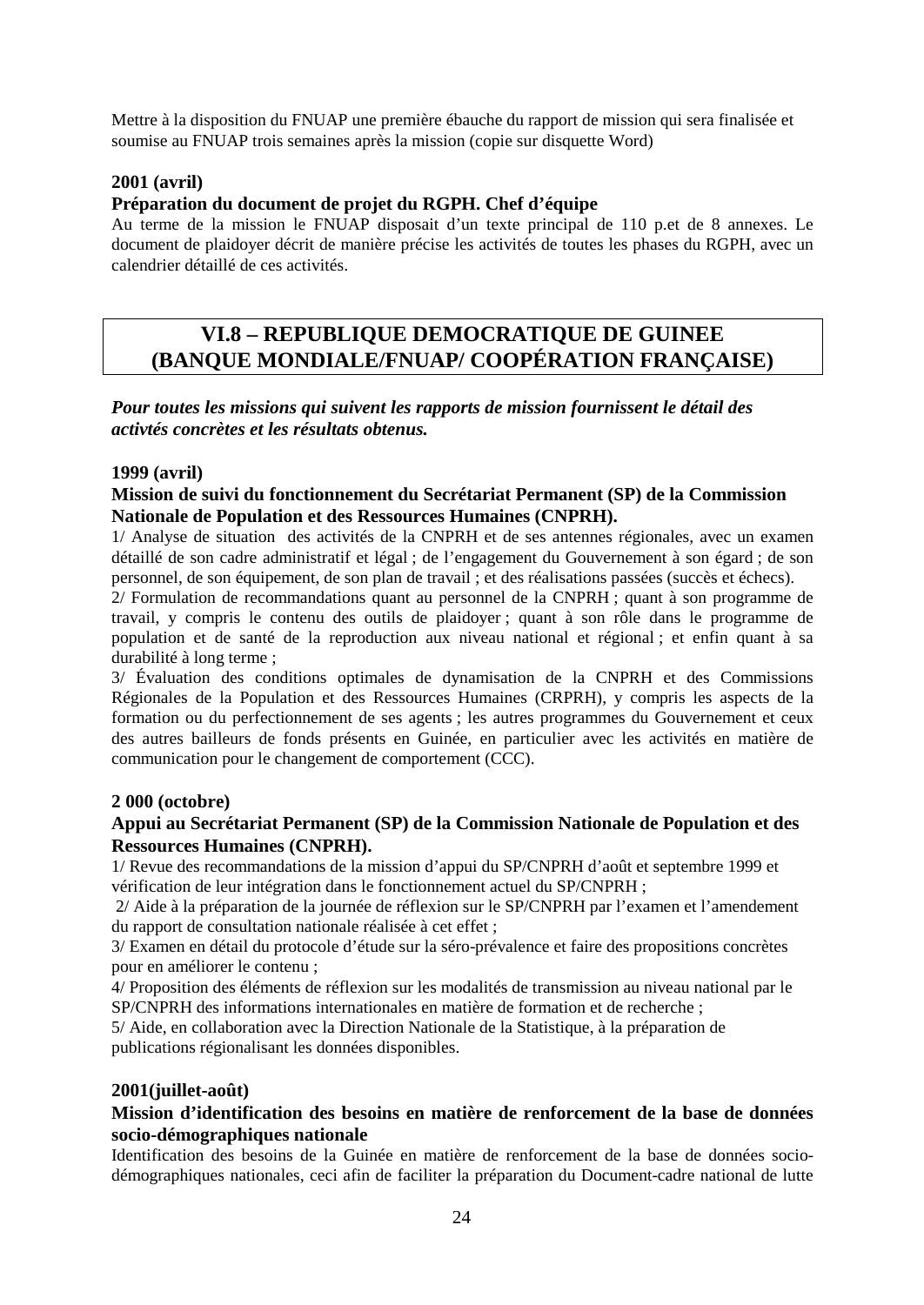contre la pauvreté. A cet effet, une stratégie cohérente a été proposée : recherches sociodémographiques appliquées, formation de cadres nationaux, valorisation des données.

#### **2001 (octobre)**

#### **Evaluation de l'approche multisectorielle de la lutte contre le VIH./SIDA avec un accent particulier sur le rôle du PNLS**

Evaluation des besoins en ressources humaines.

Evaluation des besoins en matériels et logistiques.

Evaluation des besoins en ressources financières du PNLS, pour un exercice stratégique de 5 ans.

*En particulier la mission a consisté à :* 

Définition, en collaboration avec l'équipe guinéenne, d'une stratégie efficace d'évaluation des besoins du PNLS

Définition des termes de référence de l'équipe guinéenne collaboratrice

Détermination des ressources matérielles et outils méthodologiques nécessaires à l'accomplissement de sa mission

Détermination de la part disponible sur les besoins identifiés et la part à rechercher sur les besoins identifiés

Identification des stratégies les plus efficaces pour mobiliser les ressources correspondantes aux besoins à rechercher et les stratégies de valorisation des ressources humaines disponibles.

#### **2001 (avril-mai)**

**Renforcement des liens entre le SP/CNPRH et les autres structures nationales, en particulier la Direction Nationale de la Statistique (DNS) et le Programme National de Lutte contre le** Sida (PNLS).

#### **Au niveau du SP/CNPRH**

1/ Aide à l'élaboration d'un document de Plaidoyer et de négociation de ressources financières nécessaires à la mise en oeuvre du Programme National de Population, pour ce qui concerne le lien avec les structures nationales.

2/ Aide à la préparation d'activités qui permettent le renforcement des liens avec la DNS et qui soient cohérentes avec le Programme National de Population, en particulier en matière d'analyse des données disponibles et de nouvelles collectes de données démographiques.

3/ Aide à la préparation d'activités qui permettent le renforcement des liens avec le PNLS et qui soient cohérentes avec le Programme National de Population, en particulier dans deux domaines : la mesure de la séro-prévalence du SIDA, l'identification des facteurs socio-comportementaux susceptibles d'améliorer la prévention des comportements à risque et d'accroître l'efficacité des campagnes d'IEC.

4/ Evaluation des capacités institutionnelles du SP

#### **Au niveau de la DNS et du PNLS :**

1/ Préparation du plan d'analyse du rapport de synthèse des 14 rapports d'analyse du RGPH 1996.

2/ Elaboration des plans détaillés des fascicules A de l'analyse régionale du RGPH 1996.

3/ Discussion et finalisation du coût de formation à l'étranger de deux cadres du BNR en Système d'information géographique.

4/ Evaluation du coût de digitalisation des cartes censitaires.

5/ Contribution aux activités de mise au point de la méthodologie de l'enquête sur la séro-prévalence et les comportements à risque en matière de SIDA.

6/ Contribution à la préparation d'une enquête socio-comportementale qualitative en matière de SIDA.

7/ Préparation d'un document de Projet cohérent d'activités de recherche (collecte et analyse), de formation et de publications susceptibles d'aider au pilotage du Programme National de Population par le SP. Ce projet sera implanté à la DNS et le PNLS y sera associé, ainsi que des partenaires au développement : FNUAP, Banque Mondiale, Coopération française, Laboratoire Populations et Interdisciplinarité (PopInter, Université Paris V), IRD, CEPED, INED, INSEE,etc.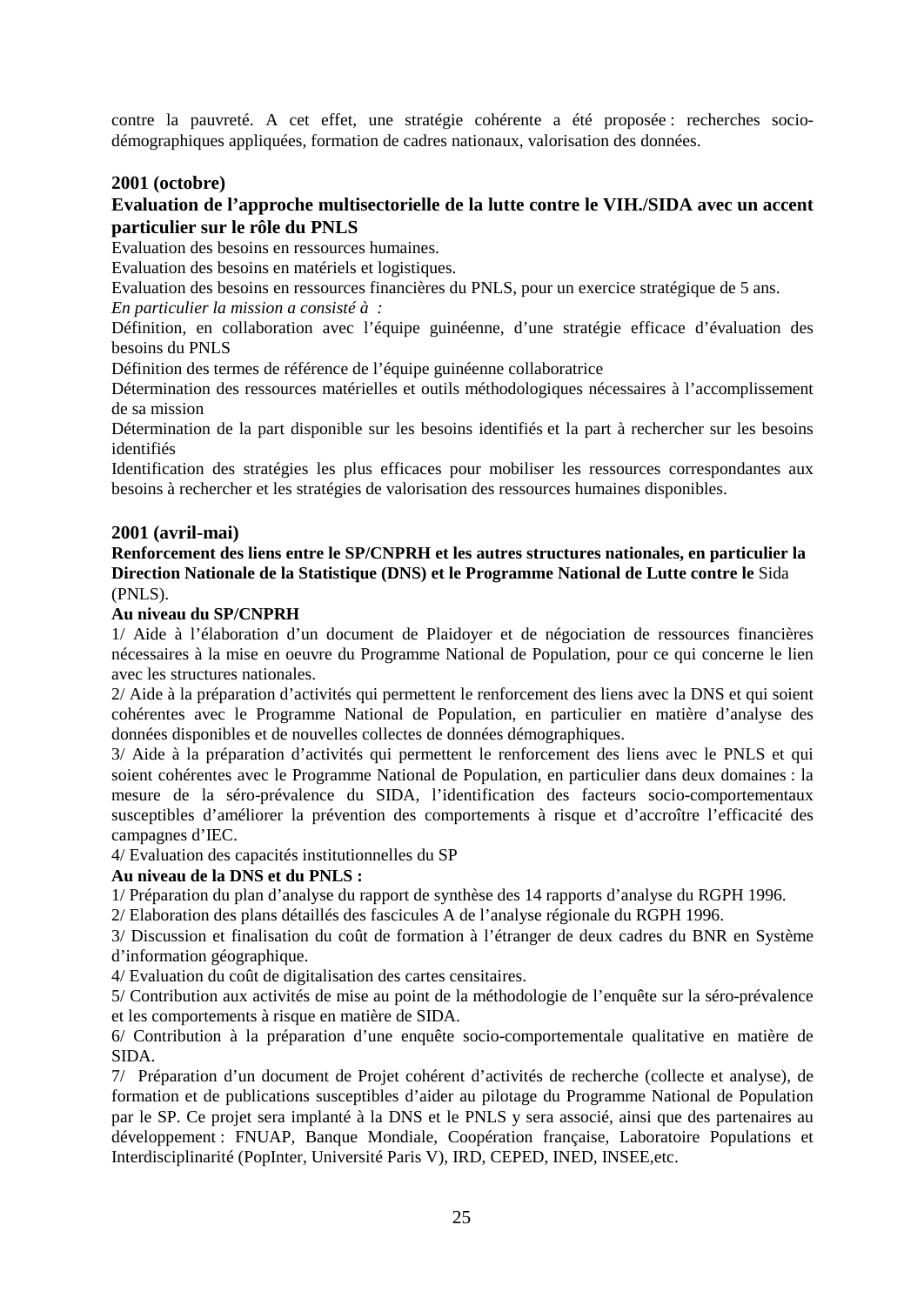8/ Définition des profils de poste de deux VSN qui seront affectés, l'un à la DNS et l'autre au SP/CNPRH.

9/ Définition des besoins en missions d'assistance technique internationale et de voyages d'études à l'étranger pour mener à bien les analyses approfondies de l'enquête sur la séro-prévalence et les comportements à risque en matière de SIDA.

#### **2001-2002 (décembre-janvier)**

#### **Mission de préparation d'un projet multibilatéral**

Dans la perspective de la préparation du document-cadre de lutte contre la pauvreté, préparation d'une enquête pilote socio-démographique dans deux préfectures, qui permette de :

1/ Apporter des informations sur les ressources des ménages et incidences de la pauvreté sur les choix et les dépenses des familles dans la santé et l'éducation.

2/ Analyser les réponses des populations à la pauvreté et en particulier leurs stratégies de survie.

#### **2002 (mars)**

#### **Enquête socio-demographique régionale I sur la population et la pauvreté en Guinée maritime**

Préparation institutionnelle, scientifique et logistique de l'enquête Organisation du Séminaire de restitution à Conakry

#### **2003 (février)**

#### **Enquête socio-demographique régionale II sur la population et la pauvreté en Guinée maritime**

Coordination de Séminaire de restitution à Conakry

Conception, préparation scientifique et organisation de quatre tables rondes techniques :

Table ronde n°1 : constat démographique

Table ronde n°2 : économie et environnement

Table ronde n°3 : santé et scolarisation

Conclusions et recommandations.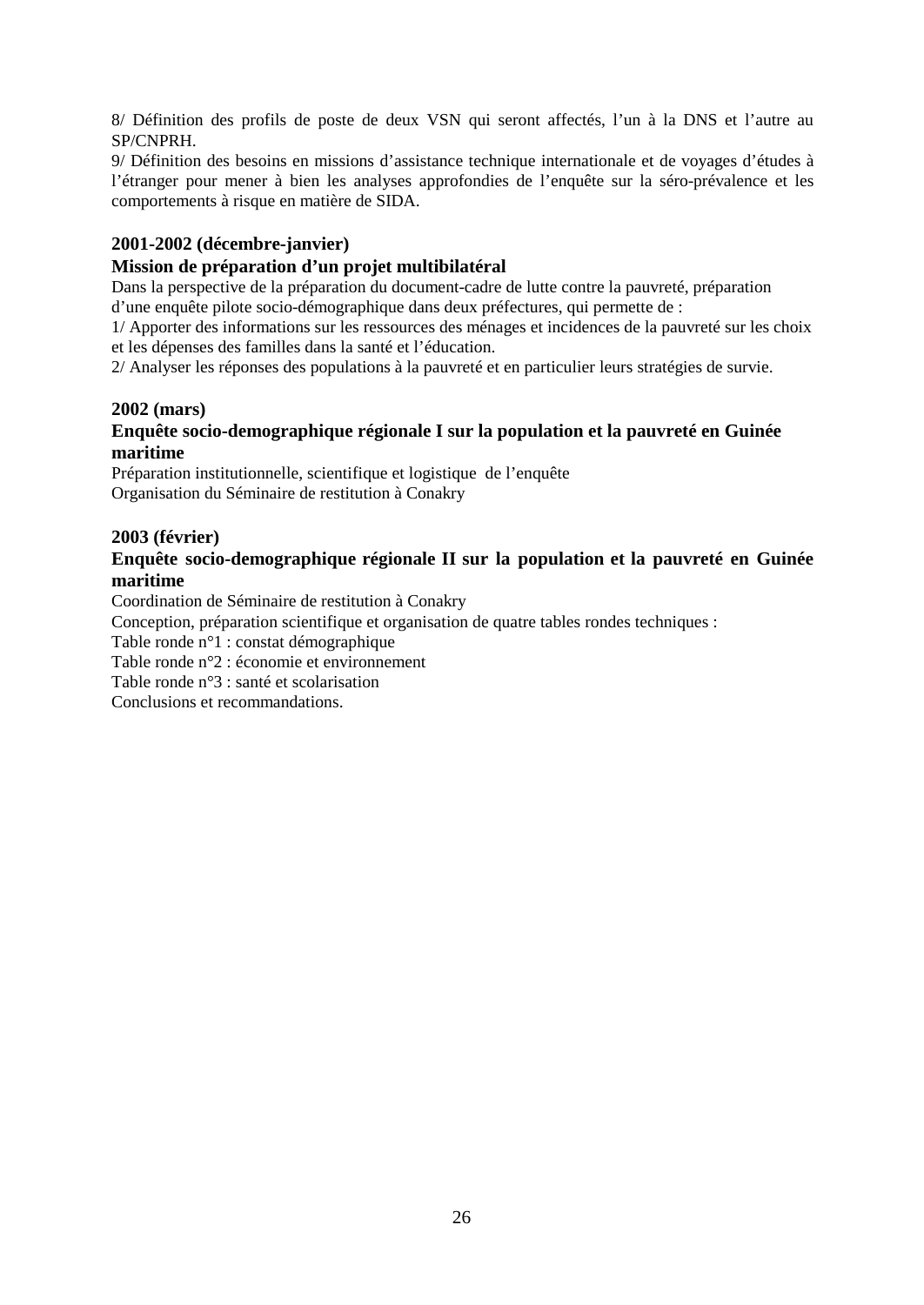## **VII – EDITION ET VALORISATION**

## **VII.1 - REVUE EUROPEENNE DES MIGRATIONS INTERNATIONALES**

- **Membre fondateur** de la Revue début 1985, avec Jacqueline COSTA-LASCOUX, Marina HILY, André LEBON, Rémy LEVEAU, Antonio PEROTTI, Gildas SIMON. - **Responsabilité de 15 numéros publiés** de 1985 à 2007 (Voir publications)

#### **VII.2 - DOCUMENTATION FRANCAISE**

**Coordination** de publications pédagogiques à la Documentation Française: **Cahiers Français** (1974), **La Documentation Photographique** (1985), **Notes et Etudes Documentaires** (1986) (voir publications: Divers).

## **VII.3 - COLLECTION "POPULATIONS"**

**Fondateur et Co-Directeur depuis 1997 de la collection "Populations" à L'Harmattan (en collaboration avec Paris X et l'ORSTOM / à l'Harmattan)**

## **VIII - SOCIETES SAVANTES ET DIVERS**

- **Membre élu du Conseil Scientifique de l'INED de 1979 à 1987**. Participation à de nombreuses réunions scientifiques, et à diverses commissions nationales et internationales, en tant que représentant de l'INED.

- Membre du Conseil d'Administration de l'Association Charles Gide pour l'Histoire de la Pensée Economique (Membre fondateur en 1984-1989).

- Membre du Bureau du **Comité National Français de l'Union Internationale pour l'Etude Scientifique de la Population (1987-1990)**.

- Secrétaire de l'Association française des amis de St Antony's College (Oxford) (Membre fondateur en 1987).

- Membre de l'Union pour l'Etude de la Population Africaine (1998-)

**- Président du Conseil Scientifique de l'UFR de Sciences Sociales (1980-1990)**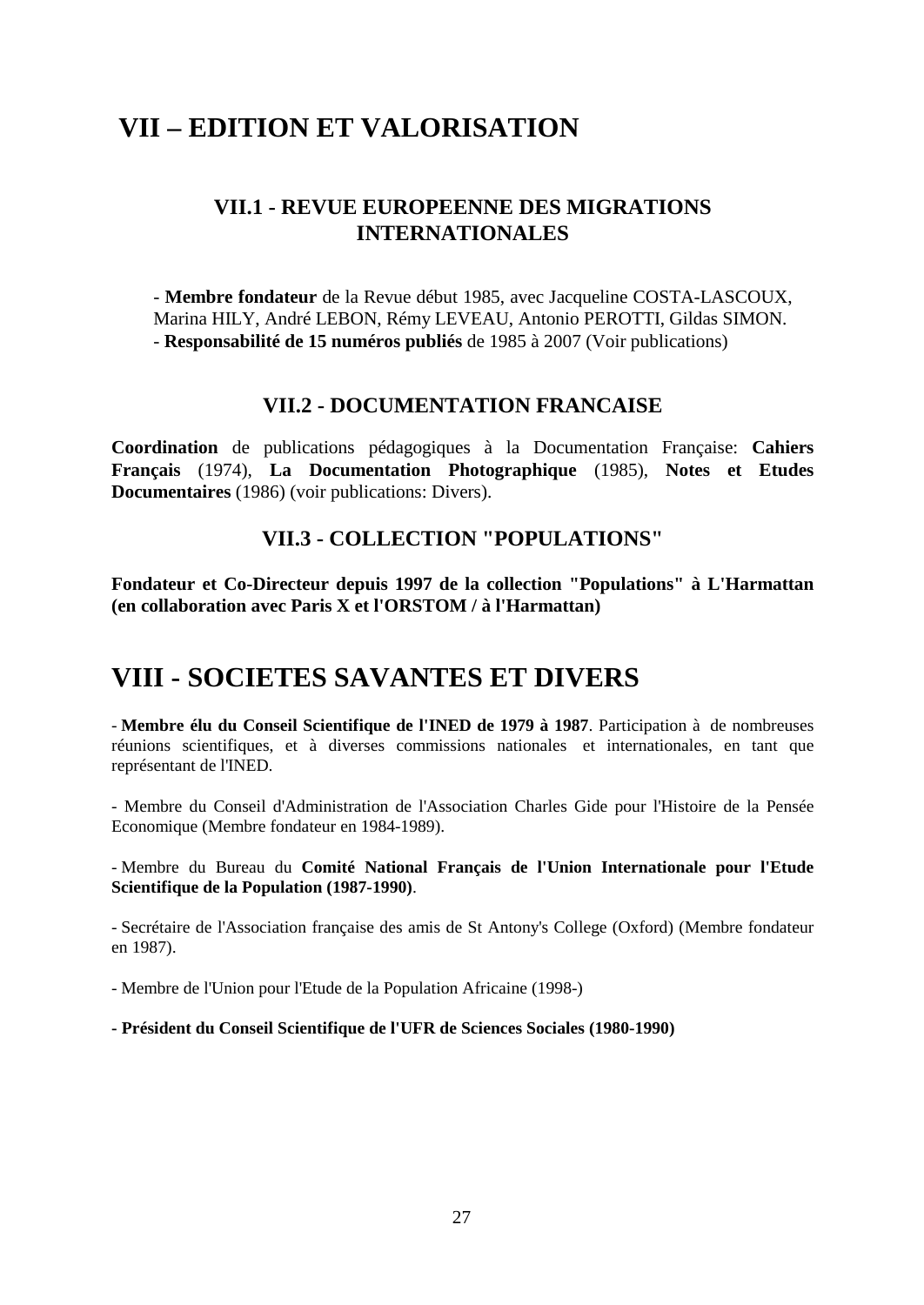# **IX - PUBLICATIONS**

A l'intérieur de la classification habituelle (livres, articles dans des revues à comité de lecture, autres), les publications sont réparties en quatre rubriques thématiques : "A", "B", "C", "D" :

**A** - **NUPTIALITE-FAMILLE-FECONDITE-CONTRACEPTION (36 références) 4 livres, coordination d'1 N° de revue, 31 articles ou chapitres de livres)** 

## **B** - **MIGRATIONS INTERNATIONALES (51 références)**

**4 livres, 15 coordinations de numéros de la** *Revue Européenne des Migrations Internationales***, 33 articles ou chapitres de livres** 

**C - DOCTRINES,THEORIES, POLITIQUES DE POPULATION (32 références) 4 livres, 24 articles ou chapitres de livres** 

**D - DÉMOGRAPHIE DU DÉVELOPPEMENT (29 références) 9 livres, 2 coordinations de N° de Revues, 17 articles ou chapitres de livres**.

| Type de<br>publication                                             | (A)<br>Nuptialité,<br>Fécondité,<br>Famille | (B)<br><b>Migrations</b><br>internationale<br>s | $\rm (C)$<br>Doctrines,<br>théories,<br>politiques de<br>population | (D)<br>Démographie<br>du<br>développemen | <b>TOTAL</b> |
|--------------------------------------------------------------------|---------------------------------------------|-------------------------------------------------|---------------------------------------------------------------------|------------------------------------------|--------------|
| <b>Livres</b>                                                      | $\overline{\mathbf{4}}$                     | 4                                               | $\boldsymbol{4}$                                                    | 9                                        | 21           |
| <b>Coordination de</b><br>$N^{\circ}$ Revues                       |                                             | 15                                              | 1                                                                   | 4                                        | 20           |
| <b>Articles dans</b><br>Revues de rang A                           | 12                                          | 23                                              | 14                                                                  |                                          | 49           |
| Chap. de livres                                                    | $\overline{\mathbf{4}}$                     | 3                                               | 7                                                                   | 11                                       | 25           |
| <b>Communications</b><br>à des colloques<br><b>Autres articles</b> | 15                                          | 12                                              | 7                                                                   | 29                                       | 59           |
| <b>TOTAL</b>                                                       | 35                                          | 57                                              | 33                                                                  | 52                                       | 178          |

## **IX.1 - LIVRES**

1 (B) - *Les enfants de travailleurs migrants en Europe. Santé, scolarité, adaptation sociale.* E.S.F., Paris, 1974, 151 p.

2 (D) - *La population du monde et la Conférence de Bucarest.* Notes et études documentaires La Documentation française, 1975, 112 p.

3 (B) - *Les enfants de migrants et les pays d'origine,* Hacettepe, 1978, 146 p.

Edition anglaise : *Children of Migrant Workers and their Home Countries,.* Hacettepe, 1979, 147p.

4 (A) - *Transition démographique et modernisation en Guadeloupe et Martinique.* Cahier de l'INED, n°89, 1980, 308 p. (en collaboration avec Henri Leridon)

5 (C) - *Du malthusianisme au populationnisme, les Economistes français et la population,* 1840-1870. Cahier de l'INED, n°90, 1981, 307 p.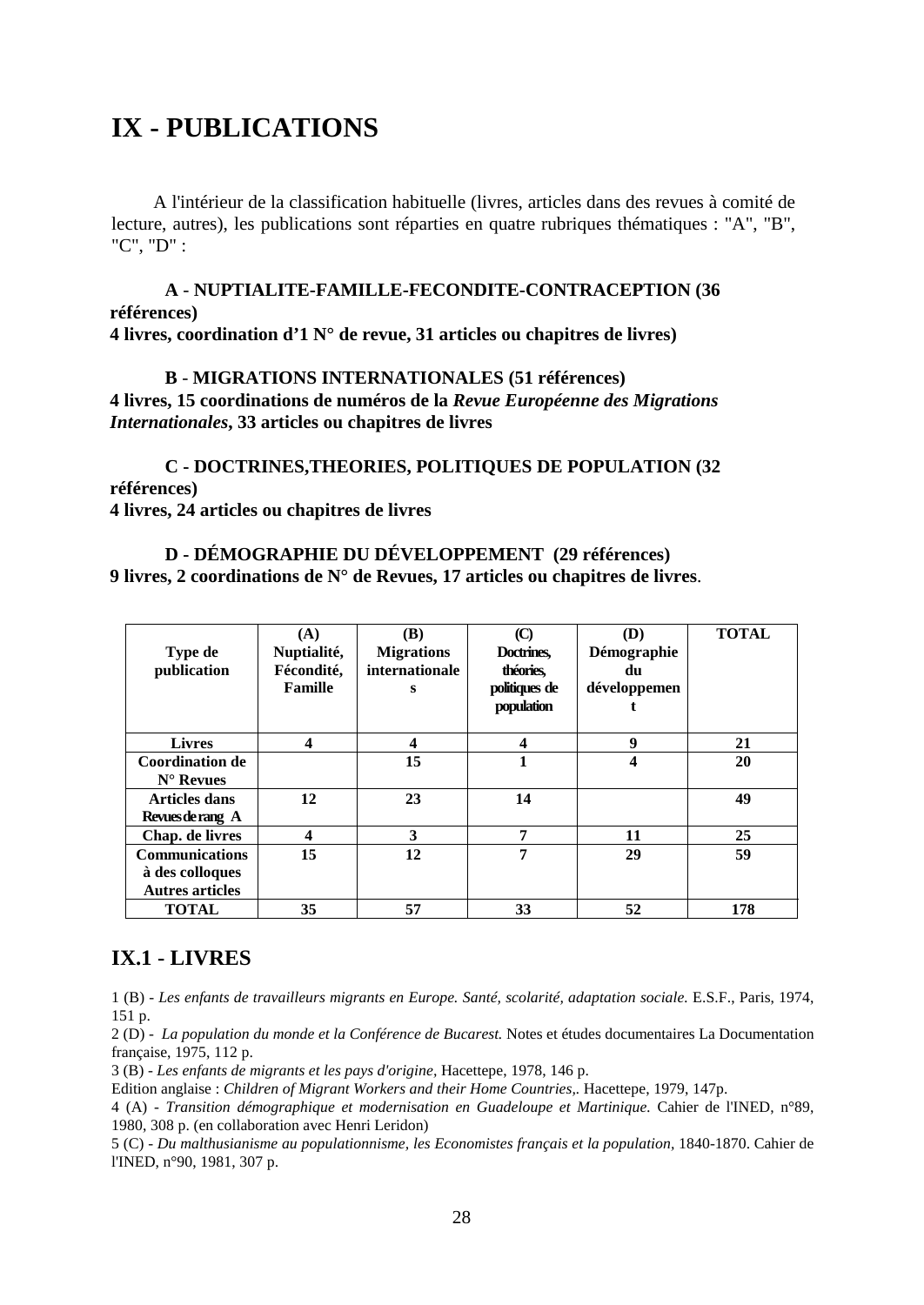6 (A) *- Nuptialité et fécondité au Sénégal.*Cahier de l'INED, n°112, 1985, 148 p. (en collaboration avec Lamine Gueye et Salif Ndiaye)

7 (B) - *Enfants, familles, migrations dans le bassin méditerranéen.* Cahier de l'INED, n°110, 1985, 195 p. (en collaboration avec C. Bertrand).

8 (A) - *Famille et nuptialité dans la Caraïbe.* Cahier de l'INED, n° 114, 1987, 412 p.

9 (D) - La population mondiale. Vers une stabilisation au XXIe siècle ? La Documentation française, 1986, 143p.

(en collaboration avec Olivier Belbeoch, Olivier Faron, Jean-Bernard Magescas, Carmen Mata).

10 (A) - *La seconde révolution contraceptive* . Cahier de l'INED, n°117, 1987, 380 p. (en collaboration avec H. Leridon, P. Collomb, JP Sardon, L. Toulemon)

11 (B) - Le va-et-vient identitaire. Migrants portugais et villages d'origine, Cahier de l'INED, n° 140, 1997, 144 p. (en collaboration avec M.A. Hily, M. Poinard, V. Petit

12 (D) - *La population du Sénégal.* Yves Charbit et Salif Ndiaye eds. DPS/CERPAA 1994, 617 p.

13 (D) - *La population des pays en développement* La Documentation française, 2000, 175 p.

14 (D)- *Le monde en développement. Démographie et enjeux socio-économiques* La Documentation française, 2002, 222 p.

15 (D) - *Société et politiques de population au Viêt-Nam.* L'Harmattan, 2002, 223 p.

16 (D) La Population de Djibouti, *Recherches sociodémographiques*. (dir. avec O. Belbeoch, et Souraya Hassan Houssein) L'Harmattan, 2008, 363 p.

17 (C) – *Economic, Social and Demographic Thought in the XIXth Century. The Population Debate from Malthus to Marx.* Springer, 2009, 189 p.

18 (C) – *The Classical Foundations of Population Thought from Plato to Marx*, Springer, 2010, 179 p.

19 (D) - *La bombe démographique en question* Paris, PUF, 2015, 243 pages

20 (C) - Yves Charbit, Susana Borda, Marie Brochard, eds, *Interdisciplinarités émergentes en sciences humaines et sociales, colloque du CODOCE,* L'Harmattan, 2014, 138 p.

21 (D) – Yves Charbit et Teiko Mishima (dir.), Questions de migrations et de santé en Afrique sub-saharienne. *Recherches interdisciplinaires en France et au Japon* L'Harmattan, 2014, 236 p.

## **IX.2 - COORDINATION DE NUMEROS DE REVUES**

#### **B - MIGRATIONS INTERNATIONALES (***Revue Européenne des Migrations Internationales)*

| 1 - "Générations nouvelles".       |                                                                                             |
|------------------------------------|---------------------------------------------------------------------------------------------|
|                                    | Revue Européenne des Migrations Internationales, vol. 1, n°2, Décembre 1985.                |
|                                    | Coordination avec Antonio Perotti. Editorial pp. 5-8.                                       |
| 2 - "Amériques".                   |                                                                                             |
|                                    | Revue Européenne des Migrations Internationales, vol. 2, n°2, Décembre 1986.                |
|                                    | Coordination avec Jacqueline Costa-Lascoux. Editorial, pp. 5-7.                             |
| 3 - "Les Antillais en Europe".     |                                                                                             |
|                                    | Revue Européenne des Migrations Internationales, vol.3, $n^{\circ}2$ , 4ème trimestre 1987. |
|                                    | Coordination avec Hervé Domenach. Editorial, pp.5-8.                                        |
| 4 - Numéro ouvert                  |                                                                                             |
|                                    | Revue Européenne des Migrations Internationales, vol.5, $n^{\circ}3$ , 1989. Coordination   |
| 5 - "L'immigration aux Etats-Unis" |                                                                                             |
|                                    | Revue Européenne des Migrations Internationales, vol.6, n°1, 1990.                          |
|                                    | Coordination avec James Hollifield. Editorial, pp. 6-9.                                     |
| 6 - "La santé des migrants"        |                                                                                             |
|                                    | Revue Européenne des Migrations Internationales, vol.6, $n^{\circ}3$ , 1990.                |
|                                    | Coordination. Editorial, pp. 6-9.                                                           |
| 7 - "Le sous-continent indien"     |                                                                                             |
|                                    | Revue Européenne des Migrations Internationales, vol.7, $n^{\circ}1$ , 1991.                |
|                                    | Coordination avec Madhavan K. Palat. Editorial, pp. 6-9.                                    |
| 8 - Numéro ouvert                  |                                                                                             |
|                                    | Revue Européenne des Migrations Internationales, vol. 10, $n^{\circ}2$ , 1994. Coordination |
| 9 - Migrations africaines          |                                                                                             |
|                                    |                                                                                             |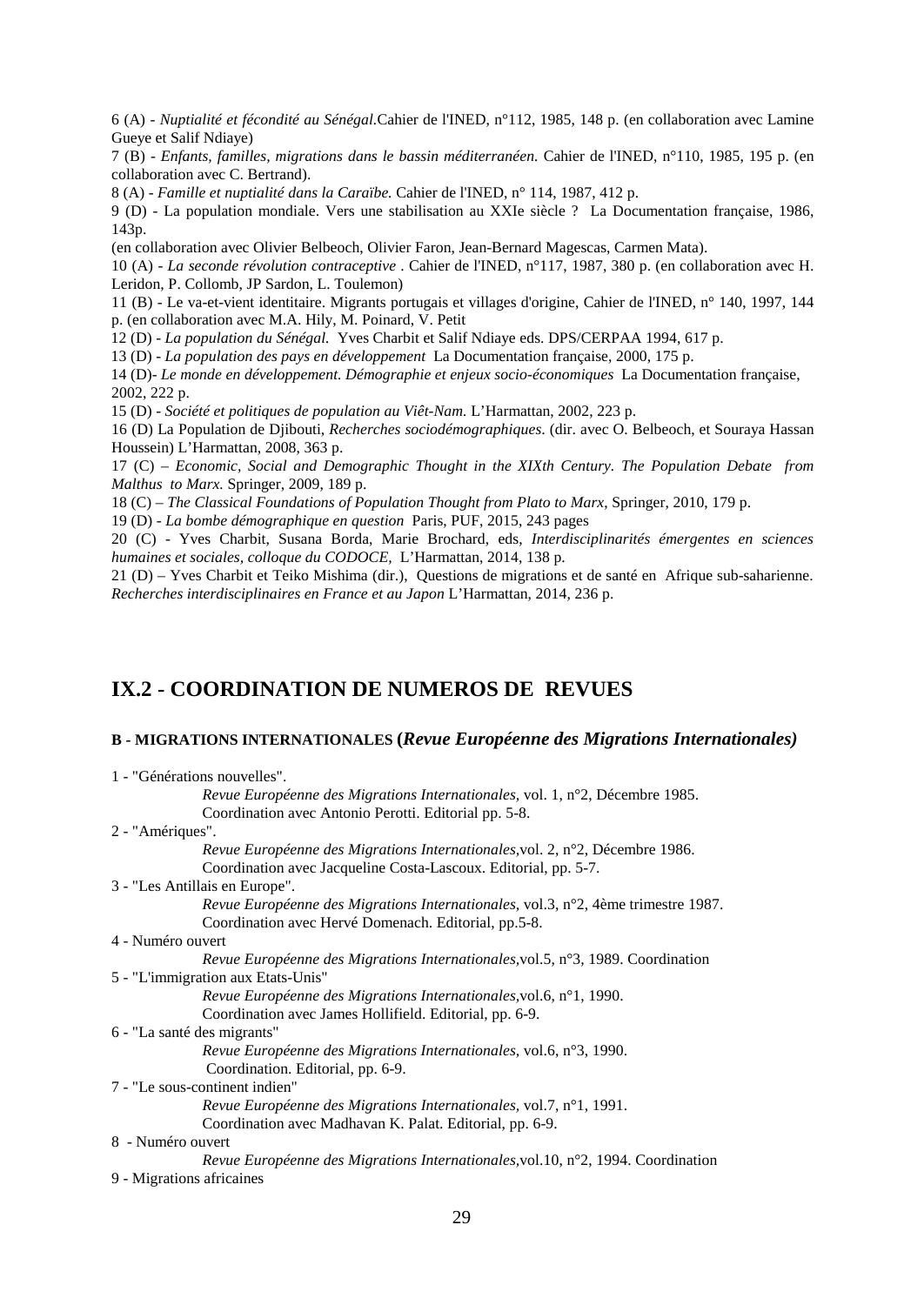| Revue Européenne des Migrations Internationales, vol.10, $n^{\circ}3$ , 1994. Coordination |
|--------------------------------------------------------------------------------------------|
| 10 - Numéro ouvert                                                                         |
| Revue Européenne des Migrations Internationales, vol.11, n°3, 1995                         |
| (en collaboration avec Véronique Petit)                                                    |
| 11 - Numéro ouvert                                                                         |
| Revue Européenne des Migrations Internationales, vol.13, n°1, 1997.                        |
| (en collaboration avec Marina Hily)                                                        |
| 12 - Migrations et ethnicité en Grande Bretagne                                            |
| Revue Européenne des Migrations Internationales, vol. 15, $n^{\circ}1$ , 1999.             |
| (en collaboration avec Philip Ogden)                                                       |
| 13 - Dynamiques migratoires en Asie orientale                                              |
| Revue Européenne des Migrations Internationales, vol. 16, $n^{\circ}1$ , 2000              |
| (en collaboration avec Laurence Husson)                                                    |
| 14 - Numéro ouvert                                                                         |
| Revue Européenne des Migrations Internationales, vol.20, n°1, 2004.                        |
| (en collaboration avec Stéphane de Tapia)                                                  |
| 15 - Migrations internationales et vulnérabilité                                           |
| Revue Européenne des Migrations Internationales, vol.23, n°1, 2007.                        |
| (en collaboration avec Luc Cambrézy)                                                       |
|                                                                                            |
| <b>D</b> - AUTRES                                                                          |
|                                                                                            |

1 - La population dans le monde.

*La Documentation Photographique,* n°6041, Juin 1979, 60p.

2 - La France et sa démographie à partir du recensement de 1982.

*La Documentation Photographique,* n°6078, Août 1985, 60p. En collab. avec JB Magescas, O.Belbeoch

3- Poblaction y interdisciplinariedad

*Estudios*, 2006, N°19, en collaboration avec Dora Celton

4- La Démographie de l'Europe *L'Europe en formation*, Automne 2015.

## **IX.3 - ARTICLES PUBLIÉS DANS DES REVUES A COMITE DE LECTURE**

#### **A** - **NUPTIALITE-FAMILLE-FECONDITE-CONTRACEPTION-SIDA**

- 1 Une enquête en Hongrie sur la dimension de la famille et la politique familiale. *Population,* 1977, n°3, pp. 707-711.
- 2 La contraception après l'accouchement dans 11 pays en développement.
	- *Population,* 1977, n°4-5, pp. 988-990.
- 3 La contraception en France en 1978. Une enquête INED-INSEE. II Différentielles démographiques, sociales et culturelles.
	- *Population,* 1979, n° spécial, pp. 1373-1388 (en collaboration avec Ph. Collomb).
- 4 Union patterns and family structure in Guadeloupe and Martinique.

*International Journal of Sociology of the Family,* n° spécial, 1980, vol. X, n°1, pp. 41-66.

5 - Patterns of marital unions and fertility in Guadeloupe and Martinique.

*Population Studies,* vol. 35, n°2, July 1981, pp. 235-245 (en collaboration avec H. Leridon).

6 - Caribbean Family Structure : Past Research and Recent Evidence from the WFS on Matrifocality.

*WFS Scientific Reports,* n°65, November 1984, 47p.

7 - La pluripaternité en Guadeloupe et en Martinique.

*Nouvelles Questions Féministes,* n°9/10, Printemps 1985, pp.85-116

(en collaboration avec Catherine Charbit et Catherine Bertrand).

- 8 Recherches sur la démographie africaine à l'Institut National d'Etudes Démographiques.
	- *Psychopathologie Africaine,* 1984-1985, XX, 2, pp.217-220
- 9 Famille et nuptialité dans la Caraïbe. Présentation d'un Cahier de l'INED.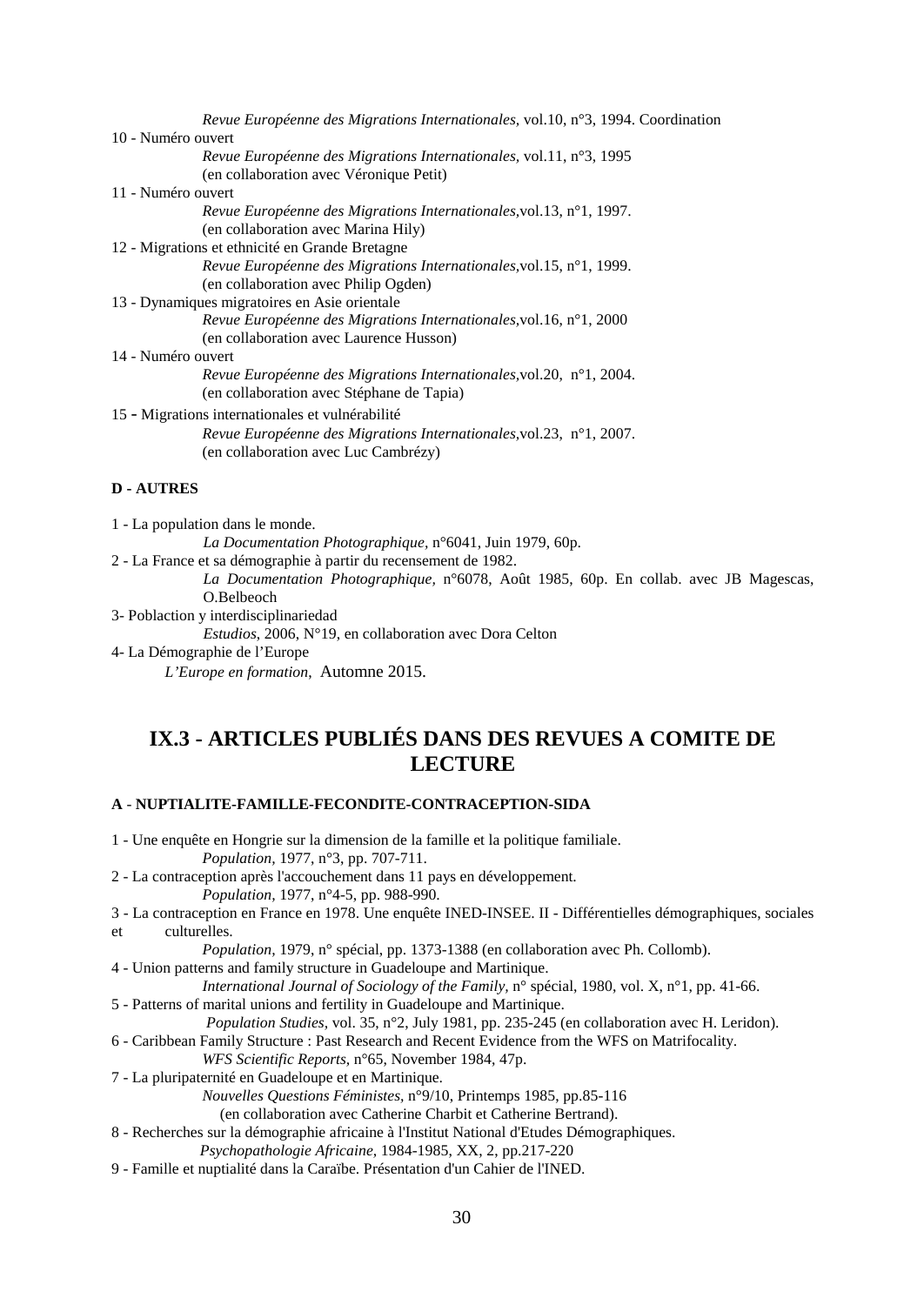*Population,* n°6, 1988, pp. 161-164.

10 - L'opinion sur la politique démographique, la nuptialité et les nouvelles techniques de procréation en mai 1987

*Population,* n°6, 1989, pp. 1159-1187

11 - Famille et fécondité : pour une démographie compréhensive

*Sociologie et Sociétés ,* vol XXXI, n°1, 1999, pp. 23-34

12 - Dynamiques démographiques et dimensions géographiques des populations africaines *Espace, Populations, Sociétés*, 1999, N° 1, pp. 13-27 (en collaboration avec Corine Régnard)

13 - Community based behavior change promoting child health care: a response to socio-economic disparity Population, Health and Nutrition", 2016, XXXXX

(en collaboration avec Naoko Horii, Oumarou habi, Alio Dangana, Abdou Maina,Souleymane Alzouma,

#### **B - MIGRATIONS INTERNATIONALES**

| 1 - Attitudes des Français à l'égard de l'immigration étrangère.                                                |
|-----------------------------------------------------------------------------------------------------------------|
| Population, 1974, n°6, pp. 1016-1069 (en collaoration avec A. Girard et M.L. Lamy).                             |
| 2 - Attitudes à l'égard des étrangers et seuils de tolérance : les enquêtes de l'INED.                          |
| Sociologie du Sud-Est, 1975, n°5-6, pp. 85-100,                                                                 |
| N° spécial: "Seuil de tolérance aux étrangers". (en collaboration avec M.L. Lamy).                              |
| 3 - Quelques points de réflexion complémentaires.                                                               |
| Sociologie du Sud-Est, 1975, n°5-6, pp. 113-115 et 163-164.                                                     |
| 4 - La sociologie des migrations en Grande-Bretagne, 1960-1975.                                                 |
| L'Année Sociologique, 1975, vol. 26, pp. 83-105.                                                                |
| 5 - Les enfants de migrants restés dans les pays d'origine.                                                     |
| Population, 1980, n°4-5, pp. 960-965.                                                                           |
| 6 - Les enfants de migrants restés ou revenus dans les pays d'origine du bassin méditerranéen.                  |
| Revue Européenne des Migrations Internationales, vol. 1, n°1, 1985, pp. 81-202 (en collaboration                |
| Catherine Bertrand).<br>avec                                                                                    |
| 7 - Les "Coolies de l'Empire" dans la Caraïbe.                                                                  |
| Revue Européenne des Migrations Internationales, vol.2, n°3, Décembre 1986, pp. 83-103                          |
| 8 - Ménages et familles des originaires des Départements d'Outre-Mer.                                           |
| Revue Européenne des Migrations Internationales, (vol.3, n°3, 4ème trimestre 1987, pp.49-67).                   |
| 9-L'intégration des jeunes d'origine immigrée en Europe : bilan et perspectives                                 |
| Revue Européenne des Migrations Internationales, vol.4, n°3, 1988, pp.147-152                                   |
| 10 - Deux maladies génétiques: la drépanocytose et les thalassémies, enquêtes en Région Parisienne"             |
| Revue Européenne des Migrations Internationales, vol.6, n°3, 1990, pp.145-160                                   |
| 11 - "La santé des migrants". Bibliographie commentée                                                           |
| Revue Européenne des Migrations Internationales, vol.6, n°3, 1990, pp.161-174.                                  |
| 12 - La politique migratoire de la Côte d'Ivoire                                                                |
| Revue Européenne des Migrations Internationales, vol.10, n°3, 1994, pp. 33-59.                                  |
| (en collaboration avec Kouadio Brou).                                                                           |
| 13 - Connaissance et prévention du paludisme chez les voyageurs de Seine-Saint-Denis partant en milieu tropical |
| Bulletin de la Société française de Parasitologie, 1995, tome 13, N°1, pp. 3-16                                 |
| (en collaboration avec C. Morgny, I. Parizot, N. Godineau, D. Méchali, J. Lorilloux, J. Le Bras)                |
| 14 - Des familles entre France et Portugal                                                                      |
| Espace, Populations, Sociétés, 1996, Nº 2-3, pp. 496-506                                                        |
| (en collaboration avec Véronique Petit)                                                                         |
| 15 - Migrations et rôles familiaux : mesure démographique et contextes culturels                                |
| Revue Européenne des Migrations Internationales, vol.12, n°2, 1996, pp. 25-43.                                  |
| (en collaboration avec Véronique Petit)                                                                         |
| 16 - Migration et colonisation dans la pensée de Platon                                                         |
| Revue Européenne des Migrations Internationales, vol.17, n°3, 2001, pp. 199-210                                 |
| 17 - Les colonies françaises au XVIIème siècle : mercantilisme et enjeux impérialistes européens                |
| Revue Européenne des Migrations Internationales, vol. 22, n°1, 2006, pp.183-199.                                |
| 18 - Les transferts monétaires des migrants : pays industrialisé et pays en développement                       |
| Revue Européenne des Migrations Internationales, vol. 22, n°2, 2006, pp. 127-154.                               |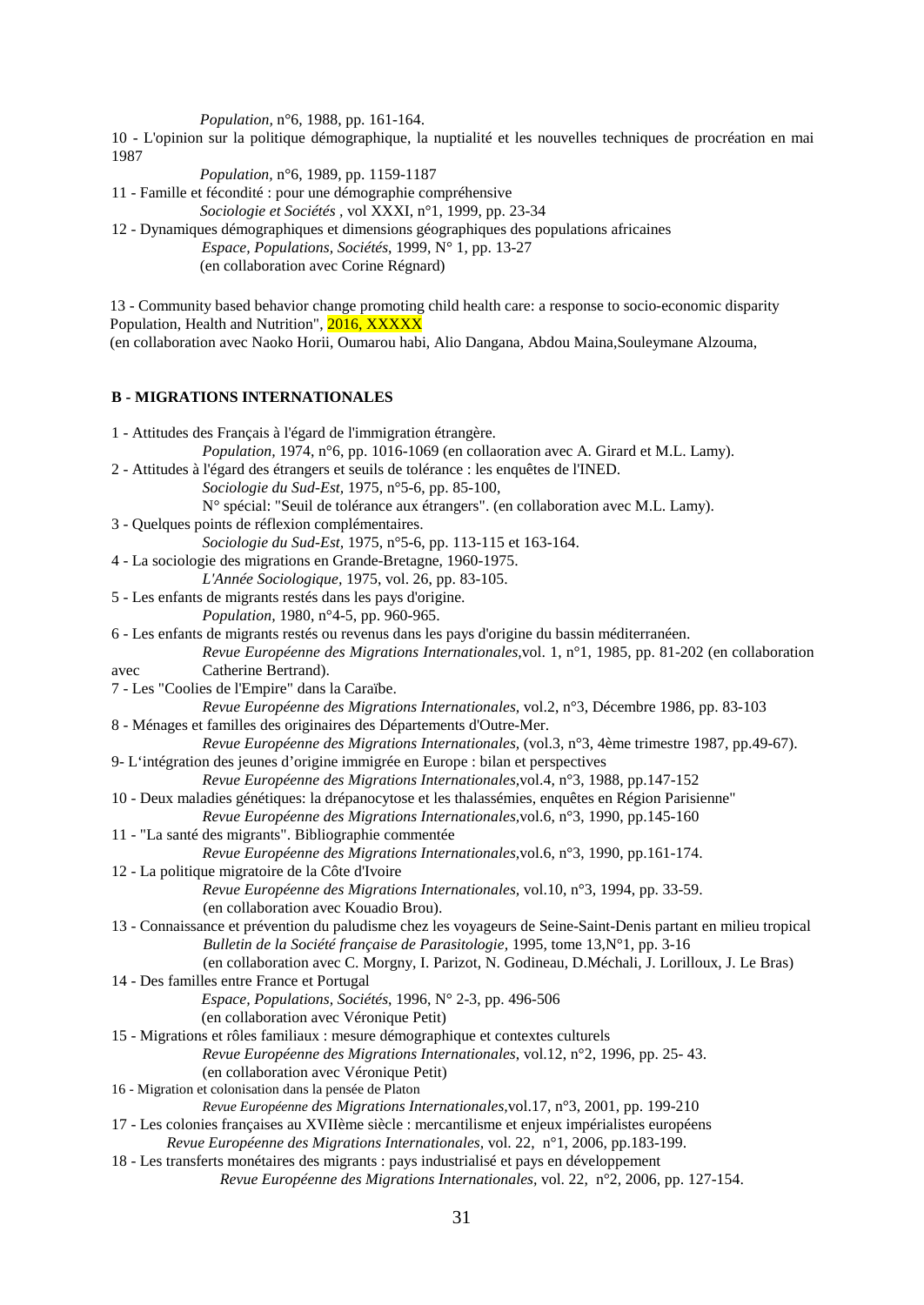- 19 Genre et vulnérabilité : les femmes sénégalaises chef de ménage *Revue Européenne des Migrations Internationales,* vol. 23, n°3, 2007, pp. 51-65 en collaboration avec Mababou Kébé)
- 20 Migrations internationales et vulnérabilité. Editorial

*Revue Européenne des Migrations Internationales,* 

vol. 23, n°3, 2007, pp. 7-11

21 - Les migrations internationales et les transferts de ressources vers les populations des pays en développement *Mondes en Développement* Vol. 36 N°2, 2008, pp. 53-66

22- Emigration, colonisation et idéologie libérale en France (1840-1870). *Revue européenne des migrations internationales*, vol. 31 (3-4) : 2015 pp. 209-230

23- L'Union européenne face au sous-développement : les pays ACP, in *L'Europe en formation*, Automne 2015, pp. 118-135

#### **C - DOCTRINES ET THEORIES DE POPULATION**

1 - L'institution statistique, l'économie politique et la démographie entre 1840 et 1870 : pour une approche épistémologique.

*Cahiers d'Economies et Sociétés,* n°10, 1986, série PE, n°6, pp. 143-157.

- 2- Population , Society and ideology, The Free-Trade Economists, *Studies in History,*1987 vol 3 N°2
- 3 Platon, précurseur de la démographie?

*Revue Européenne de Démographie, 1*988, vol.4, n°2. pp. 157-173.

5 - Malthus populationniste ? Une lecture transdisciplinaire

*Population*, N°1-2 ,1998, pp. 113-138

6 - La cité Platonicienne : histoire et utopie,

*Population*, N°2, 2002,1998, pp. 231-260

- 7 L'échec politique d'une théorie économique : la physiocratie
	- *Population*, N°6, 2002, pp. 849-878
- 8 Proudhon et le piège malthusien

*Cahiers internationaux de Sociologie,* vol. CXVI, pp. 5-34, 2004

9 - Capitalisme et population : Marx et Engels contre Malthus

*Revue d'Histoire des Sciences Humaines*, 2005, N°13, pp. 183-208.

- 10 Marx y la poblacion : a proposito de la lectura althusseriana
	- *Estudios* 2006, N°1 pp. 13-26

11- Presentacion, *Estudios* 2006, n°1 pp. 9-10

12- Marx et la population, *Socio-logos*, Numéro 2, [En ligne], mis en ligne le : 26 mars 2007. URL :

- [http://socio-logos.revues.org/document146.html.](http://socio-logos.revues.org/document146.html)
- 13- Toward a Comprehensive Demography: Rethinking the Research Agenda on Change and Response, *Population and Development Review* 37(2) : 219-239, June 2011 (en collaboration avec Véronique Petit)
- 14- The French School of Demography. Contextualizing Demographic Analysis

*Population and Development Review.* Special issue, 2012: 305–316 (en collaboration avec Véronique Petit)

## **IX.4 - CHAPITRES DE LIVRES**

#### **A** - **NUPTIALITE-FAMILLE-FECONDITE-CONTRACEPTION-SIDA**

- 1 Connaissances, opinions et attitudes dans trois pays d'Afrique en milieu rural. *Sciences Sociales et Sida en Afrique*, ANRS-ORSTOM, 1997, pp. 77-86 (en collaboration avec
	- Myriam de Loenzien et Eliwo Akoto)
- 2 Comprendre les structures familiales et la fécondité par l'interdisciplinarité

*Théories et paradigmes et courants explicatifs en démographie* (Chaire Quételet. 26-28 nov 1997), 1998, pp.307-329

- 3 *L'échec de la planification familiale dans les "Cités" de l'Ile Maurice*,
	- in Maîtrise de la fécondité et planification familiale dans les pays du sud, IRD, 2000, pp.207-221 (en collaboration avec Sarah Hillcoat-Nalletamby)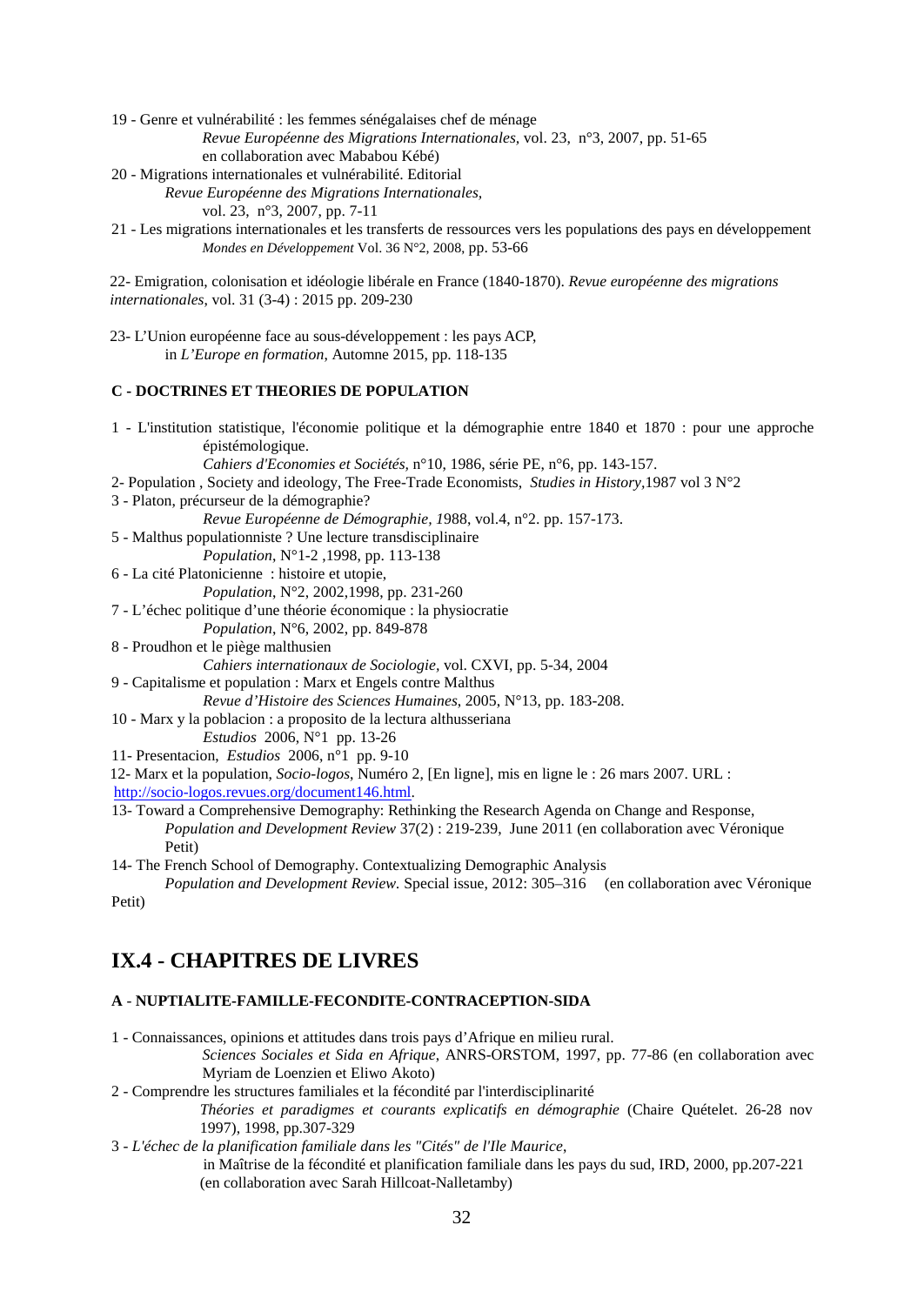4 - Nuptialité et transition démographique dans la Caraïbe : le cas de Guyana.

in *Les changements démographiques dans le monde contemporain en développement.*  Journées démographiques de l'ORSTOM, Paris, 1986, pp.25-49.

#### **B - MIGRATIONS INTERNATIONALES**

1 - Les politiques de départ : le cas du Portugal. Intervention du discutant

*Prospective culturelle.* IRFEC Europe / IDERIC, Bruxelles 1988, pp. 93-97

2 - Le facteur topographique, déterminant des migrations de Dogon au Mali ?

In *Régulations démographiques et environnement*, sous la direction de L. Auclair, P. Gubry, M. Picouet et F. Sandron, CEPED, IRD, 2000, pp.183-194 (en collaboration avec Véronique Petit)

3 - Transferts, retours et développement : données, concepts et problématiques

in Véronique Petit ed. : *Les migrations internationales de retour dans la perspective des pays du sud.* 2007, pp. 44-75.

#### **C - DOCTRINES ET THEORIES DE POPULATION**

1 - The Fate of Malthus's Work : History and Ideology.

In *Malthus Past and Present,* J. Dupaquier ed., Academic Press, 1983, pp.17-30.

2 - Le destin de l'oeuvre de Malthus.

In *Malthus hier et aujourd'hui,* ed. par A. Fauve-Chamoux, Ed. du CNRS, 1984, pp.49-61. (traduction de 8) 3 - Les économistes libéraux et la population in DUPÂQUIER Jacques dir., *Histoire de la population française*, Paris, PUF, 1988, T. 3, 467-481.

4 – Malthus, *Dictionnaire de la pensée sociologique*, Paris, PUF, 2005, pp. 415-416

5 - Epistemology of population doctrines and theories , *Communication sollicitée* au Congrès de l'IUSSP Juillet 2006, 22 p.

6. - Le passé français : protectionisme et concurrence (XVIième-XIXième siècles) in Martine Behar-Touchais, Nicolas Charbit, Rafael Amarole, eds. *A quoi sert la concurrence* ?, Paris, 2014, pp. 25-31.

7- Population, propriété foncière, colonisation. Les contradictions des malthusiens français (1840-1870), in Jean-Paul Pellegrinetti (dir) *La Méditerrannée en passion. Mélanges d'histoire contemporaine. Mélages offerts à Ralph Schor*, Paris, Garnier, 2015, pp. 263-277.

#### **D - DÉMOGRAPHIE DU DÉVELOPPEMENT**

1 - Les enfants en France et dans le monde : perspectives démographiques. In *La Santé de l'enfant. Aspects biologiques, épidémiologiques psychologiques et sociaux.* Sous la direction de M. Manciaux, S. Lebovici, O. Jeanneret, E.A. Sand, S. Tomkiewicz. Doin, 1987, pp.63-75 (en collaboration avec Catherine Goré).

2 - La démographie. In *Santé Publique.* Sous la direction de D. Fassin et G. Brücker. Editions Ellipses,1989, pp. 73-87.

3 - La croissance de la population et la transition démographique, in Yves Charbit, dir*.: La population des pays en développement.* La documentation française, 2000, p. 11-31.

4 - Démographie et interdisciplinarité, in *Territoires et regards croisés. Education, langage, sociétés,*  Coordination Pierre Parlebas, l'Harmattan, Paris, 1998, pp.115-128

5 - Croissance démographique, fécondité et éducation en Afrique sub-saharienne, (en collaboration avec Mababou Kebe), in Fouad Nohra ed. *Politiques éducatives, émancipation humaine et inégalités sociales dans les pays en développement,* L'Harmattan, 2010, pp. 27-38.

6- La crise de 1846-1850 en France. Quels enseignements pour l'Afrique ? In Marc-Antoine Pérouse de Montclos, Véronique Petit, Nelly Robin, dir. *Crises et migrations*, Paris l'Harmattan, 2013, pp. 45-62

7- Culture, rationalité et démographie compréhensive, In Erwan Dianteil, *Hommage à Marshall Sahlins*, 2012, pp.187-200.

8- Mettre en œuvre l'interdisciplinarité dans la recherche sur la fécondité et la migration, In Yves Charbit, Susan Borda, Marie Brochard eds, *Interdisciplinarités émergentes en sciences humaines et sociales, colloque du CODOCE,* 2014, pp.9-18

9- Yves Charbit et Teiko Mishima *Introduction* , in (dir.), Questions de migrations et de santé en Afrique subsaharienne. *Recherches interdisciplinaires en France et au Japon* L'Harmattan, 2014, 13-15.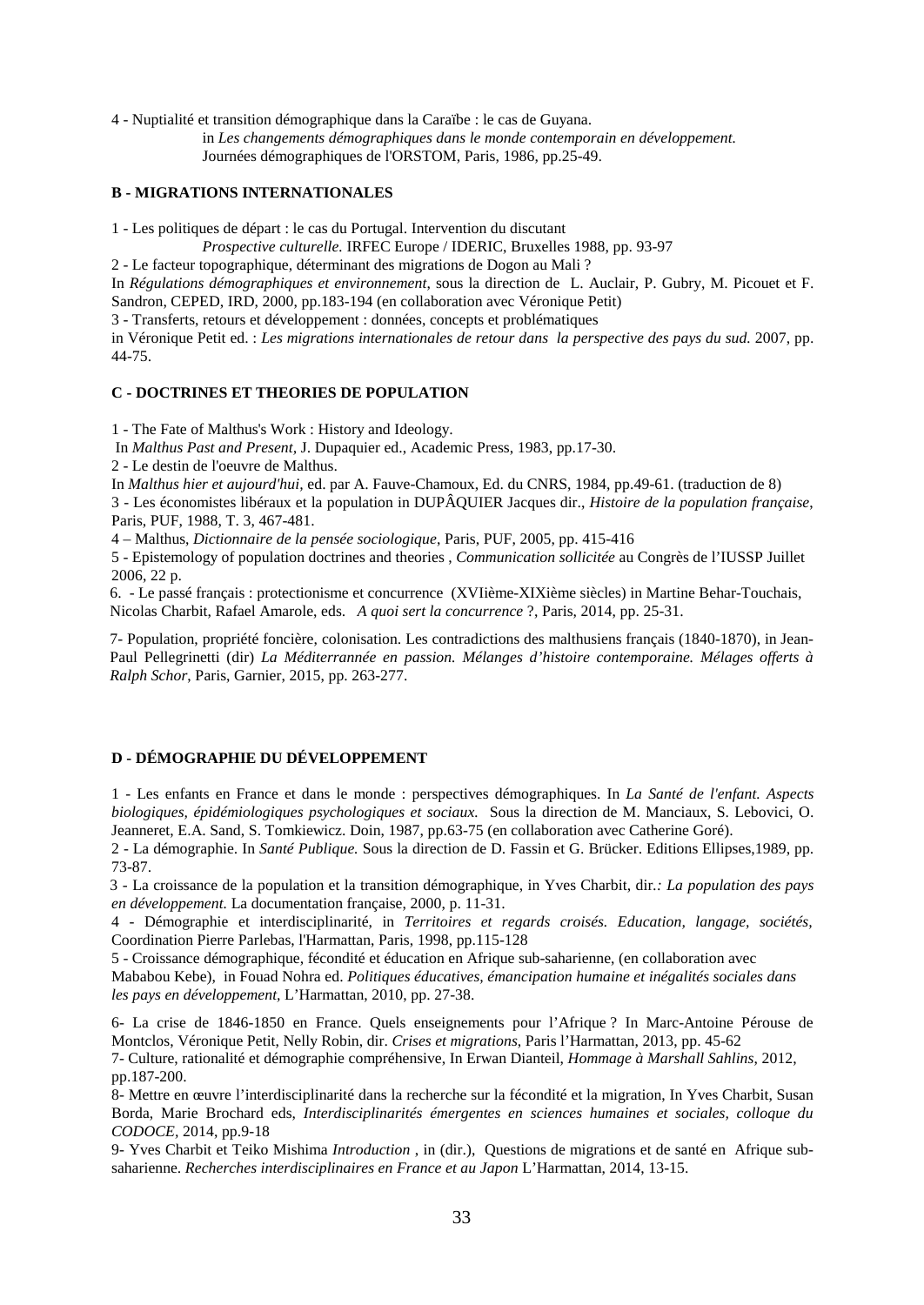10- Yves Charbit et Teiko Mishima *Conclusion*, in (dir.), Questions de migrations et de santé en Afrique subsaharienne. *Recherches interdisciplinaires en France et au Japon* L'Harmattan, 2014, 231-236 11- Introduction : pauvreté et développement social, in INS du Niger *Niger : vers le développement social*, Paris, L'Harmattan, 2015, pp. 11-34.

## **IX.5 - COMMUNICATIONS A DES COLLOQUES, AUTRES ARTICLES**

#### **A** - **NUPTIALITE-FAMILLE-FECONDITE-CONTRACEPTION**

1 - Les comportements : sexualité et contraception.

*Les Informations sociales,* 1975, n°1-2, pp.7-13.

2 - Fécondité et société.

*Les Informations sociales,* 1975, n°1-2, pp.57-75.

3 - Enquête sur la fécondité en Guadeloupe et Martinique, 1976. Résumé des résultats.

*Enquête Mondiale sur la Fécondité,* n°22, juillet 1980, 7p.

4 - La fécondité. In : La population mondiale, vers une stabilisation au XXIe siècle ? *Notes et Etudes Documentaires,* n°4806, 1986, pp.77-106.

5 - A propos de la famille dans la Caraïbe : la "pluripaternité" en Guadeloupe et en Martinique

Les dossiers de l'Outre-Mer, Bulletin d'Information du CENADOMM, N°82, 1986, pp.89-94.

6 - El Estado, la nupcialidad y la familia en el Caribe.

In *America Latina : dallo stato coloniale allo stato nazione* 

(Actes du VIIème congrès de l'Association des Historiens Européens de l'Amérique Latine, Florence 15-18 mai 1985. Franco Angeli éd, Torino, 1987. T.1, pp.388-397.

7 - Procréation et opinion publique

*Pour la Science,* N°146, Décembre 1989, pp. 14-15

8 - Démographie, I.E.C. et planification familiale en milieu rural, in : *"Démographie, I.E.C. et planification*  familiale en milieu rural sénégalais, monographies de villages. Séminaire de Thiès. Etudes et *Recherches,Document 1.*", CERPAA, Paris, 1990, pp.3-10.

9 - Les structures familiales au Sénégal

*Demographic and Health Surveys World Conference.* August 5-7 1991. Washington, DC.

Proceedings, Vol III, pp. 1579-1602. (en coll. avec Salif NDiaye, Awa Thiongane, Ibrahima Sarr)

10 - Attitudes et comportements de la population rurale sénégalaise face au SIDA

Abstract n° M.A. 179 in *VIème Conférence Internationale sur le SIDA en Afrique,* décembre 1991 (en collaboration avec Myriam de Loenzien)

11 - Comportements reproductifs et contraception en milieu rural sénégalais . Présentation d'un projet de recherche. In : *Comportements reproductifs et contraception en milieu rural sénégalais (Régions de Thiès et Fatick). Séminaire de Thiès. Etudes et Recherches, Document 7"*. CERPAA, Paris, 1991, pp. 8-

12 - Histoire de la fécondité dans les Iles : approche géographique et démographique. Rapport,

in *Colloque fécondité et insularité,* Saint-Denis, de la Réunion,11-15 mai 1992, 17 p.

13 - Facteurs socio-culturels de la planification familiale à l'Ile Maurice : le cas des Cités, communication au *Colloque fécondité et insularité*

Saint-Denis, de la Réunion,11-15 mai 1992, 26 p. (en collaboration avec Sarah Hillcoat-Nalletamby)

14 - Démographie et planification familiale au Sénégal, in *"Comportements reproductifs et contraception en* 

*milieu rural sénégalais (Région de Saint-Louis). Etudes et Recherches, Document 10".* CERPAA, Paris, 1992, pp.7-15.

15 - "Village monographs". Using CERPAA's methodology in population, health and family planning programmes.

*Expert consultative meeting group on rapid assesment procedures and their application to populationprogrammes*. UNFPA New York 6-8 December 1995, 22 p. (en collaboration avec Véronique Petit, Sarah Hillcoat-Nalletamby, Marie-Laure Lacides)

#### **B - MIGRATIONS INTERNATIONALES**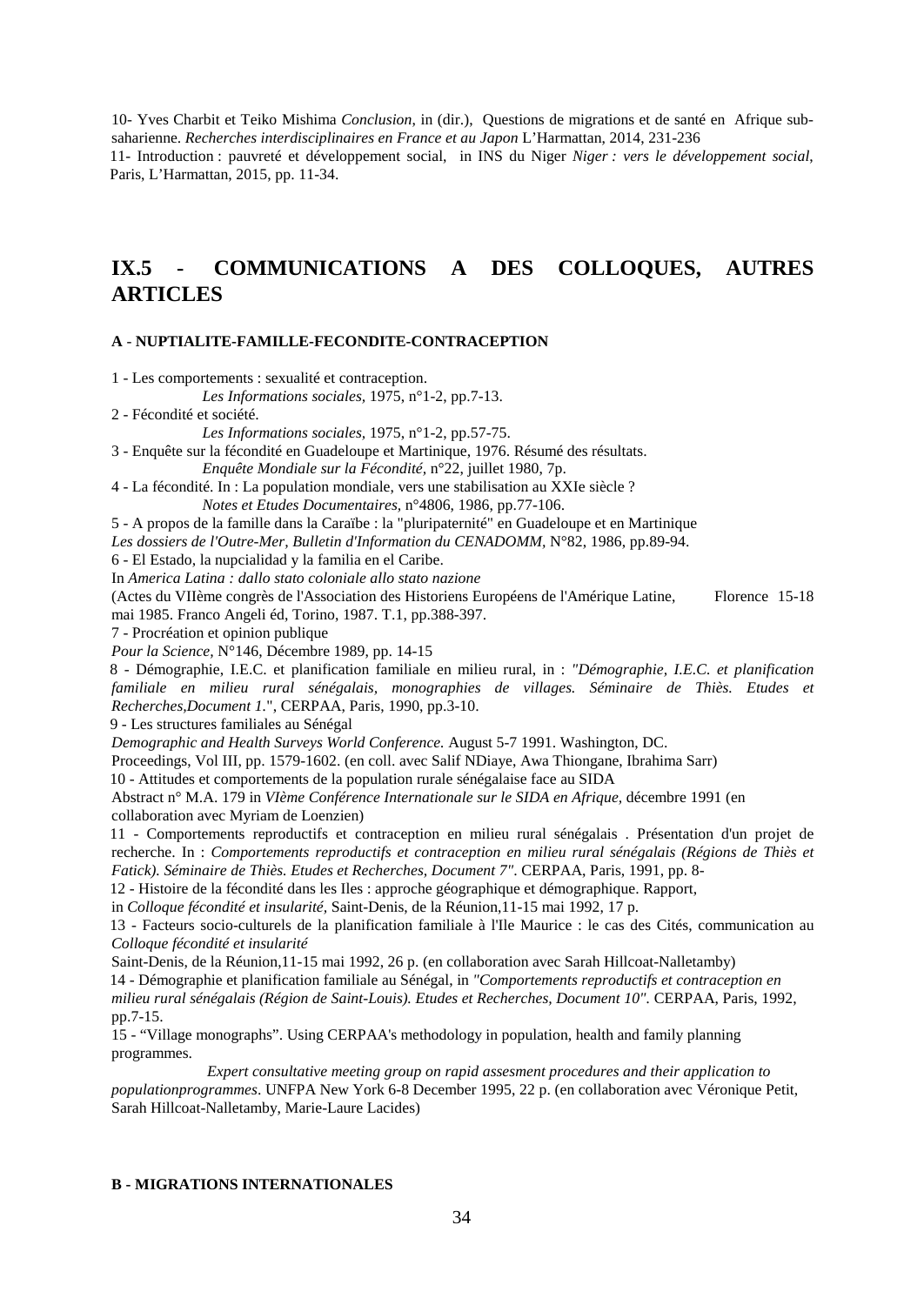1 - Les enfants de migrants en Europe.

*Carnets de l'Enfance,* 1975, n°32, pp.74-94.

2 - Migrations, société et idéologie : sociologie britannique des relations raciales, 1960-1975.

*Hommes et Migrations,* n°942, 1-2, 1978, pp.4-25.

3 - Les migrants.

*Les Cahiers Français,* Janvier-Février 1978, n°184, Notices 6 et 7.

4 - *Situation des femmes et enfants italiens immigrés en Belgique.* 

Comité de Recherches Migrants de l'Institut International de Sociologie, 1981, 45p.

5 - *Les enfants "déplacés". Aperçu statistique et démographique.* 

Rapport au XXVIe Congrès de l'Association des Pédiatres de langue fançaise.

Toulouse, 30 Juin/1er et 2 Juillet 1981, vol. I, pp.183-204.

6 - Les étrangers en France.

*Les Cahiers Français,* Janvier-Février 1985, n°219, pp.56-63 (en collaboration avec J.-B. Magescas).

7 - La petite enfance: aspects socio-démographiques

*Migrations-Santé.* N° 60, 1989, pp.8-10

8 - "Les familles des originaires des DOM-TOM en France. Nucléaires ou éclatées?"

*Sauvegarde de l'Enfance,* n° 2, 1991, pp. 136-149.

9 - Enfants de migrants revenus dans les pays d'origine. Aspects de la réinsertion

*Education et pédagogies. Revue du Centre International d'Etudes Pédagogiques.,* n°17, 1993, pp.70-81.

10- Complexité des flux mixtes, asile et politique migratoire. Quels enjeux pour la recherche ? In Minist*ère*  Chargé des Marocains Résidant à l'Etranger et des Affaires de la Migration*, Séminaire international. Quel rôle de l'Université dans la nouvelle Politique Migratoire ?* Rabat, 2 mai 2016. *( En collaboration avec* Nelly Robin).

#### **C** - **DOCTRINES, THEORIES ET POLITIQUES DE POPULATION**

1 - Les politiques démographiques.

*Les Informations Sociales,* 1975, n°1-2, pp.76-83.

2 - Le passé démographique.

*Les Cahiers Français, J*anvier-Février 1978, n°184, pp.5-9.

3 - *Les fondements idéologiques des politiques démographiques en France (1850-1900).* 

Communication au VIe Colloque national de démographie. La fécondité dans les pays industrialisés, Lille, 24-26 Avril 1979. Editions du CNRS, Paris, 1986, pp.263-278.

4 - *Les Economistes français et Malthus : divergences doctrinales et idéologie (1820-1870).*

Communication au Congrès "Malthus hier et aujourd'hui", Paris, 27-30 Mai 1980.

5 - *Etudes de cas socio-culturels pour l'éducation en matière de population.*

Fondements conceptuels et orientations méthodologiques. Schéma Directeur, UNESCO-CAPAPE. EDF. 79/WS/24, pp.9-22, 58-77.

6- La formation à la recherche en sociologie et en démographie: convergences et divergences *La lettre de l'ASES,* N°11, 14 juin 1992, pp. 17-25.

*7-* Epistemologie des doctrines et des théories de population. Session 131 XXVéme Congrès de l'IUSSP. Tours, 23 p.

8 - The Theory of Change and Response. A New Agenda for Research on Population and Development.

In : *Les politiques de régulation des relations entre population et développement : expériences internationales et solutions pour le Vietnam*», Colloque international de l'Institut d'étude Population et Société de l'Université nationale d'économie, Hanoï 15 mai 2016, pp. 5-16.

9 - The Role of Women in Policies Addressing Climate Change

In *: Les politiques de régulation des relations entre population et développement : expériences internationales et solutions pour le Vietnam*», Colloque international de l'Institut d'étude Population et Société de l'Universite nationale d'économie, Hanoï 15 mai 2016, pp. 453-465.

10- Migration: Gender Vulnerability and Development Policies, in *Climate Migration and Health*, CVV, Berlin 10 June 2016